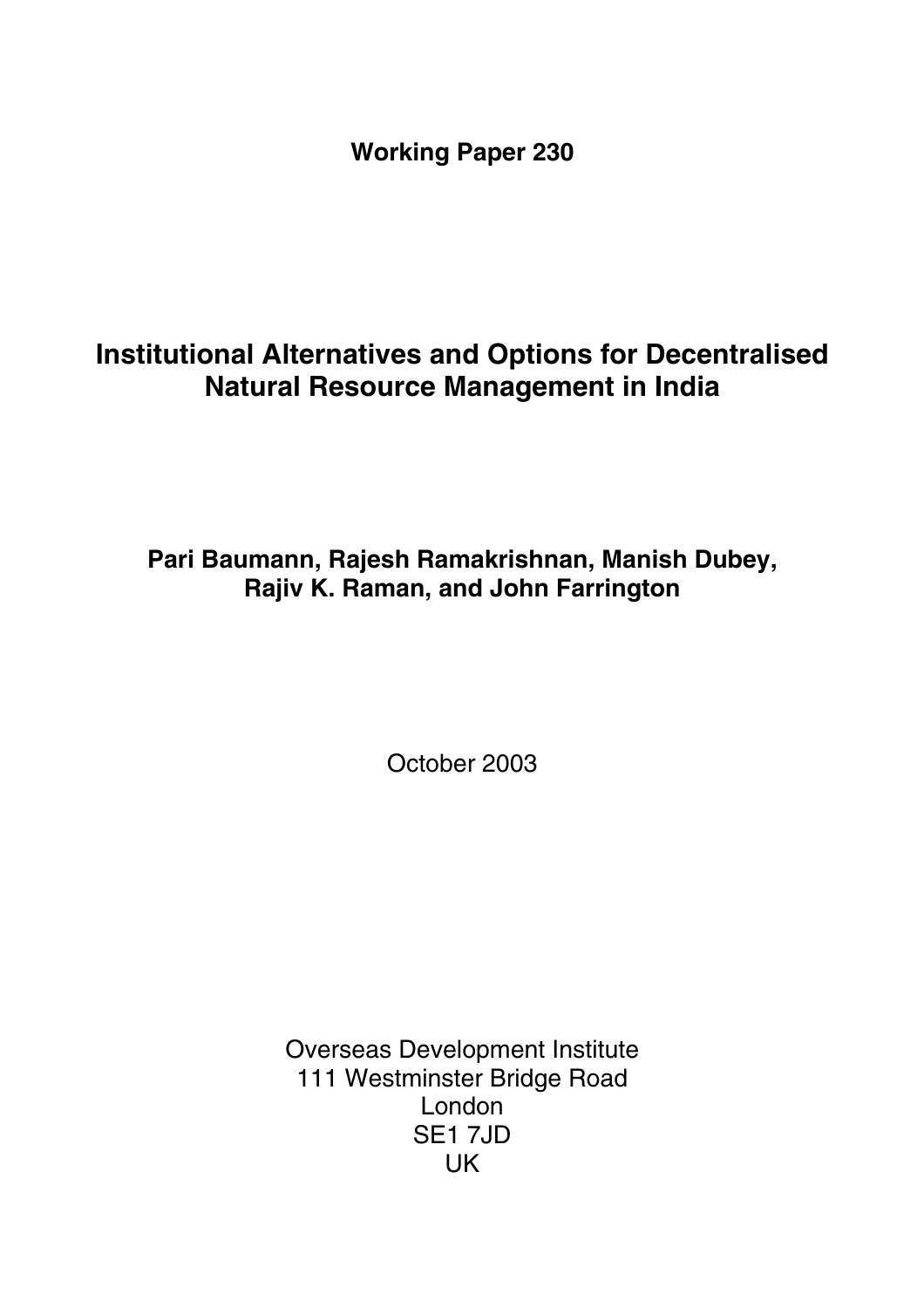**Pari Baumann** is Director of Social and Economic Research Associates, London. Email: sera@compuserve.com

**Rajesh Ramakrishnan** (rajeshr@taru.org), **Manish Dubey** (mdubey@taru.org) and **Rajiv K. Raman** (rajivkr@taru.org) are all with Taru/Leading Edge in India.

**John Farrington** is a Research Fellow at the Overseas Development Institute. Email: j.farrington@odi.org.uk

The authors are indebted to the New Delhi office of the Ford Foundation for support in conducting the research own which this paper is based. The opinions expressed here are those of the authors alone

ISBN 0 85003 692 5

© Overseas Development Institute 2003

All rights reserved. No part of this publication may be reproduced, stored in a retrieval system, or transmitted in any form or by any means, electronic, mechanical, photocopying, recording or otherwise, without the prior written permission of the publishers.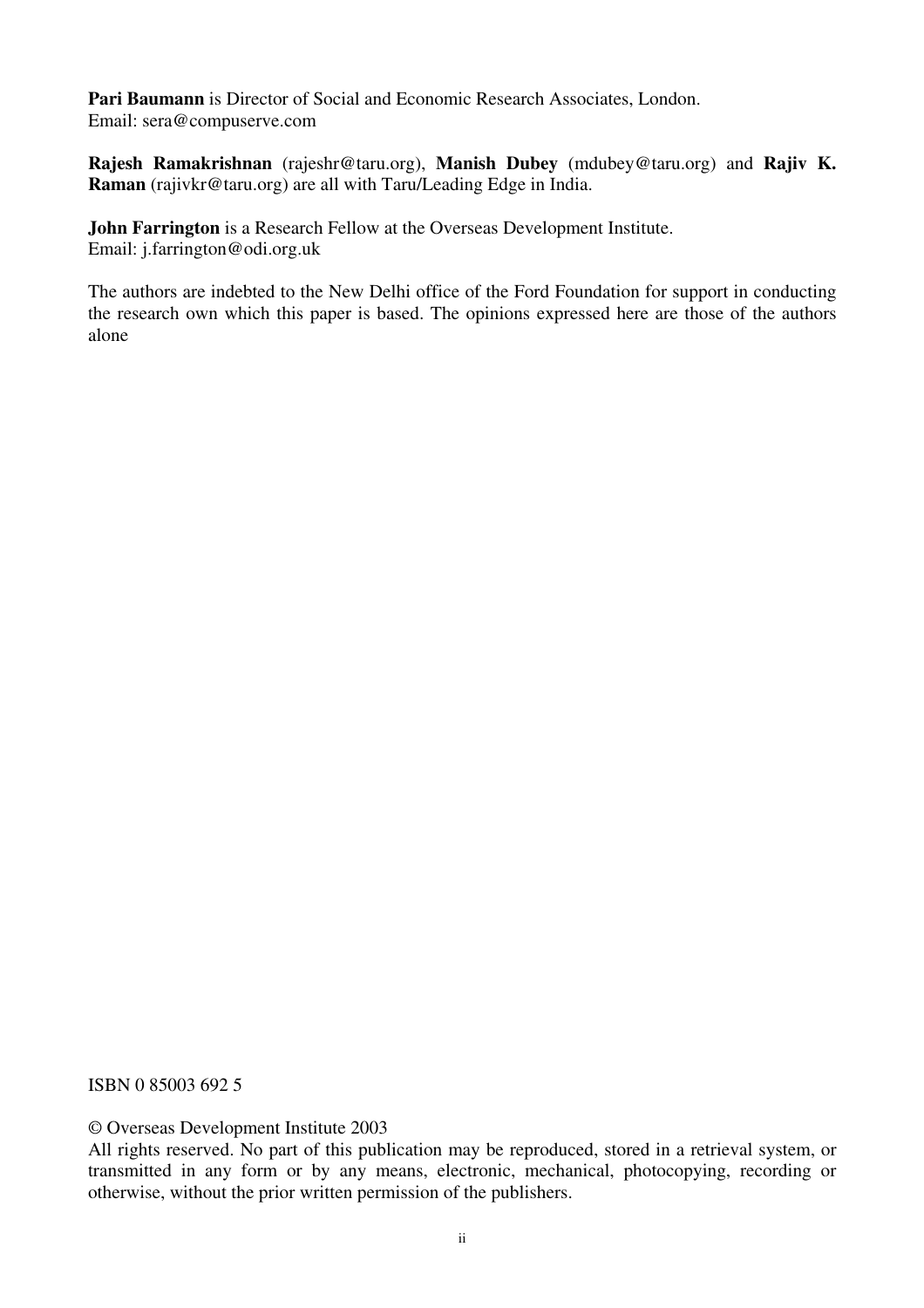# **Contents**

| <b>Glossary</b>   |                                                                              |                                                                             | iv            |
|-------------------|------------------------------------------------------------------------------|-----------------------------------------------------------------------------|---------------|
| <b>Acronyms</b>   |                                                                              |                                                                             |               |
| <b>Summary</b>    |                                                                              |                                                                             | V             |
| $\mathbf{1}$      |                                                                              | The Policy Objectives of Decentralisation                                   | $\mathbf{1}$  |
|                   | 1.1                                                                          | Objectives and scope of research                                            | $\mathbf{1}$  |
|                   | 1.2                                                                          | Background to decentralised natural resource management policies            | $\frac{2}{7}$ |
|                   | 1.3                                                                          | Institutional frameworks for decentralisation                               |               |
|                   | 1.4                                                                          | Summary: the relevance of comparison                                        | 14            |
| $\overline{2}$    | <b>Institutional Synergy and Conflict in the Agenda for Decentralisation</b> |                                                                             | 15            |
|                   | 2.1                                                                          | The influence of the political economy                                      | 16            |
|                   | 2.2                                                                          | Political and administrative linkages in decentralisation                   | 19            |
|                   | 2.3                                                                          | Local institutional interactions and natural resources in local livelihoods | 22            |
| $\mathbf{3}$      | The Potential of Decentralised Natural Resource Management                   |                                                                             | <b>26</b>     |
|                   | 3.1                                                                          | The natural resources and their potential                                   | 26            |
|                   | 3.2                                                                          | The political economy                                                       | 27            |
|                   | 3.3                                                                          | The process of institutional decentralisation                               | 29            |
|                   | 3.4                                                                          | Local natural resource use patterns and collective action                   | 30            |
|                   | 3.5                                                                          | Summary: strategic decentralisation                                         | 32            |
|                   | <b>Research Methodology and Limitations</b><br><b>Annex 1</b>                |                                                                             | 34            |
| <b>Annex 2</b>    |                                                                              | <b>Emerging Policy Initiatives for Decentralisation</b>                     | 38            |
| Annex 3           |                                                                              | <b>Reports Produced for Project</b>                                         | 43            |
| <b>References</b> |                                                                              |                                                                             | 44            |
|                   |                                                                              | <b>List of Figures</b>                                                      |               |
| Figure 1          |                                                                              | Administrative hierarchy for projects under the new guidelines              | 10            |
|                   |                                                                              |                                                                             |               |

Figure 2 Widening of the democratic base after 1993 13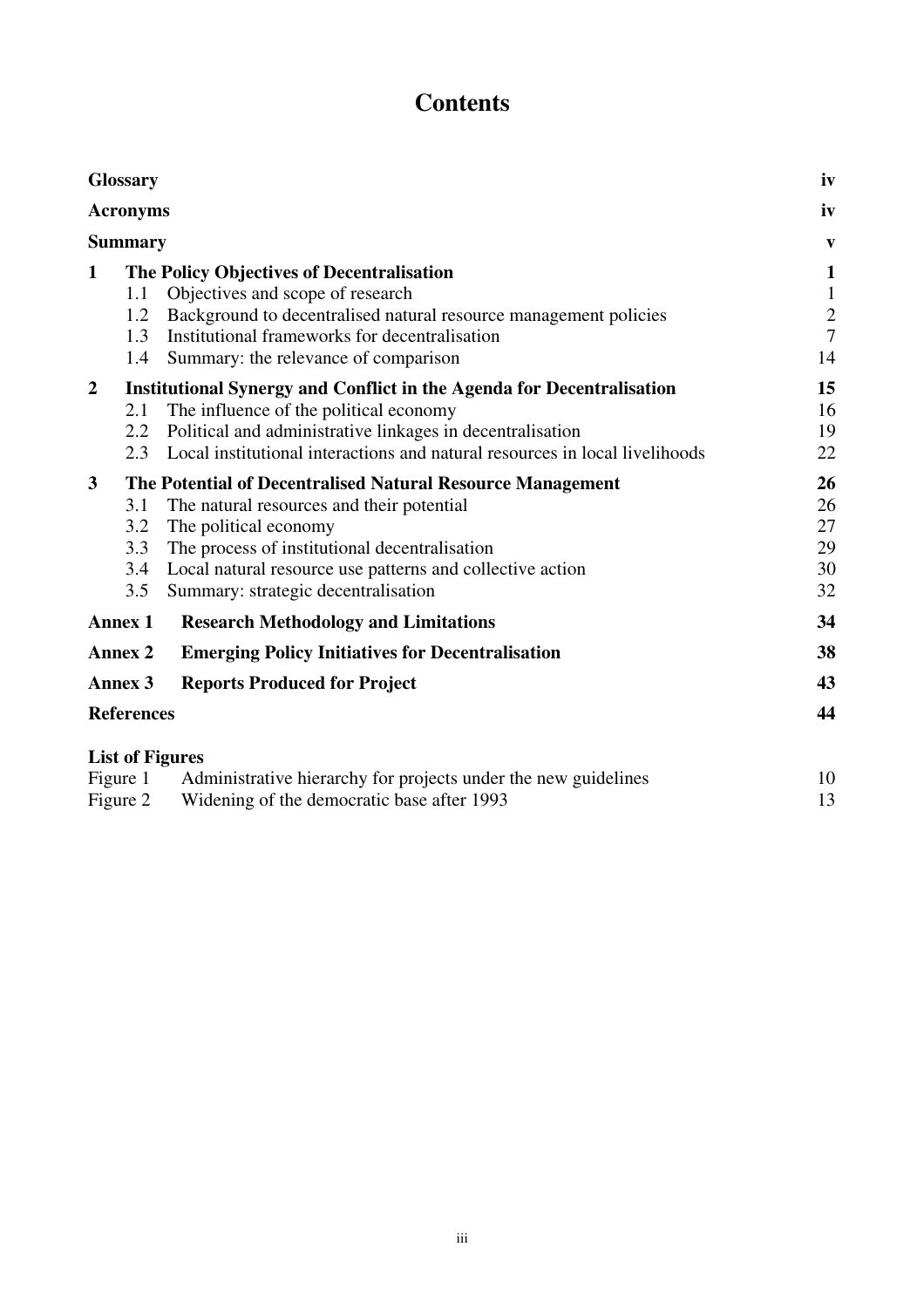# **Glossary**

| Gram Panchayat          | Village <i>Panchayat</i> ; the third tier of the <i>Panchayati Raj</i> system              |
|-------------------------|--------------------------------------------------------------------------------------------|
| Gram Sabha              | Village assembly                                                                           |
| Gram Swaraj             | Village self-rule                                                                          |
| <b>Green Revolution</b> | The introduction of modern technological inputs and high yielding varieties of             |
|                         | paddy and rice in agriculture in the late 1960s                                            |
| Kosh                    | Fund                                                                                       |
| Panchayat               | An institution of self-government for the rural areas                                      |
| Panchayati Raj          | System of rural local government with three ascending tiers, viz., <i>Gram Panchayat</i> , |
| Institution             | Mandal or Panchayat Samithi and Zilla Parishad                                             |
| Van Panchayat           | Community Forest Management groups in the Indian State of Uttarakhand. They                |
|                         | have a semi-legal and independent status.                                                  |
| Zamindar                | Large landowner, engaged by the British to pay land revenue and collect rent, and          |
|                         | abolished after Independence                                                               |
| Zilla Parishad          | A body of elected representatives for governance at district level                         |

# **Acronyms**

| AP          | Andhra Pradesh                                        |
|-------------|-------------------------------------------------------|
| <b>CPM</b>  | <b>Common Property Management</b>                     |
| <b>CPR</b>  | <b>Common Property Resource</b>                       |
| <b>DNRM</b> | Decentralised Natural Resource Management             |
| <b>DRDA</b> | <b>District Rural Development Agency</b>              |
| <b>DWDC</b> | District Watershed Development Committee              |
| <b>GP</b>   | Gram Panchayat                                        |
| <b>IMSD</b> | <b>Integrated Mission for Sustainable Development</b> |
| JFM         | Joint Forest Management                               |
| MP          | Madhya Pradesh                                        |
| <b>NGO</b>  | Non Governmental Organisation                         |
| <b>NIE</b>  | <b>New Institutional Economics</b>                    |
| <b>NIRD</b> | National Institute of Rural Development               |
| NR(M)       | Natural Resource (Management)                         |
| <b>NTFP</b> | Non Timber Forest Product                             |
| <b>PIA</b>  | <b>Project Implementation Agency</b>                  |
| PR(I)       | Panchayati Raj (Institution)                          |
| <b>PRA</b>  | Participatory Rural Appraisal                         |
| <b>SALR</b> | Situation Analysis and Literature Review              |
| <b>SC</b>   | <b>Scheduled Caste</b>                                |
| <b>SHG</b>  | Self Help Group                                       |
| <b>ST</b>   | <b>Scheduled Tribe</b>                                |
| <b>VFC</b>  | Village Forest Committee                              |
| <b>VWC</b>  | Village Watershed Committee                           |
| <b>WC</b>   | <b>Watershed Committee</b>                            |
| <b>WD</b>   | <b>Watershed Development</b>                          |
| <b>WDF</b>  | Watershed Development Fund                            |
| <b>WDM</b>  | Watershed Development Management                      |
| WDT         | Watershed Development Team                            |
| <b>WM</b>   | <b>Watershed Management</b>                           |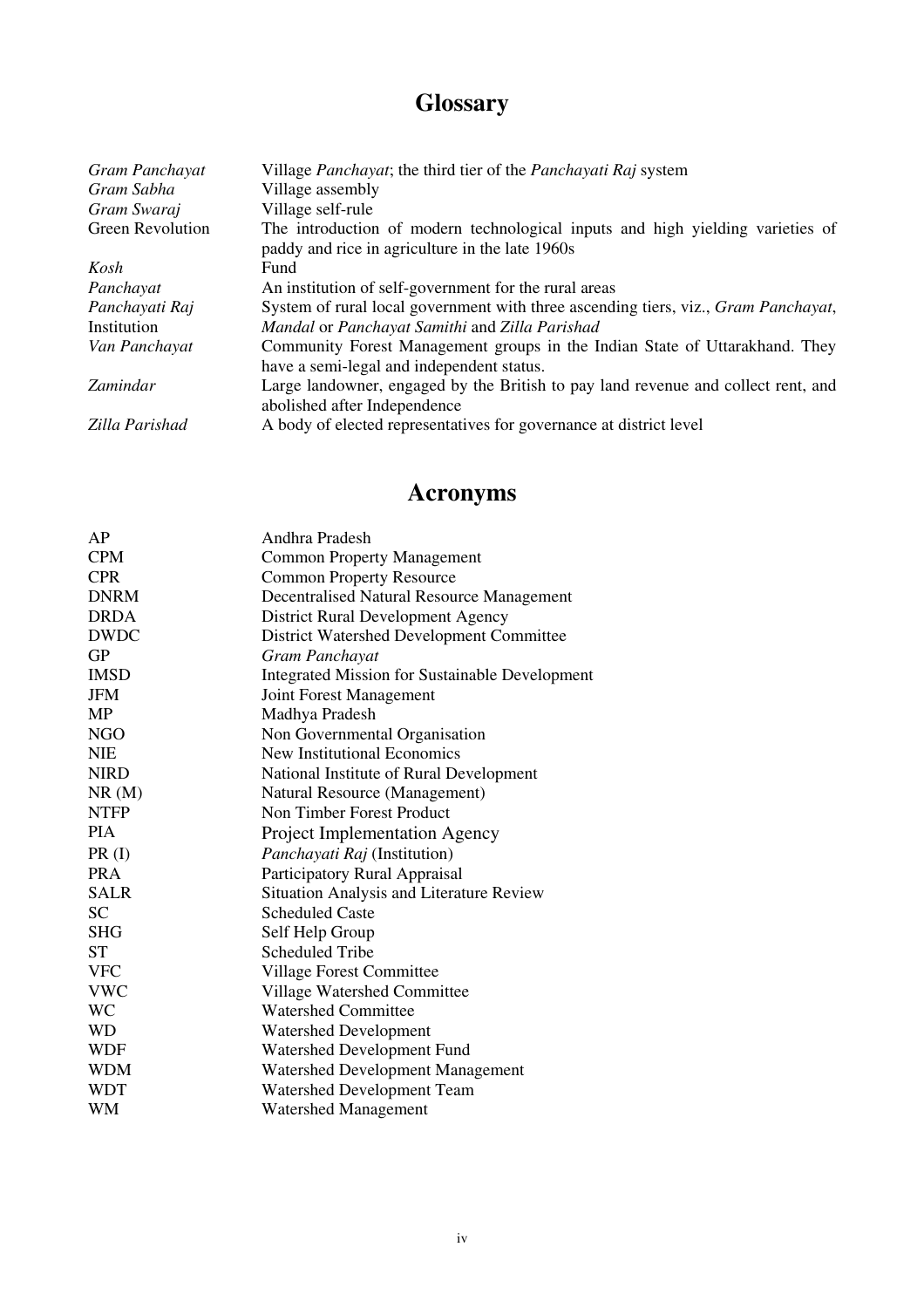# **Summary**

Drawing on a two-year study of decentralisation processes at State, district and village levels in Andhra Pradesh, Madhya Pradesh and Karnataka, this paper considers the influence of political economy factors on decentralised natural resource management in India. The paper assesses the constraints and potentials for decentralisation that are posed by the current political economy. It argues that centralising political forces constrain both the political and ecological scope of the decentralisation agenda. The suggested way forward is a more strategic approach in concept and practice, as well as a reconsideration of the ultimate objectives of decentralised natural resource management.

The study concluded that:

- decentralised natural resource management has not significantly increased access by the rural poor to natural resources;
- the decentralisation agenda has not challenged the basic distribution of rights and access to natural resources established in the colonial period and reinforced in the immediate postindependence period;
- decentralised natural resource management programmes are mainly valued for wage labour by the rural poor, and, by rural élites, for the opportunity to invest in private property and dispense patronage;
- decentralisation programmes have however created a space for political negotiation at the district level, thus allowing more strategic local political mobilization;
- in order to exploit these opportunities, decentralised natural resource management programmes should be more aware of their political and ecological limitations, and more strategic in resolving these.

Partnership programmes and *Panchayati Raj* have opened up a window of opportunity for decentralisation that did not previously exist and would be difficult to roll back. Despite the poor progress of decentralisation an opportunity exists to make these institutions and programmes more relevant in their content, more effective, efficient and transparent in service delivery and more demand-driven in their operation. This opportunity requires both a reconsideration of programme content and a strategic separation of obstacles to DNRM that are narrowly institutional and those that are political.

For instance, programme content could be made more relevant by:

- linking programmes to the wider policy context of rural development;
- linking research on NR management with research on diversification;
- supporting market linkages and producer groups;
- developing a mix of area/beneficiary targeting in programmes;
- giving more attention to the role of shared NR in local livelihood strategies.

Institutional capacity building could be made more relevant by:

- clarifying the relationship between PRI and DNRM programmes;
- supporting moves towards further fiscal deconcentration;
- providing logistical support for institution-building of PRI and local user groups.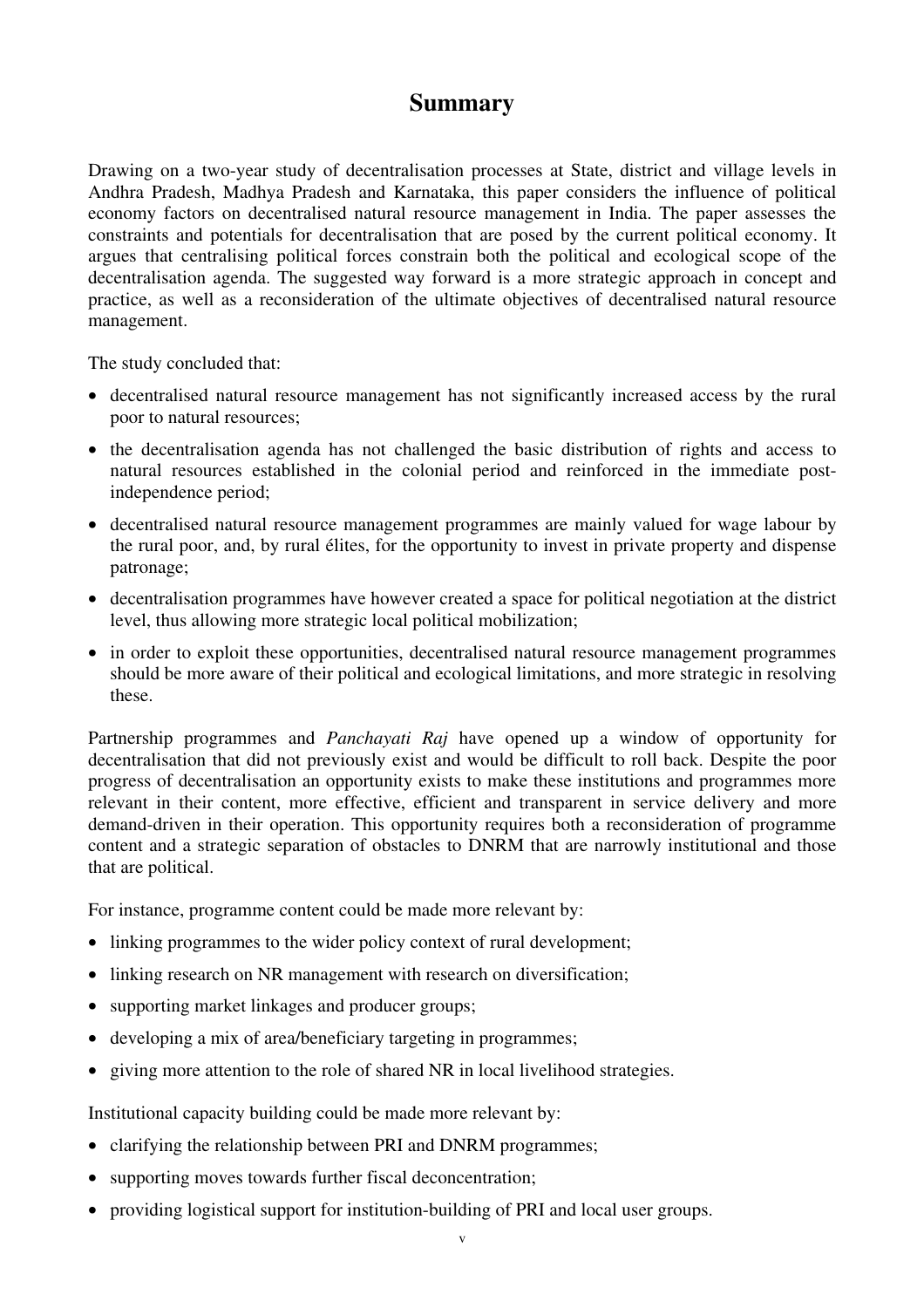Support for political capacity-building could be made more relevant by:

- supporting the empowerment of village assemblies;
- doing away with ex-officio membership of PRI;
- identifing district-level bottlenecks in programme delivery;
- paying closer attention to the content of local NR-related demands and support for their political expression.

The existing political settlement could be challenged better by:

- supporting non-state agents and alliances such as networked people's movements, federations and listservers to engender contest at various levels;
- judicial remedies such as public interest litigation;
- advocacy and awareness raising of local rights;
- supporting explicit negotiation over NR management.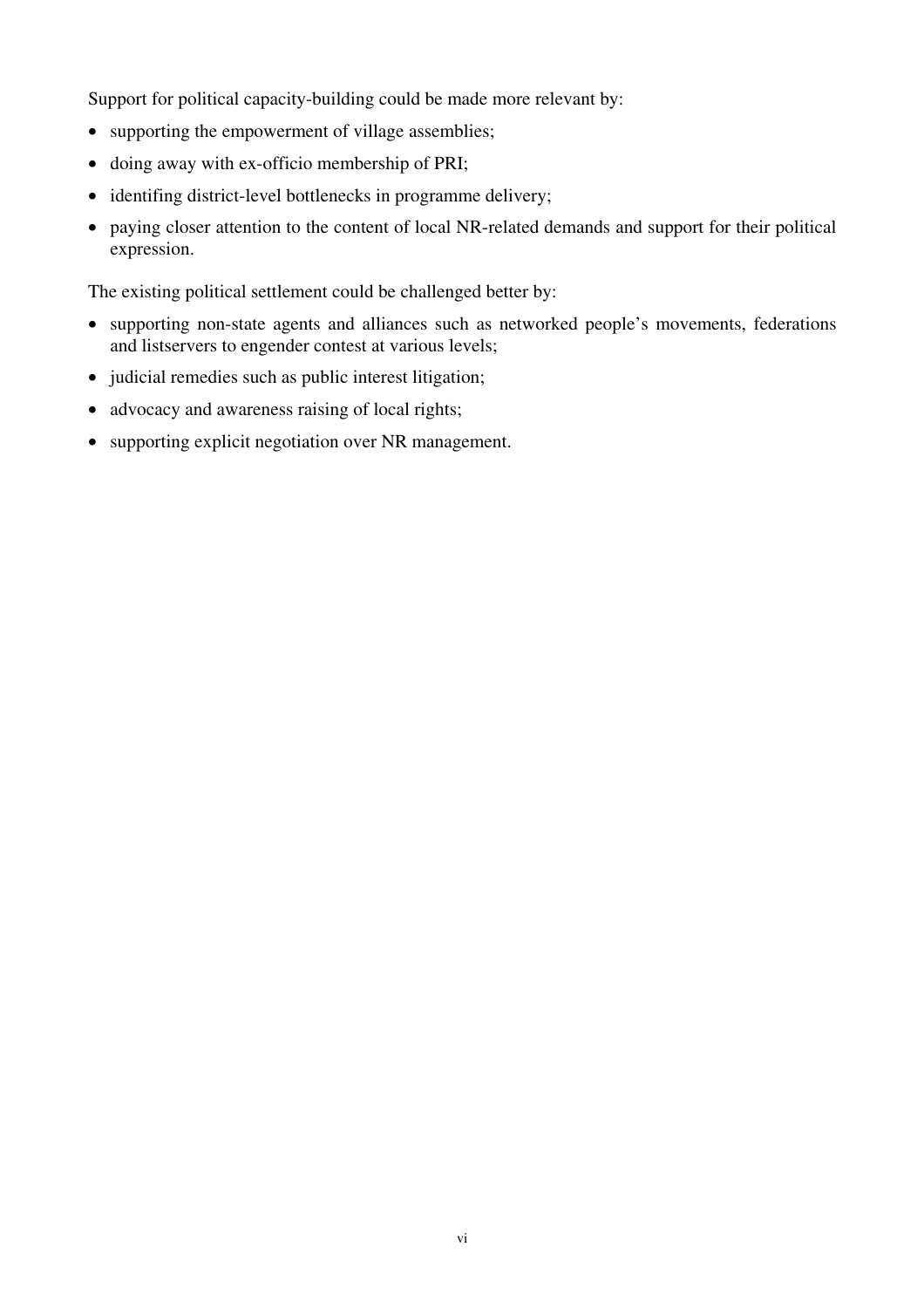# **1 The Policy Objectives of Decentralisation**

### **1.1 Objectives and scope of research**

Development policy in India has long appreciated the importance of environment-poverty linkages in determining development outcomes. The majority of the poor in India are rural people and particularly dependent on natural resources for their livelihoods. They often live in areas of high ecological vulnerability and relatively low levels of resource productivity and have limited and insecure rights over productive natural resources. These combined factors are significant forces contributing towards the vulnerability of rural livelihood strategies. Much of the debate over development strategies in the last decade has therefore turned around the question of how poverty, vulnerability and access to natural resources are linked and which policies can contribute towards sustainable rural livelihoods.

Central to this discussion has been a consensus that decentralising management over natural resources to local communities is an important step in the right direction. Decentralisation, it is argued, can contribute towards sustainable livelihoods through enhanced resource productivity and locally monitored equity in resource use. In India, two formal institutional systems have been isolated as having the legitimacy and potential to foster sustainable livelihoods through decentralised natural resource management.

### *1.1.1 Partnership models*

The state has been reluctant to transfer access rights over natural resources (other than arable land) to local communities or individuals, but in the last decade there have been significant moves towards forming natural resource management partnerships with communities or 'user groups' of a particular resource. The two most institutionally evolved of these partnership models, Joint Forest Management (JFM) and Watershed Management (WM), are examined in this study.<sup>1</sup>

### *1.1.2 Local government*

The 73<sup>rd</sup> Constitutional Amendment of 1993 institutionalises three tiers of local government at district (usually called *Zilla Parishad*), block (various local names) and village levels (*Gram Panchayat*), collectively called *Panchayati Raj* Institutions*. Gram Panchayat*s have been vested *inter alia* with the responsibility of preparing plans for the management and development of natural resources within their boundaries. The potential of this system of devolution for natural resource management will be the primary focus of our study.

In addition to these formal institutional systems, *informal and traditional natural resource user groups* have for long been perceived as having particular local legitimacy for the management of natural resources. The extent to which such diverse informal groups and use patterns could be part of a formal system of decentralised management has been much debated, despite the obvious complexity of this process, and is a further focus of this study.

The above institutional systems entail different types and processes of decentralisation: deconcentration (the transfer of powers and responsibilities to local units of the public administration); devolution (transfer of powers and responsibilities to local government) and delegation (transfer to semi-autonomous groups). Each system has its advantages and disadvantages

 $\overline{a}$ 1 For a full list of papers produced by the study, see Annex 3. These can be accessed at www.panchayats.org and at www.odi.org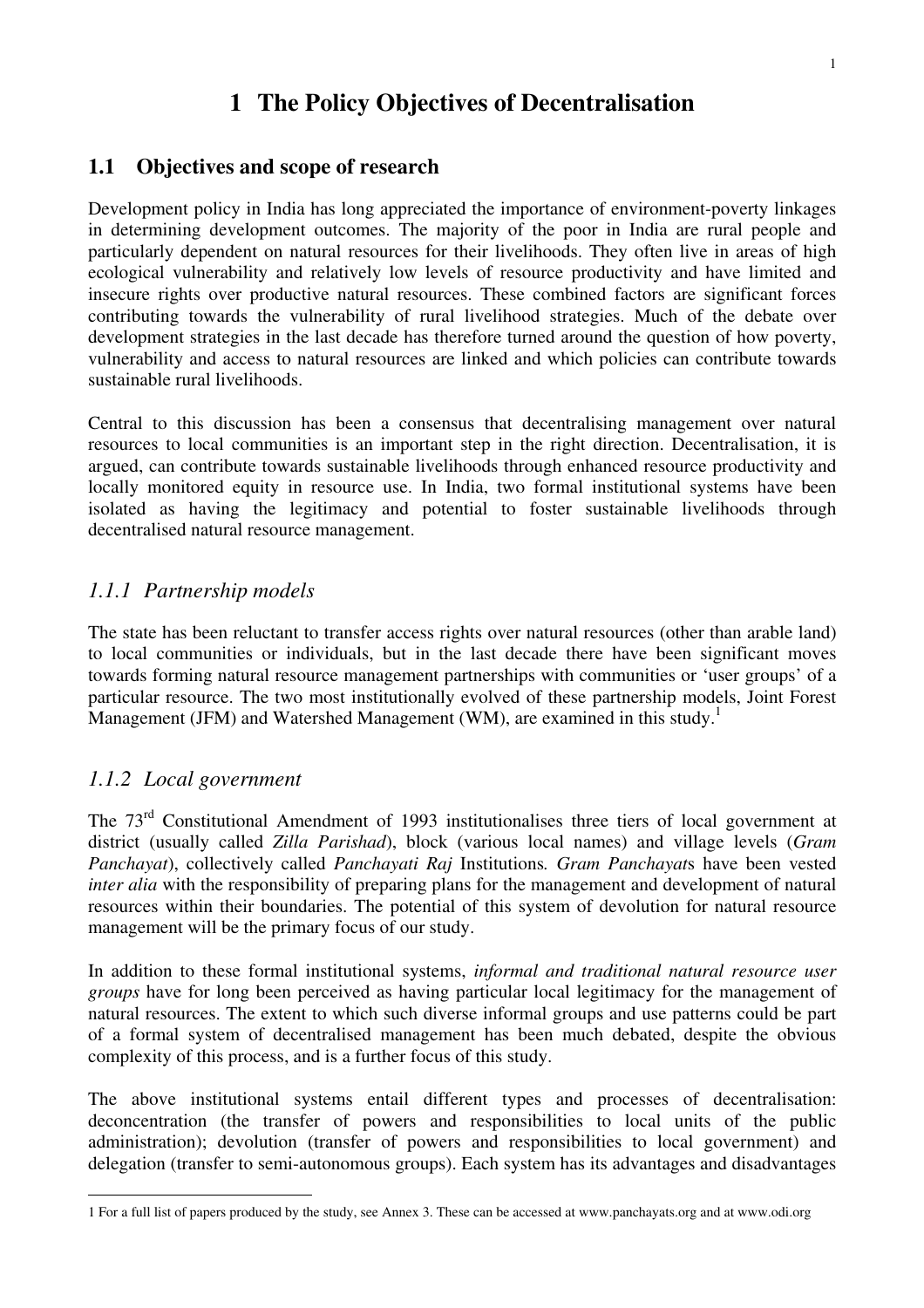for decentralised natural resource management. Some of the advantages of PRIs include: their statutory mandate; their potential to 'scale-up' successful activities, (since they are vertically integrated into the political structure); their potential to raise local taxes; and their constitutional commitment towards affirmative action in favour of 'weaker sections'. More generally it is argued that institutions for democratic decentralisation constitute a human right and that local governments can provide an environment that is conducive to the growth of associational life. This potential is often contrasted to the overwhelming evidence that user groups for natural resource management created by the state under partnership models have only very marginally improved the livelihoods of the poorest. Proponents for the partnership model would argue that the system of user groups working in partnership with the government are a means of getting more benefits from the government; of creating a broader leadership base in which more people can be involved in decision-making; of directly targeting the poor and those actually using the natural resource; and generally developing 'social capital' which will stimulate demands for good governance.

These two positions occupy polar extremes and most observers would probably agree that both natural resource specific user groups and a system of local governance are necessary. The preferred integration between various models of decentralisation depends partly on the position taken on how the two systems function at present. In turn, ideological positions aside, these opinions are based on very practical considerations concerning the capacity of different models to protect the vulnerable, manage natural resources and foster sustainable development.

This paper is based on a three-year study that considered the performance of three institutional types of decentralisation at village, district, state and central levels. The study aimed to analyse and compare the potential of each system for supporting sustainable, equitable and productive decentralised natural resource management. The research framework isolated four types of factors that influence the performance of institutions for decentralised natural resource management and their potential for contributing towards sustainable rural livelihoods:

- factors rooted in the political economy;
- factors influencing the interaction between political, administrative and informal institutions for decentralised natural resource management;
- factors related to the role of natural resources in local livelihoods and local institutional interactions.
- The potential of the natural resources themselves.

These four factors and the interaction between them provided the guiding questions for the research framework. Whilst the fourth factor, 'the potential of the natural resources themselves', is important in influencing patterns of resource use and related institutional processes, the study is primarily and mainly about *institutional interrelations* for natural resource management at different levels. This paper presents the study's policy background and conceptual framework, and the main conclusions reached.

# **1.2 Background to decentralised natural resource management policies**

Decentralisation, community rights and the sustainable use of natural resources are some of the key issues underpinning the development discourse of our times. The debate over decentralising the management of natural resources in India is not new; in one guise or another it has been part of policy-making since colonial times. The basic considerations have also not changed that significantly: what role should the state play in development and what criteria should define their areas of control? With regard to natural resources, should the state play a regulatory, mediating or a managing role? What should be the division of property rights over natural resources? Because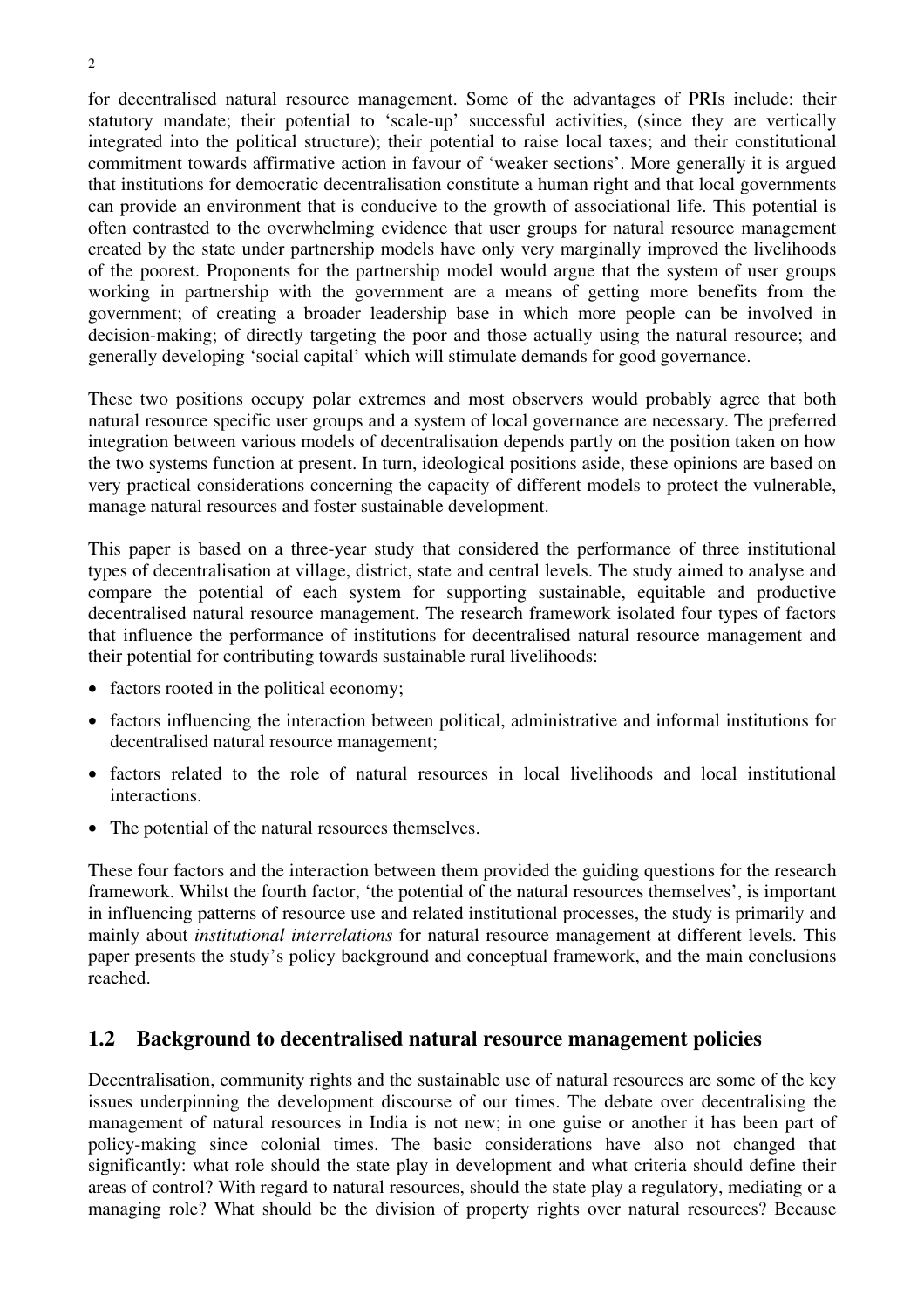these questions concern the distribution of power and control over resources, they are critical in defining state-society relations.

A study of policies for decentralisation, even when considered from a functional perspective, therefore has to take account of the policy context. This section provides the bare-bones background to the evolution of policies on DNRM since the colonial period. Because so many of the legal, administrative and policy frameworks for natural resource management originated in the colonial period, this time-horizon is necessary, if only to briefly outline the context. Both policies for political devolution and those specifically targeted towards natural resource management are outlined. For a detailed analysis of the historical evolution of policies on decentralisation the reader can consult chapter 2 of the National Level Situation Analysis and Literature Review (see Annex 3).

#### *1.2.1 The colonial context: natural resource policies and community rights*

Natural resource management policies during the colonial period were driven by the objective of securing control over both natural resources and local communities. Proprietary rights over natural resources enabled the colonial state to extract revenue from land, forests, and water as well as to regulate community use of natural resources. Centralised control over natural resources was justified as essential to ensure the scientific management of natural resources. This argument was part of the wider ideology underpinning colonial rule that provided justification for the pre-eminent role of the British as managers of nature and social resources. However, despite this overarching theme, the genealogy of natural resource management paradigms during colonial times is complex. The chronologies of management and regulatory initiatives of different resources such as forests, land, water and soil are different. Colonial India, in other words, has different ecological histories depending on the resource in question; the costs of centralisation; the revenue value of the resource compared to this transaction cost; and local opposition to centralisation.

The trajectory of rights and management systems over surface and groundwater, for instance, are very different and continue to have an impact on current use patterns. The Easement Act (1882) recognised water rights for the first time and the absolute rights of the state over rivers, lakes and water bodies. The colonial government started a cautious but steady incorporation of traditional and private water resources that continues to have detrimental effect on the development of community rights in water. For practical reasons, the Easement Act was too difficult to link to groundwater rights; instead these were linked to the tenure rights of the landowner by the Transfer of Property Act (1882) and the Land Acquisition Act (1894). When read together, these imply that groundwater rights cannot be transferred independently of land tenure. In addition, the legislation provides no limits on the amount of groundwater that can be extracted by a landowner, an issue of significant importance in contemporary water management, as by implication the landless and communities that own land communally are excluded from legal access to groundwater rights.

The colonial centralisation of control and declaration of property rights over forests was perhaps the most significant form of imperial land management. The Forest Acts of 1878 and 1927 established reserved and protected forests in which, respectively, either all access was prohibited that was not explicitly allowed, or access was allowed but under limiting rules and regulations. Whilst it is widely accepted that these Acts had a significant impact on local natural resource use patterns, there has been a long and irresolvable debate about some key issues related to this control. According to some, it was colonial forest policy that destroyed traditional institutions and customs which had ensured sustainable resource management (Gadgil and Guha, 1992). Others dispute the extent to which these institutions provided a framework for resource use. In any case, many observers point to the differentiated nature of colonial forestry and the limited reach of the colonial state to suggest that to a considerable extent, local management of forests continued to defy planned scientific management. Instead, local use of forests was dependent upon the extent of local resistance, the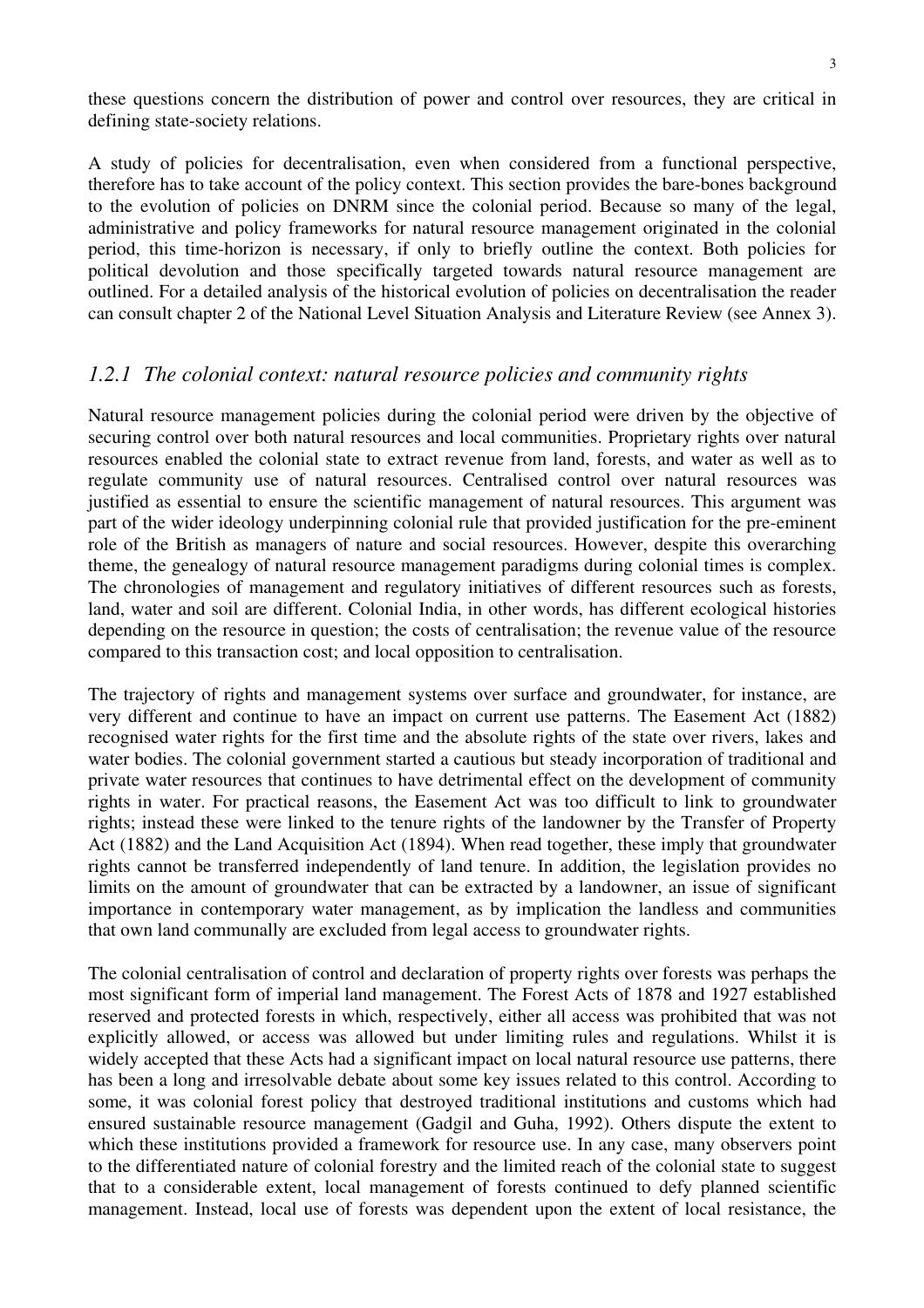financial imperatives of the government and on the kind of forest; with those yielding a diversified range of products, and where revenue was significantly derived from non-timber products, more likely to be under local management (Sivaramakrishnan, 1999).

Another reason given for the uneven progress in the centralisation of control over forests is that departmental jurisdiction over various classes of forests was a matter of continual dispute within the colonial bureaucracy. The Revenue Department, whose prime responsibility lay in peaceful and continuous agriculture, was keen that there be a minimal abridgement of customary practices and rights, thus reducing the possibilities of civil unrest. The Forest Department, on the other hand, desired monopoly control in determining valid customs and rights and, if need be, in curtailing them in the colonial interest.

Thus, whilst the colonial government established an unprecedented centralisation of natural resources, the extent to which they were able to exercise their property right and actively manage natural resources is more complex. Many natural resources, in particular forests and pastures, continued to be under the *de facto* control of local communities for the reasons mentioned above. Several sporadic attempts were made at institutionalising systems of decentralisation during the colonial period; mainly due to local resistance to colonial management and a desire to protect more valuable natural resources. For example, the 1878 Forest Act attempted to classify selected tracts of non-timber producing forests as 'village forests' and in the Himalayas, local resistance to colonial control over forests led to the establishment of *Van Panchayats* (also village forests). However, these early decentralisation initiatives did not entail a transfer of rights and autonomy over natural resources and were also established over a relatively small area.

# *1.2.2 National state, development alternatives and the environment*

Development policy and planning in independent India followed the Nehru-inspired vision of economic centralisation and transformation from above based heavily upon industrial growth. This model set the context for all development activities and was preferred over the Gandhian alternative of governance and development centered on the village and district *Panchayat*s. Centralised control over natural resources was considered an important component of this planned development policy, allowing the state to execute programs based on scientific and technological judgements and protect resources from unsystematic exploitation by local people. Thus, although the independent state assumed the role of provider, protector and regulator in fulfilling the nationalist project, as far as natural resource management is concerned, there is considerable continuity in the policies of the colonial and the independent government.

The appropriate forms and mixture of governance and administrative control to execute this centrally planned economic strategy was the subject of intense debate in the Constituent Assembly. Whilst many argued for the Gandhian model mentioned above, others considered *Panchayat*s as too embedded in backward social and economic inequalities. As a compromise solution, the Constitution included *Panchayat* establishment as one of the guideposts for the nationalist government, but consigned it to the Directive Principles (article 40), which are non-justiciable. Instead, the Community Development Programme inaugurated in 1952 became the chosen vehicle for executing development programmes. The relationship between experts and communities was operationalised through a centralised public administration operating through extension services, block development offices and village level workers. In terms of natural resource management, this entailed the establishment of departments, boards and institutes for scientific research and technical training. The knowledge thus generated was brought to local people through a top-down approach based on pilot projects and demonstration.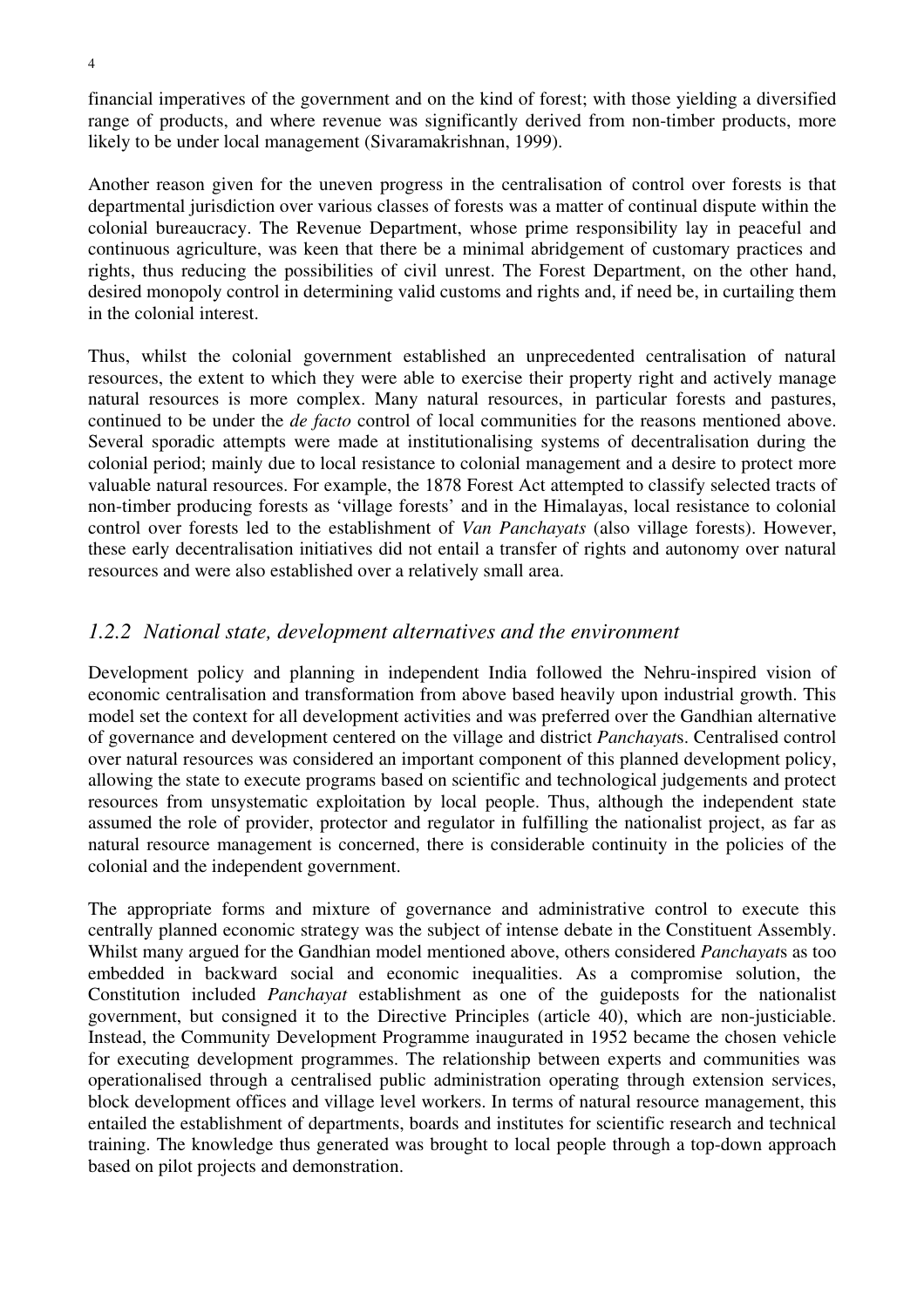This period, and hence its significance for understanding the current context of decentralisation, is when centralised planning processes were institutionalised. Centralised control was justified as necessary to direct a programme for development on behalf of the nation. The educated professionals, as leaders of a consensus nationalist movement, took the responsibility of planning development and assumed control of the state apparatus. Their depiction of instruments of planning, such as policies for natural resource use, as rational tools for pursuing priorities decided outside the political process, is still a critical part of policy-making today. Further, the 'line department' approach, the assertion of 'line' administration of departmental handling of development, was established during this period. This approach, which is based on demarcations of responsibility by production sector or sub-sector, still provides a dominant operational context for current natural resource management. Thus, in the first phase of independent democratic governance and management of natural resources, the village collective was looked upon as the object of planning: agency and control rested with experts and higher levels of government bureaucracy.

### *1.2.3 The Green Revolution, participatory management and non-state initiatives*

Several developments during the period between the 1970s and 1990s are significant for shaping the policy context for current moves towards decentralisation. First, environmental problems emerged as a discrete field of concern in official development discourse in India, and were linked by the Prime Minister, Indira Gandhi, to inadequate development: 'poverty is the greatest polluter'. The tone for policies of economic development from the fourth plan (1969–74), including those related to the environment, was set by the acute food crisis and the subsequent start of the Green Revolution. In a neat U-turn from previous policies, it was asserted that the success of economic planning would be determined above all by performance in agriculture.

Secondly, increased growth in production was accompanied by a populist rhetoric that concerned itself with the fate of those unlikely to benefit from these development policies. This period was marked by the inauguration of programmes specifically targeted to employment and asset creation for poor constituencies. Many of these programmes were directed to creating natural resource assets that could ensure local subsistence and create some local security against extreme poverty. Social forestry and watershed management programmes were amongst those expanded as part of this centralised poverty alleviation drive, which has been described as India's Third Agricultural Revolution, following *Zamindari* Abolition and the Green Revolution. In terms of governance and administration, these programmes were implemented along established line department approaches. However, ostensibly to ensure efficient execution, District Rural Development Agencies were established to link Central Government to the districts, blocks and villages. The theme of 'local participation' as a desirable objective was voiced in official policies during this period, but in reality there were only very limited and vague attempts made to translate this ideal into reality.

A third development during this period was the emergence of non-party affiliated social movements which presented a strong critique of the development project of the state. The critique was directed at the entire paradigm of development and democracy that had defined the policy agenda of the modern state and its vision of progress, equality, rights and justice.<sup>2</sup> With respect to natural resources, an issue that occupied a central place in the critique, it was argued that they had been mismanaged by the state for inequitable and unsustainable economic development. Local communities should have the rights to access natural resources and the primary objective of natural resource use should be fulfilling local subsistence demands. It was further argued that local

 $\overline{a}$ 

<sup>2</sup> A recent manifestation of protest – though more by groups loosely assembled around prominent individuals than by social movements as such – is the phenomenon of public interest litigation. For instance, the People's Union for Civil Liberties petitioned the Supreme Court in May 2001, arguing that it was unconstitutional for the government to maintain large food stocks when a substantial portion of the population was undernourished. Although the case is still running, several interim orders of the Court (e.g. 23 July 2001 and 28 November 2001) favour the petition.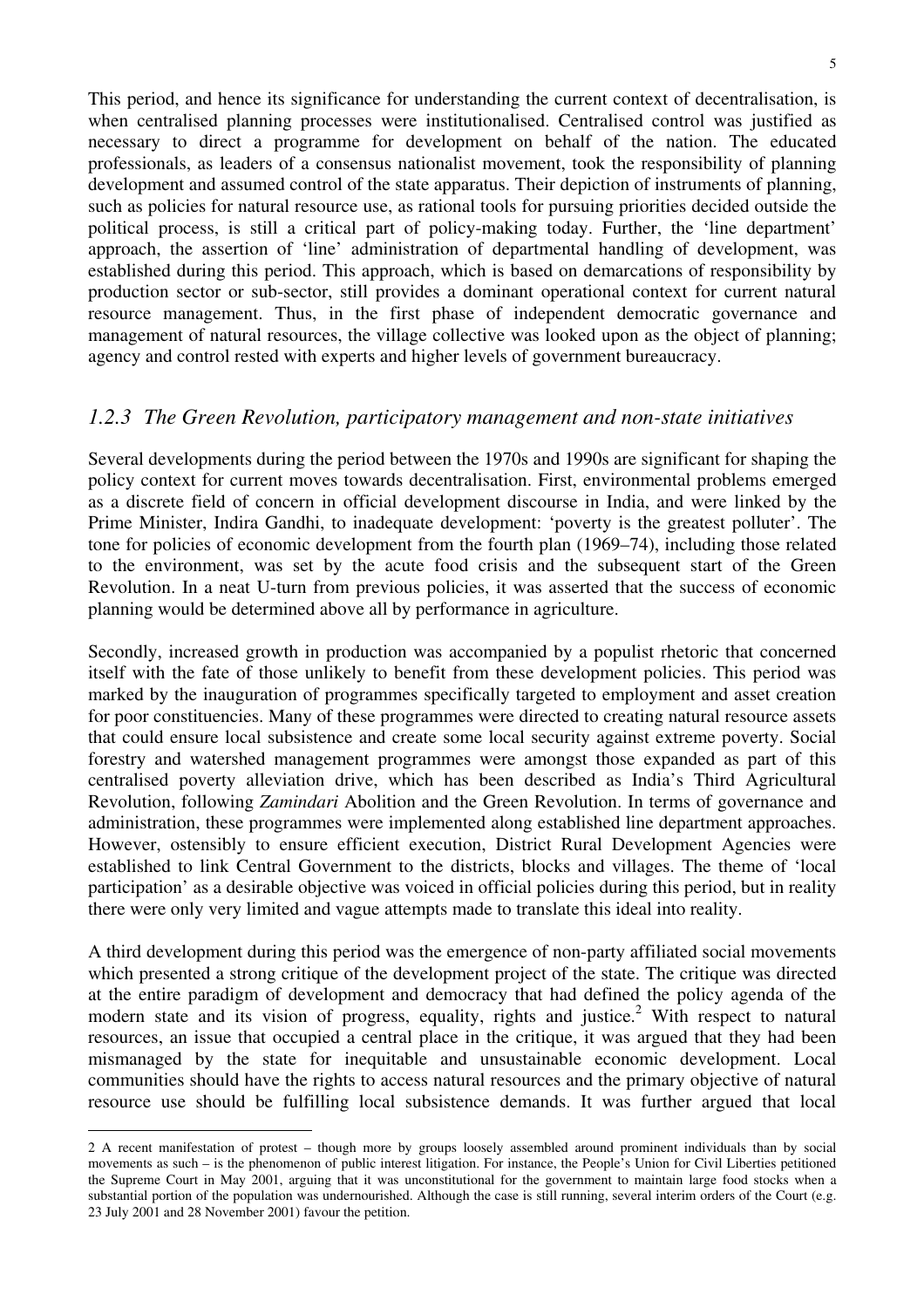communities have the necessary knowledge and traditions to manage natural resources, which should be transferred to their control as common property. The incidence of grassroots social mobilisation around the environment is questionable and an issue which we will consider again. For the policy context it is important to note however that this perspective and local claims on natural resources had been entered into the policy debate 'on behalf of' local communities.

In terms of political decentralisation, two trends in Indian development planning had a contrary impact on the development of *Panchayat*s. On the one hand, the Green Revolution and the focus on technocratic agricultural development left little scope for the *Panchayat*s to intervene in the economic sphere, as these were based on centralised policies and extension machineries. Simultaneously, the vertically-integrated programmes aimed at poverty alleviation in backward areas completely bypassed the *Panchayat*, leaving India with a strong rural administration but not rural government (Leiten and Srivastava, 1999). However, the period also witnessed the establishment of non-Congress governments at the centre and in various states of the country. The social base of these new governments was composed of ascendant agrarian groups of intermediate castes that had hitherto enjoyed little power. For them, a move towards political decentralisation was an opportunity to enter the government, albeit at the lowest level (Rudolph and Rudolph, 1987). Numerous non-Congress State governments began to revive and experiment anew with forms of *Panchayati Raj* institutions in the 1980s.

In summary, the period between the 1970s and 1990s was important for shaping the current discourse around decentralised natural resource management. It witnessed the emergence of environment-development-poverty linkages as a central focus of policy debates. The principle that local people had rights to access natural resources for their subsistence needs as well as the right to participate in decision-making over natural resource management was explicitly established. Not yet mentioned, but to be briefly explored later, was donor support for initiatives that linked poverty alleviation, local participation and natural resource management. Finally, developments in the political economy meant that initiatives for political decentralisation being driven by newly emergent social groups coincided with an unprecedented centralisation of development planning behind the mantle of poverty alleviation programmes. None of these factors resulted in the poor having a significantly greater voice in the development process; however they were instrumental in furthering the agenda for decentralised natural resource management.

# *1.2.4 The 1991 reforms and after*

A number of developments in the 1990s served to further the decentralisation agenda. In the economic domain, a new set of policies were put in place which departed from the mixed economy model and visualized greater participation for the private sector. Simultaneously, with the precarious situation of public finances, there has been a move to restrict the role of the state to core functions, leaving everyday management of many services in the hands of non-state sectors such as NGOs and/or beneficiary groups and user committees. This move has the support of both influential donor bodies and the NGO sectors in India, though the reasons for support vary. With respect to natural resources, watershed programmes have been established as a major form of intervention for sustained and equitable utilisation of resources to be managed jointly by the public administration and local user groups. Similarly, a Circular issued by the Ministry of Environment and Forests in 1990 provided guidelines for Joint Forest Management between local communities and the Forest Department. Politically, an entirely unrelated development – Constitutional Amendments providing legal sanction for establishing *Panchayat*s as the third tier of self-government – include natural resource management amongst the responsibilities of local government. These various moves towards decentralised natural resource management have not developed in synergy with each other and *Panchayati Raj* in particular did not develop with a particular focus on natural resource management. However, one of the challenges of the last ten years, and the question that occupies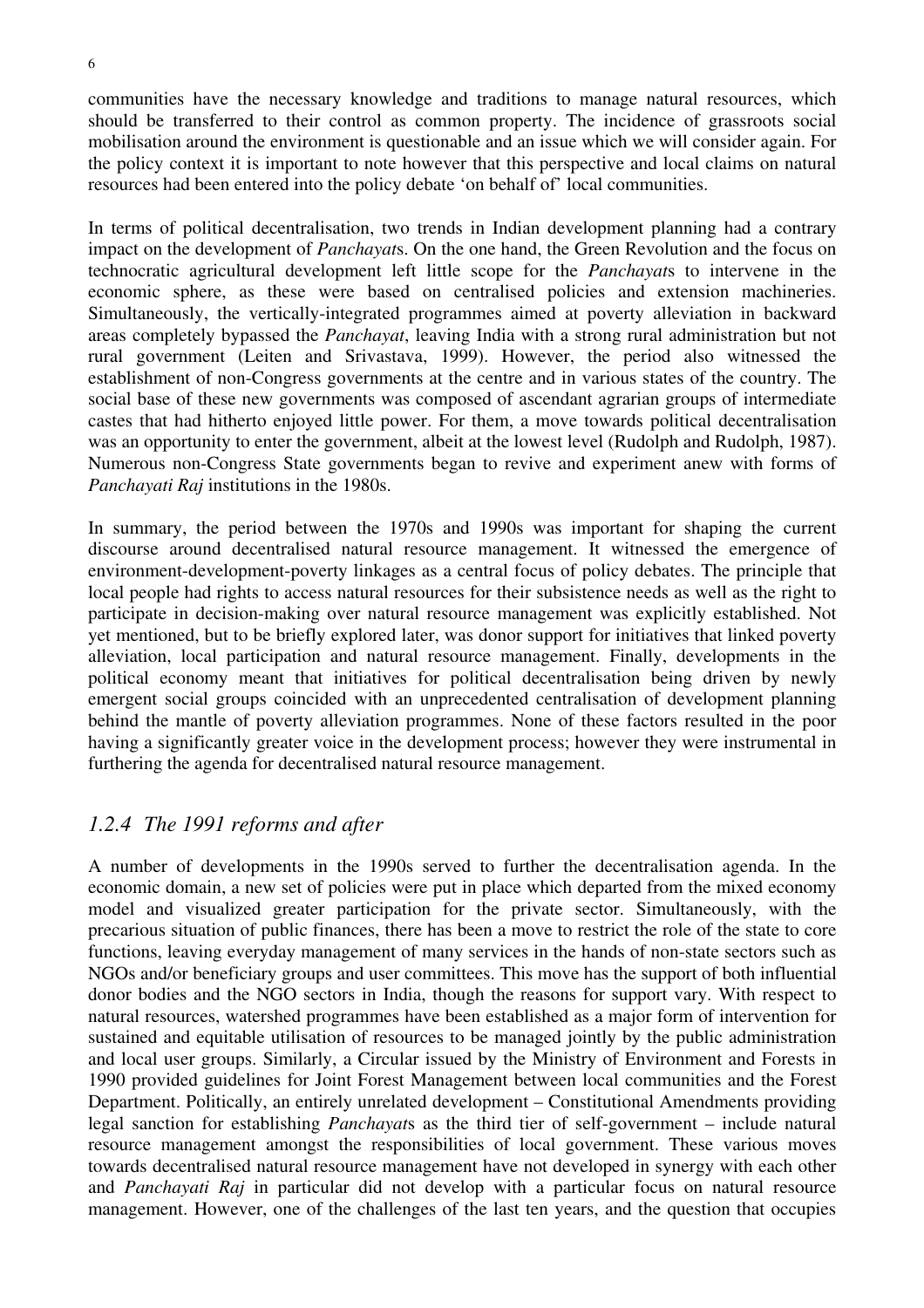this study, has been to consider and compare their joint and individual potential as frameworks for decentralised natural resource management.

Several further contextual points can be made to outline the scope and content of initiatives for decentralisation. Although in India it is usually domestic factors that best explain the adoption of particular policies, the global move towards decentralisation and the privatisation and transfer of funds and responsibilities out of large state machineries provides an important context. The World Development Report of 1997 (World Bank, 1997) supported both political and administrative measures for decentralisation as crucial for downsizing government and thus creating flexible institutional arrangements that enhance efficiency, transparency and accountability in development. The importance of poverty-environment linkages in determining development outcomes and the insecurity and vulnerability of rural livelihoods was an issue recognised in the World Development Report of 2001 (World Bank, 2001). Further, there has been a renewed international commitment to poverty reduction in which poverty-environment linkages, and the decentralisation of natural resource management, occupy a central place.

A related contextual point is that there is arguably more consensus on the content of the decentralisation agenda. Opinions on how and why it should be implemented are less polarised. It is generally agreed that both political and administrative decentralisation are necessary. There is still an active and relevant debate over whether – given resource shortages to do both - the primary focus should be capacity building of local government or of user groups. The right to selfgovernance and the importance of observing democratic principles feature centrally in this debate. However most observers concur that political and administrative decentralisation should be mutually supportive. Further, there is a more cautious approach to the potential of traditional institutions and practices for natural resource management. A decade of slow achievements in participatory projects has led most observers to the conclusion that the reasons lie not only with inflexible line departments and their local machinations, but also with local structures and processes.

Whilst there is more agreement on the institutional components of decentralisation, there appears to be less clarity and direction on the objective. Sustainable livelihoods and empowerment through improved resource productivity, equitable distribution and self-governance are the reasons given. But what now constitutes a sustainable livelihood? In the period between the 1970s and the 1990s, the purpose of natural resource management was to support the 'subsistence production' of the poor and, to a lesser extent, to enable some income generation from minor forest products in particular. In the last decade there has been a growing recognition of the extent to which local livelihood strategies have diversified, $3$  diversification is now the norm for the rural poor, not the exception. Whilst natural resources occupy a critical role in these strategies, it is no longer clear (and past clarity may have been a policy convenient illusion) how these are used. There is, in other words, no longer a 'development narrative' that provides a vision of what role decentralised natural resource management should assume in local livelihood strategies.

# **1.3 Institutional frameworks for decentralisation**

The institutional systems for DNRM compared in this paper differ in their policy trajectories, organisational processes and objectives. *Panchayati Raj* is a system of political devolution that (in theory) involves the transfer of resources and power to local level authorities that are wholly or largely independent of higher levels of government. The partnership models involve the transfer of responsibilities and resources to lower arenas of the public administration and to 'user groups' working in partnership with them. *Panchayati Raj* is an integral part of the Indian governance

 $\overline{a}$ 3 For a major study conducted by ODI and partners on diversification in rural areas of India, see www.livelihoodoptions.info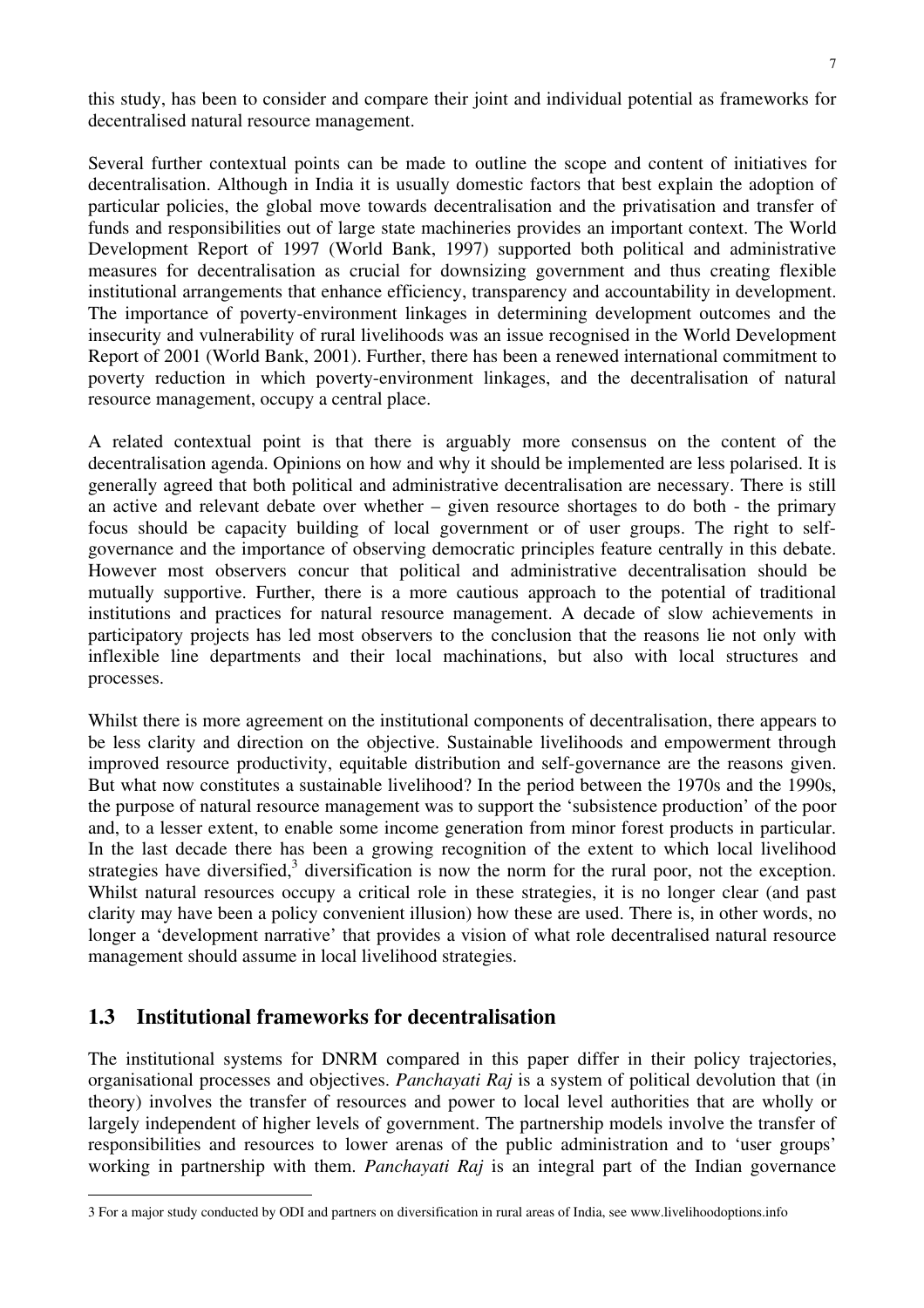system, of which natural resource management is only one component. The partnership models are specifically directed at natural resource management and operate through policies and programmes that are dependent on Government Orders. Despite their different profiles, the two institutional systems are closely linked in development practice and do not operate according to their ideal role as given above.

# *1.3.1 The partnership models*

The partnership models (Joint Forest Management and Watershed Management) being studied are state-funded programmes for natural resource management in which the state (through its line departments) has entered into an agreement with local natural resource user groups. The agreement is for joint management of resources in which the state supplies technical and financial capacity and devolves responsibilities and rights over the natural resources to local user groups under specific conditions, such as following prescribed management practices and contributing labour. Both WM and JFM have Guidelines that standardise agreements; although in both cases the final procedures are influenced by state- and department-specific decisions. Watershed management involves several departments and the management of various natural resources, soil and water, spread across private and community resources. Joint Forest Management involves a single department and natural resource. In neither case does the agreement include a transfer of property rights over resources – the ultimate decision-making authority rests with the department in question.

#### **Micro-watershed management programmes**

The rationale underpinning micro-watershed programmes is that the rehabilitation and development of natural resources (trees, grazing, farming and water resources) in an integrated manner can generate sustainable and equitable economic growth within the watershed. In aggregate, watershed programmes currently absorb some US\$500M/yr of public funding. Watershed development in the previous decades had been focused mainly on increasing productivity, and only secondarily, through special area programmes, on equitable development (see Situation Analysis detailed in Annex 1). Because of the varied natural resources involved, the programmes were run by several Ministries (Agriculture, Rural Development and Environment and Forests); each with their own objectives, guidelines, procedures and targets. Although the need to adopt more participatory approaches had been appreciated for some time, the various programmes had no institutional mechanisms or professional capacity to enable an internal change of procedure.

In contrast to the line-department approach of the government watershed programmes, a number of participatory people's movements adopted innovative methods to conserve soil and water resources. Significant efforts in this regard were the *Pani Panchayat*s at Naigaon and Anna Hazare's efforts at Ralegaon-Siddhi. The success of these programmes, together with pressures from donors, led to a major revision of governmental orientation towards watershed management in the 1990s.

High-level committees were constituted in 1993 (CH Hanumantha Rao Committee) and 1995 (Dharia Committee) to look into the performance of watershed management and institutional mechanisms to make them more effective and equitable. These committees identified three main reasons for the dismal performance of the ongoing schemes for watershed development: the lack of an integrated approach; the relative neglect of non-wastelands; and the failure to institutionalise genuine participation. The reviews of these committees resulted in the issuing of the 'Common Guidelines for Watershed Development' in 1995. Watershed development in India has since become a favoured and substantially financed programme for integrated resource management and poverty alleviation. In fact, the emphasis of the programme has shifted from technical to social aspects, following the rationale that sustainable and participatory institutions should precede any physical work. The participatory emphasis now also includes all people living in the watershed;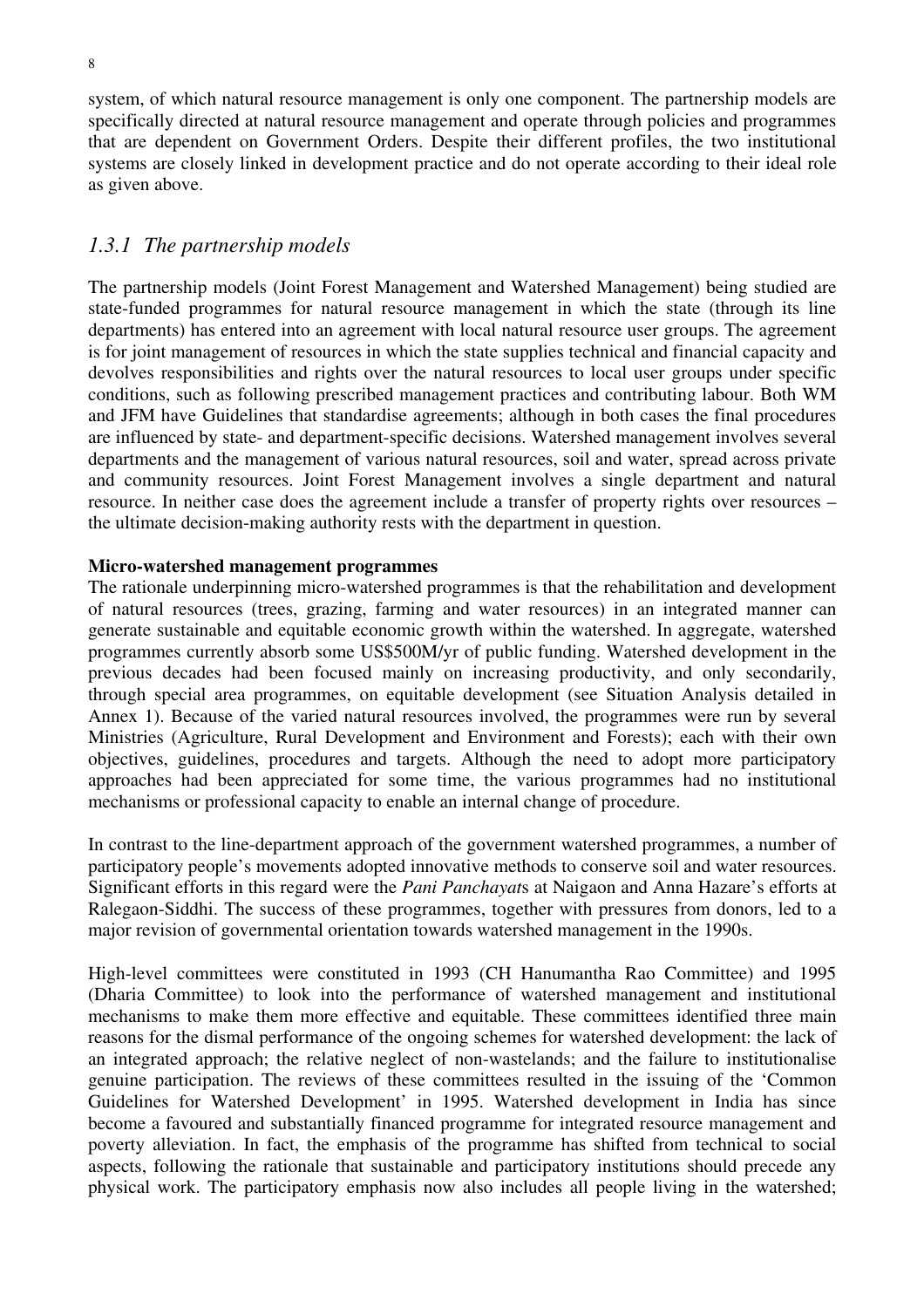including those with limited or no private land. The following are typical objectives of WD programmes:

- raising the productivity of rain-fed agriculture and non-arable land:
- encouraging the sustainable management and optimal use of water;
- reducing soil erosion and conserving forests:
- creating employment;
- promoting increased individual and collective responsibility for natural resource management;
- contributing to local social capital and decision-making capacity.

The Guidelines are fairly rigid about the preferred institutional structure for project management. At the district level, the DRDA or the *Zilla Parishad* is responsible for managing the project; they in turn select a PIA from amongst interested Departments, NGOs and private companies to implement the project. The PIA is responsible for 10–12 watersheds and is expected to operate through a multidisciplinary Watershed Development Team (WDT). In each watershed a Watershed Development Association, created through participatory processes under the guidance of the WDT, selects a Watershed Committee (WC) from amongst the members. These bodies initiate people's involvement through facilitating self-help groups (SHGs) that do not have to be based around watershed related activities. The financial resources for the project come mainly from the government, channeled through the WDTs and Watershed Committees. A Watershed Development Fund (WDF) is created during the course of the project, and this accumulates assets after project completion through local contributions.

The Guidelines also specify that *Panchayati Raj* Institutions should be fully involved in the implementation of the programme, in particular encouraging the formation of SHGs and user groups. Further PRIs should ensure that funds from other programmes supplement watershed management, that the full *Gram Sabha* is involved, and that the Guidelines are followed. The PRIs can also apply to be project implementing agencies for a cluster of watershed projects.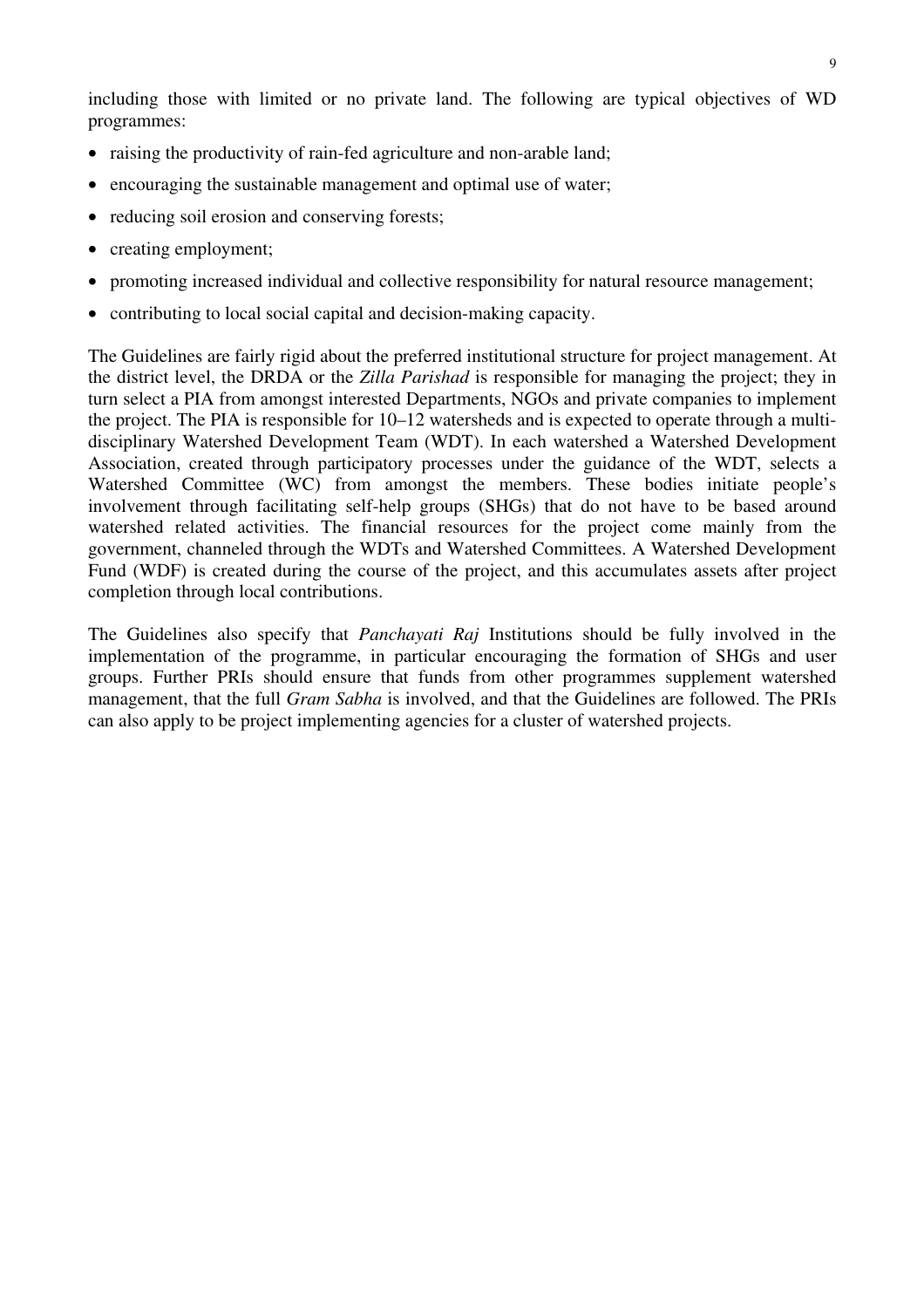

**Figure 1 Administrative hierarchy for projects under the new guidelines** 

*Source*: Farrington et al (1999)

The Guidelines for Watershed Management are path-breaking in many ways; they are the outcome of an extended collaborative effort by government, donors and NGOs to review past programme failure and to put best practice principles into operation. The Guidelines recognise local inequalities in social power and entitlements; but try to address these inequalities rather than using them as a justification for the mediating role of the state. The Guidelines specifically link natural resource management, poverty alleviation and equity in their formulation of potential watershed management activities. A capacity building period is built into projects to ensure that technical components do not begin before participatory user groups and self-help groups have been established. Most importantly, the ideals of participatory management have been given substance through the decentralisation of financial resources and organisational responsibility.

The extent to which these objectives are realisable has been a key research question; the following are several trends that emerge from the evaluation of the Guidelines so far (see Situation Analysis paper detailed in Annex 1 for more background):

- In operational terms, some of the problematic areas are a multiplicity of funding and executive agencies for WDM schemes that make it difficult to keep track of progress.
- Although the Guidelines seek to bridge across departmental policies, operational and organisational mechanisms for departmental convergence remain weak.
- The Guidelines are often taken as rules to be strictly implemented, resulting in insensitivity towards ground realities.
- The selection process for PIAs and contractors for works and the procedure for release of funds are not transparent and accountable.
- A continuing focus on land and irrigation despite intentions to target common land and include the landless.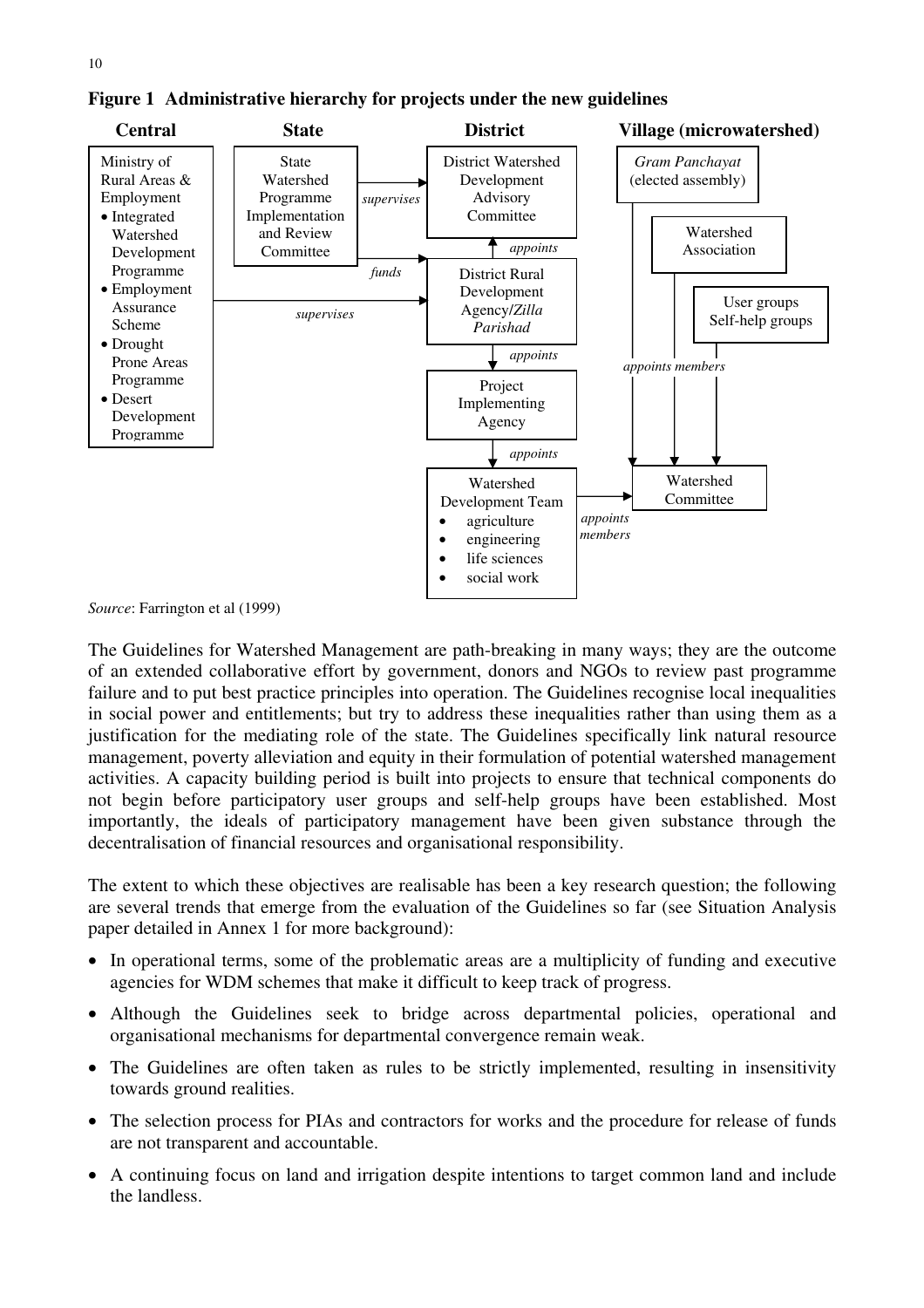- At the field level, though the operation of Watershed Management is regionally differentiated, it may be argued that there are several important trends that characterise the Guidelines across the board:
	- 1) Given the overwhelming focus on land and irrigation, there are three distinct groups that are likely to lose out on the on the benefits of the new Watershed Management initiatives. These include the landless, those in the upper reaches of the watershed and those especially dependent on common resources.
	- 2) The evidence that watershed management has led to an increase in associational activity and more participatory resource management is inconclusive.
	- 3) Projects run by NGOs have achieved a higher level of participation in watershed management than projects run by government departments.

#### **Joint Forest Management**

The last decade has witnessed an important transformation in the ideological orientation and programme focus in the forestry sector, again with mixed results. The evolution of JFM has a relatively less complex narrative than that of watersheds and *Panchayati Raj.* This is largely because it concerns only two primary stakeholders: the Forest Department and the communities that reside in forest areas or are dependent on forest resources. Forest management in India continues to be largely a domain of state initiative, but in the case of degraded lands, joint management frameworks have been developed.

Several factors explain the policy initiative for JFM and its widespread implementation across India. One is the failure of social forestry projects in the 1970s and 1980s and the recognition that this failure was largely due to the lack of local involvement and ownership over the project. The critical need for a formalisation of local participation and project stakeholdings was one of the main lessons drawn from failed social forestry projects. Support for more participatory modes of forest management were supported by donors in particular, many of whom had invested substantially in social forestry. A second factor was the high levels of resource degradation and the inability of the Forest Department to protect valuable forest stock. JFM programmes can potentially divert this pressure from valuable stock by rehabilitating degraded forest lands for local needs. A third factor was pressure from development intermediaries to involve local communities and recognise local rights over natural resources. Finally, several local initiatives drew national attention to the social and economic consequences of the unequal forest access regime (Chipko) and provided a model for how JFM could be operationalised (Arabari).

The framework for Joint Forest Management was provided in the Forest Policy of 1988. This policy stated that meeting subsistence requirements should be the first priority of forest management and that environmental sustainability had to take precedence over forest revenue. Although this new forest policy is only a statement of principle and has to operate under the property rights specified by the Forest Acts, it is a radical departure from previous forest policies in its recognition of local demands. A Circular issued by the Ministry of Environment and Forests in 1990 provided Guidelines for the 'Involvement of Village Communities and Voluntary Agencies in the Regeneration of Degraded Forests'. This Circular is a significant departure from all previous social forestry projects in that it maps out guidelines for benefit sharing between the state and community; the institutionalisation of community management through membership rules, duties and benefits, micro-planning through PRA, and involvement of appropriate NGOs. The main features of the Circular are summarised below:

• JFM programmes are to be implemented through arrangements between the village community, the Forest Department and an NGO/voluntary agency.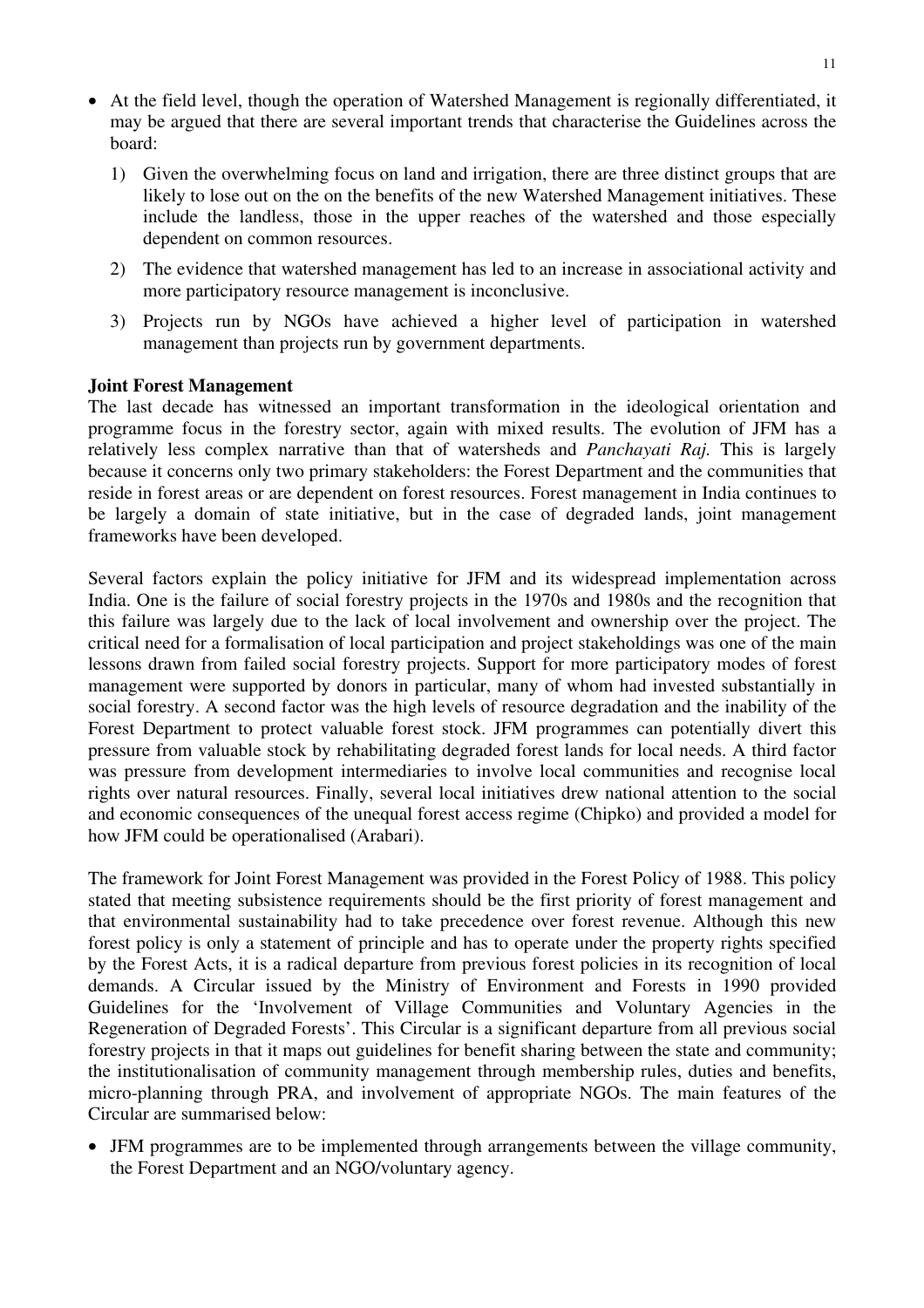- JFM should not include signing over ownership or lease rights over the forest land or contravening any Forest Acts.
- The beneficiaries should be entitled to a share of usufruct subject to conditions set by the Forest Department. On successful protection of forests they are to be given a portion of the proceeds from the sale of mature trees.
- Access to the forests and benefits should be open only to the chosen user group, which should form a Village Forest Committee (VFC).
- The Forest Department can annul the VFC in case of a failure to follow any of the rules and regulations established in its constitution.

Notwithstanding the enabling framework for community involvement in the management of forests, a number of serious difficulties remain in making the arrangement equitable and sustainable. These include the confinement of joint management to degraded lands; non-recognition of self-initiated Forest Protection Groups; absence of legal rights for beneficiaries and communities under JFM programmes making them subject to the approval of the officials of the Forest Department; the discretion and power given to the Forest Department in conflict resolution; the disproportionately large share of the benefits taken by the Forest Department and its continued power to suspend and even dissolve JFM committees.

Guidelines issued in February 2000 by the Ministry of Environment and Forests attempt to address some of the more obvious defects of JFM. Recommendations are made for the constitution of divisional or state level representative forums and working groups (with representation from NGOs and stakeholders) to resolve conflicts arising out of JFM arrangements. The guidelines also take cognisance of self-initiated community groups managing forests and state that these groups should be given official recognition. Other issues such as registration of JFM committees as societies and the extension of JFM to good forests are also mentioned.

These recommendations are still being worked through and have not been widely implemented. JFM programmes have had mixed developmental outcomes; forests have been protected and communities have benefited from improved biomass resources as well as revenue from commercial sales of stock. These benefits have to be seen in the wider context of claims to forest resources both from those not included in the user group and therefore excluded from the resource; and those excluded by forest management practices under JFM. One of the most widespread criticisms is that the relatively powerful at the local level in collaboration with the Forest Department have too great a say in who should be able to claim rights over a particular forest. Further, the very poor and marginal have little influence in determining the management agenda despite formal membership. The livelihood security of these groups, who often rely most heavily on forest resources for their immediate survival, is often threatened by management practices that restrict forest access for longterm sustainability.

# *1.3.2 Panchayati Raj*

The new *Panchayati Raj* system that has been introduced through the 73<sup>rd</sup> amendment is also a qualitatively different structure than the *Panchayat*s that had been established before, though possessing some of the same maladies that made the earlier incarnations ineffective. The most significant development in the evolution of PRIs in the past decade is that not only have they been endowed with formal legal recognition, but they have also been assigned a wide range of functions with respect to 'the preparation of plans for economic development and social justice [and] the implementation of schemes for economic development and social justice as may be entrusted to them including those in relation to matters listed in the Eleventh Schedule' (art. 243G). The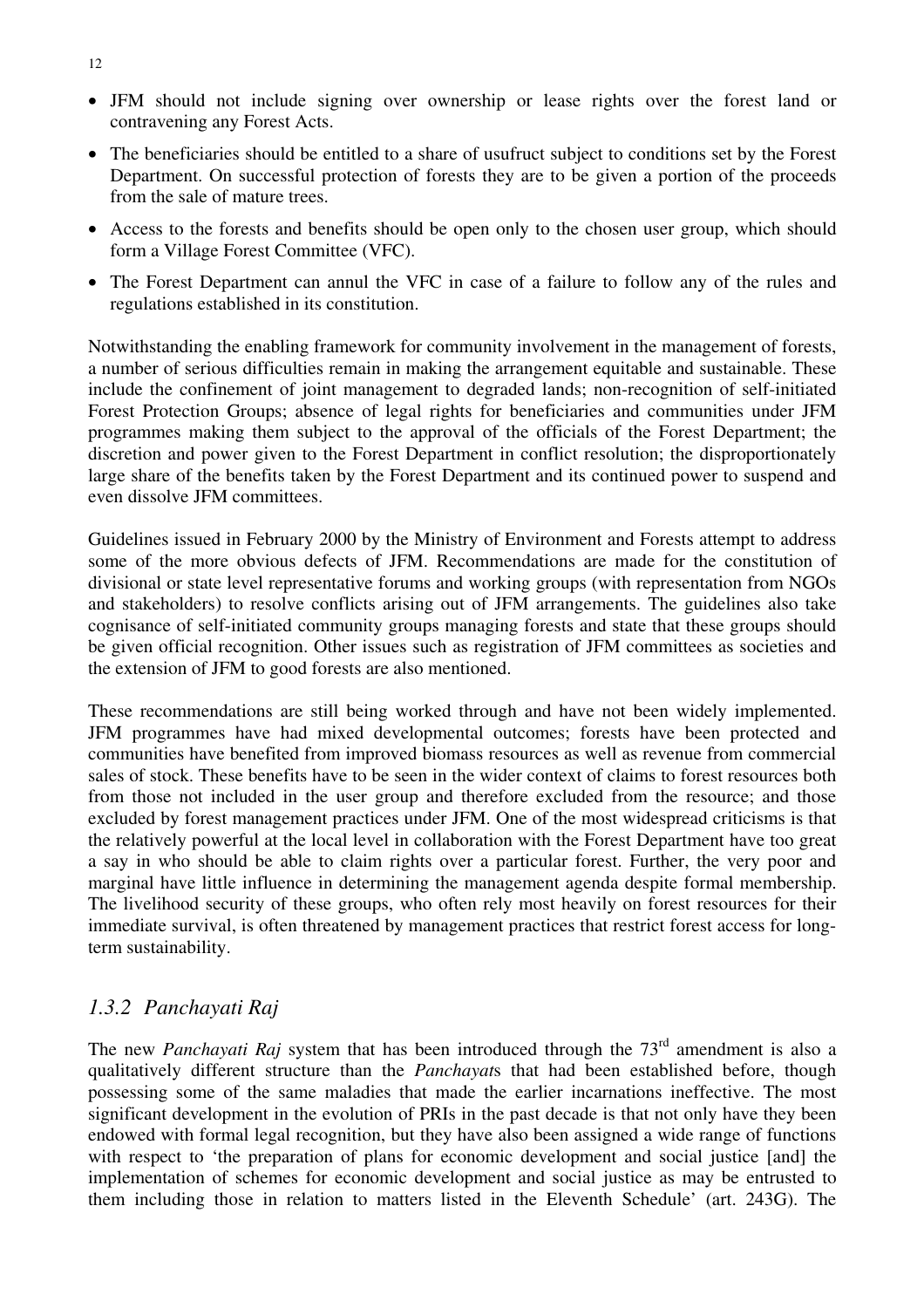function, powers and voting patterns of the various tiers of *Panchayati Raj* – the *Gram Sabha*, *Gram Panchayat*, Block level *Panchayat*s and *Zilla Parishad*s – are provided in the Situation Analysis. They will also be considered in detail in chapter three. What is important to mention here for the context is that one third of the membership of PRIs has been reserved for the members of scheduled castes, scheduled tribes and women, thus enabling the representation of the most marginal sections of society.



#### **Figure 2 Widening of the democratic base after 1993**

*Note*: Numbers in the third box (below State-level) are approximate. *Source*: Institute of Social Studies, Panchayati Raj Research.

What is evident from what is often called the 'spirit' of the law is that the Constitutional Amendment envisages the *Panchayat*s as the lowest tier of government. In accordance with this vision, the Amendment recommends that *Panchayati Raj* Institutions be given the necessary administrative and financial support and revenue raising capacity to perform this role. The Eleventh Schedule forms an important reference point for the functions envisaged under the Constitution; many of these are relevant to natural resource management such as agriculture, land improvement and soil conservation, minor irrigation and water management, social and farm forestry, minor forest produce and fuel and fodder.

Notwithstanding these positive developments, PRIs continue to be hampered in their functioning by four distinct factors a) a continued financial weakness and slow devolution of financial resources; b) irregular meetings and a lack of local awareness of rights, powers and responsibilities; c) a contractual approach to work that precludes genuine participation; and d) opposition from other levels of government and development intermediaries to genuine decentralisation. Although PRIs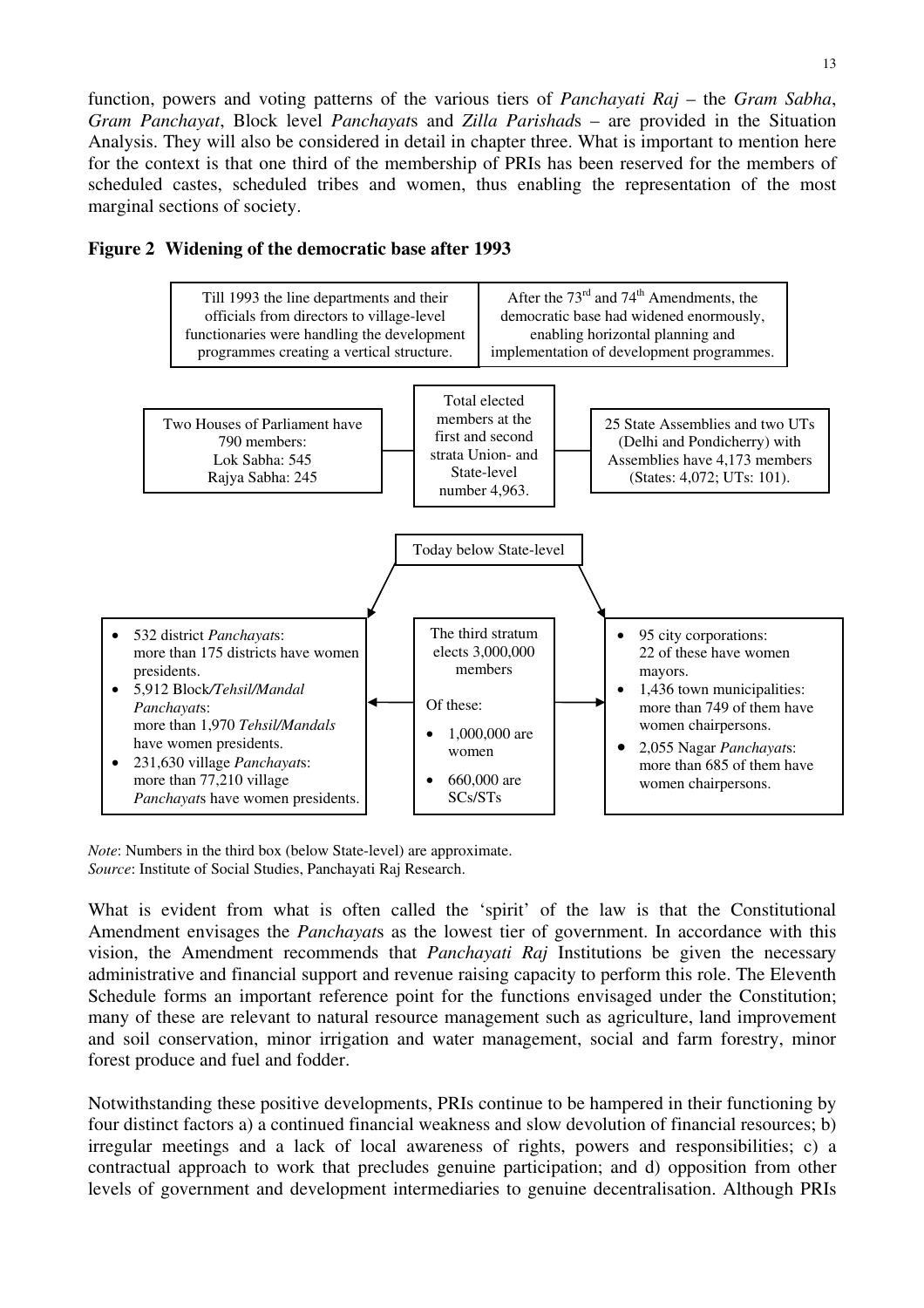are now expected to deliberate and act upon all essential subjects, these four areas of weakness seriously affect their functional capacity. This is particularly true of natural resource management, which requires technical capacity, skills in financial management and the administrative and political negotiation of conflicting priorities and interests. In addition, natural resource management has for long been the domain of centralised line departments that have resisted a devolution of control.

The second line of enquiry with respect to PRIs is their potential to fulfill democratic functions of self-government. The extension of a political voice to the local level has obvious significance and potential. In particular, the inclusion through reservations of marginalised groups associated both with natural resource dependency and exclusion from natural resource access. Certainly, the argument that the new *Panchayat*s are broadening and deepening Indian democracy does have some quantitative support, in that there are now over 500 district level PRIs, almost 6,000 block level PRIs and over 230, 000 village level PRIs in India. PRIs may not so far have contributed to significantly higher levels of political empowerment amongst marginalised groups; but the potential of this extensive organisational system is an issue that merits research.

### **1.4 Summary: the relevance of comparison**

As the outline above illustrates, the institutional systems for DNRM we are comparing differ significantly. However there are two main reasons why we feel a comparison is valid and important. First, we have found that although the ideal role of these institutions might be distinct, their perceived objective is often interchangeable in development discourse. The objectives of the administrative and political systems differ depending on the perspective from which they are promoted. For instance, many proponents of watershed management consider this to be mainly a strategy for local empowerment that will contribute towards the democratisation of local institutions. Conversely, proponents of PRI may argue that their primary value is to facilitate local planning and the implementation of projects. A second reason that the comparison between the two approaches is relevant, as we will explore further in chapter two, is that the roles of the two are inextricably linked in development practice at all levels. In sum, a consideration of the options for decentralised natural resource management from both a conceptual and practical viewpoint needs to consider the whole institutional spectrum.

From whatever perspective it is viewed, progress towards a genuine decentralisation that involves local people in decision-making over natural resources and contributes towards sustainable livelihoods has clearly been very slow. Strong centralising tendencies in both the democratic and the administrative systems continue to concentrate power and autonomy for action away from the local level. In the case of the partnership models; the nature of the 'partnership' is intrinsically limited by the fact that the state owns both the natural and financial resources and has the ultimate right to annul local committees. Further, social and economic inequities in local communities have largely reproduced themselves in the local structures of both decentralised institutions. However, the process of transition to a decentralised system, and the inclusion of sections of the population historically excluded from the decision-making process, will inevitably be extremely slow. There is little capacity or experience of participatory decision-making and the democratic process at the local level. Social and economic structures and traditions, political marginalisation, decades of centralised development planning and extreme poverty all work against decentralisation. The processes of interest to this research are therefore incremental changes in the linkages between these factors that enhance local livelihood opportunities. Chapter two will consider the conceptual issues surrounding these factors and outline in more detail the research questions that they raise.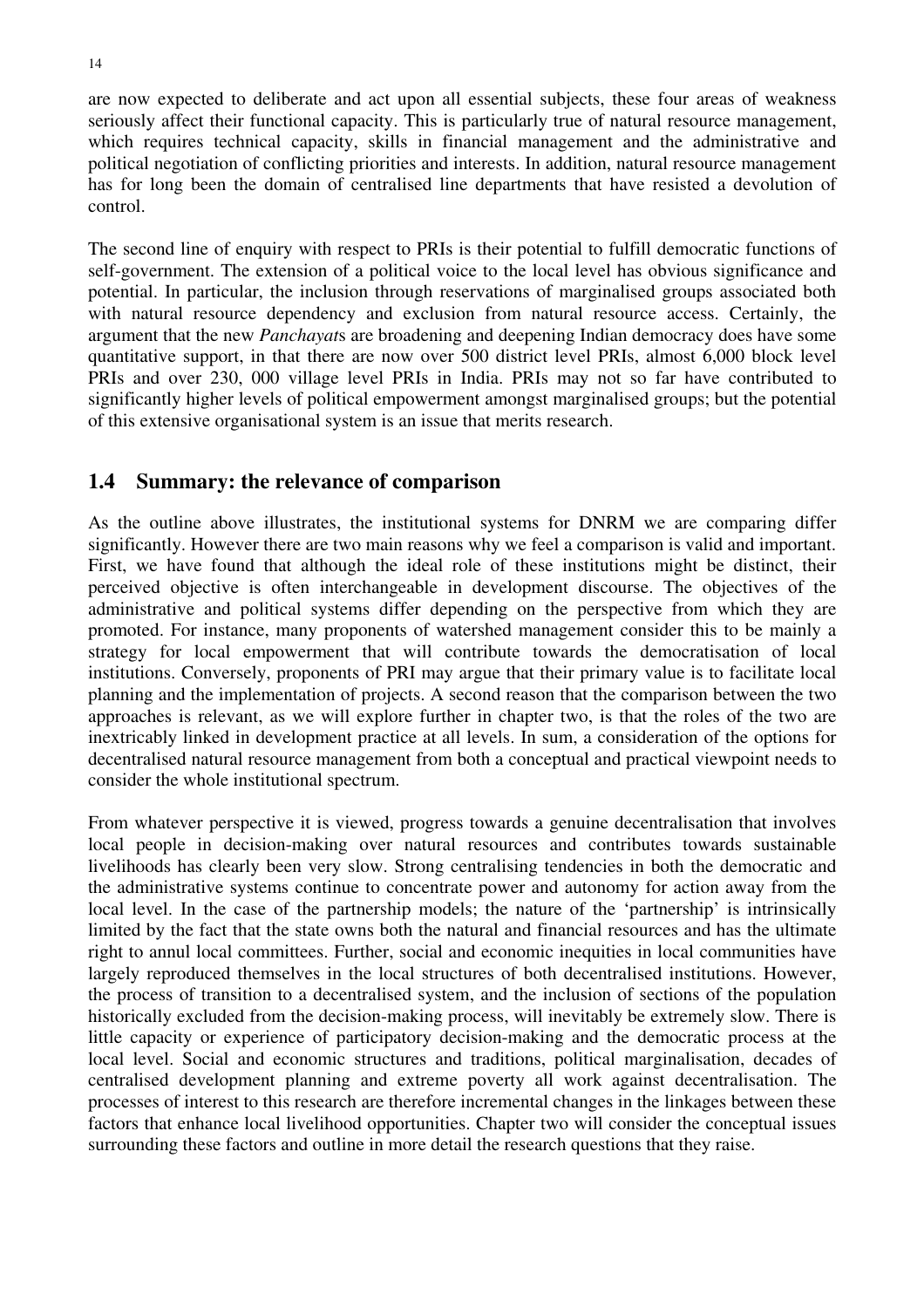# **2 Institutional Synergy and Conflict in the Agenda for Decentralisation**

This paper is directed towards an understanding of the institutional interrelationships that influence the performance of decentralised natural resource management policies. These are explored along three types of institutional perspective: the political economy context; synergy and conflict between different institutional systems; and local institutional interaction around natural resource management. These factors are linked in reality and indeed it is the linkages that are of particular interest in this research. However as they also constitute discrete fields of enquiry they have been separated for analytical purposes. Several general points about the agenda for decentralised natural resource management itself can be noted before considering the three fields of enquiry in detail.

First, is the fact of a significant consensus on the importance of decentralisation policies. Decentralisation is supported by groups of different political persuasions who fundamentally disagree with each other on the objectives and specific potential of decentralisation. The support that it enjoys is linked to the failure of centralised planning and to the related decline of development theories that provided analytical support for centralisation. This is particularly true for natural resource management; in India it is generally agreed that centralised planning has failed in maintaining environmental sustainability and fulfilling local subsistence demands.

Second, the evidence that decentralisation policies can contribute towards sustainable livelihoods is far from conclusive and there is an emerging realism about the potential of decentralisation. This realism is particularly true in relation to decentralisation measures for natural resource management where the optimism in community collective action and indigenous knowledge has been tempered by failed participatory resource management projects. The focus in both theory and practice is directed towards an understanding of what type of policy and project design will enable decentralisation to fulfill its potential. The support for decentralisation is therefore based to a considerable extent not on its proven success as a development policy but on ideological convictions related to the importance of local involvement and self-determination in the development process.

Third, and related to the above, there is an uncertain policy grasp on the content and objective of the agenda for decentralisation. The general direction, as we have noted, is 'sustainable livelihoods through equitable and productive natural resource management'; but what does this mean in practice? The uncertain grasp of practicalities is notable both in relation to the overall development policy of which DNRM is a part and in relation to the specific role of natural resources within this framework. For instance, there are no clear answers to the following questions: has decentralisation succeeded if a few people have more sustainable livelihoods? Has decentralisation succeeded if it has contributed towards local empowerment but at the same time to local out-migration? Should local people be able to derive all or only part of their subsistence needs from their main locality or village? What proportion of subsistence needs should be met locally by what proportion of people to satisfy the criteria of sustainable *local* livelihoods. The lack of an agreed vision on what decentralisation should achieve means that the policies themselves have to be assessed against contingent benchmarks.

Finally, this uncertainty about the objectives of decentralisation (political and ideological reasons aside momentarily) can be related to emerging empirical evidence on current rural trends and a related uncertainty about rural development strategies. These trends are of increasing globalisation; insecurity and risk; diversification of livelihood strategies; a shifting network of social capital that it is difficult to continue to label as 'community'; and a mediation of livelihood strategies by a complex and varied institutional environment. Previous optimism about the role that the agricultural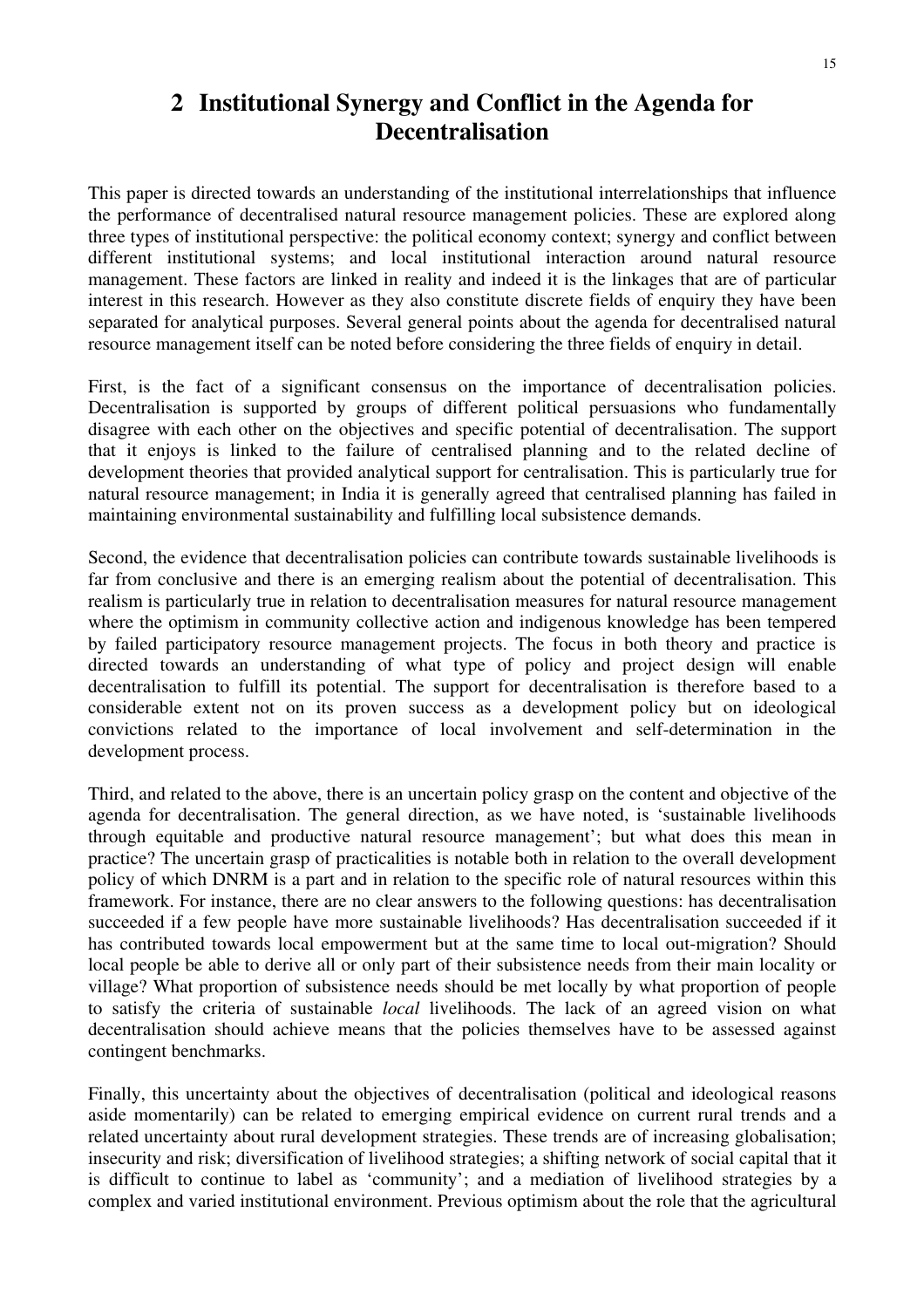sector can play in local livelihood strategies has been muted. Further, a decade of critical reflection on 'environmental narratives' and their influence on policy has led to an appreciation of the historically and spatially defined nature of local interactions with the environment. Whilst positive in many ways, this has contributed to the lack of a rural development 'narrative' and therefore also the lack of clear objectives for the role of natural resource management.

#### **2.1 The influence of the political economy**

Research on local natural resource management practices is increasingly cognisant of the influence of the wider political economy. This is in part because of empirical evidence of the impact that these political, economic, technological and market forces, over which the rural poor have little information and limited control, have on local livelihood strategies. It is also due in part to theoretical developments in the field of natural resource management. The examination of microlevel natural resource management practices has for the most part been dominated by Common Property Management (CPM) and New Institutional Economics (NIE). Both approaches have in the last decade received sustained criticism for failing to take account of the wider political economy. CPM theories take collective action as endogenous to, even inhering in, the community (Kothari et al, 1996*)*; whilst NIE approaches examine collective action as self-interested trade-offs. Both approaches fail to account for the impact of external factors on social power and how these factors constitute, reproduce or change relations between resource users (Mosse, 1997). Recent research on natural resource management, including that reported, is therefore considering these micro-macro linkages more closely.

There are several further reasons that we are taking political economy as a central explanatory variable; again these are drawn from both theory and related empirical evidence on natural resource management. One of these is the essentially political nature of policies that aim to change the structure of rights and control over natural resources. Property rights over natural resources are politically defended claims and assets, which have been politically negotiated in the past. These rights refer not only to direct and tangible claims over natural resource flows but also claims over the institutions (both structures and processes) that determine the modes through which these claims are made, defended and converted into other assets. The process of decentralisation will, in theory at least, mean a transfer of control from agents at a centralised level who, whether legitimately or not, are deriving benefit streams from the current allocation of resource control. This second claim, control over and access to the institutional structure of resource management, as our fieldwork will show, is often as important as the natural resources themselves:

'Indeed access to other actors is conceptually prior to access to material resources in the determination of livelihood strategies, for such relationships become *sine qua non* mechanisms through which resources are distributed and claimed, and through which the broader social, political and market logics governing the control, use and transformation of resources are either reproduced or changed' (Bebbington, 1999:6).

As chapters three and four will demonstrate, political claims on the institutional structure for natural resource management is a key variable determining patterns of decentralisation.

#### *2.1.1 The political demand for decentralisation*

The political negotiation that underpins the political and administrative decentralisation process differ, although as we will show later, they are linked. There is a general consensus on the reasons for the Constitutional Amendments of 1993 and the emergence of PRI as a political force. PRIs have been a topic on the policy agenda since Independence, but they shot to top of the political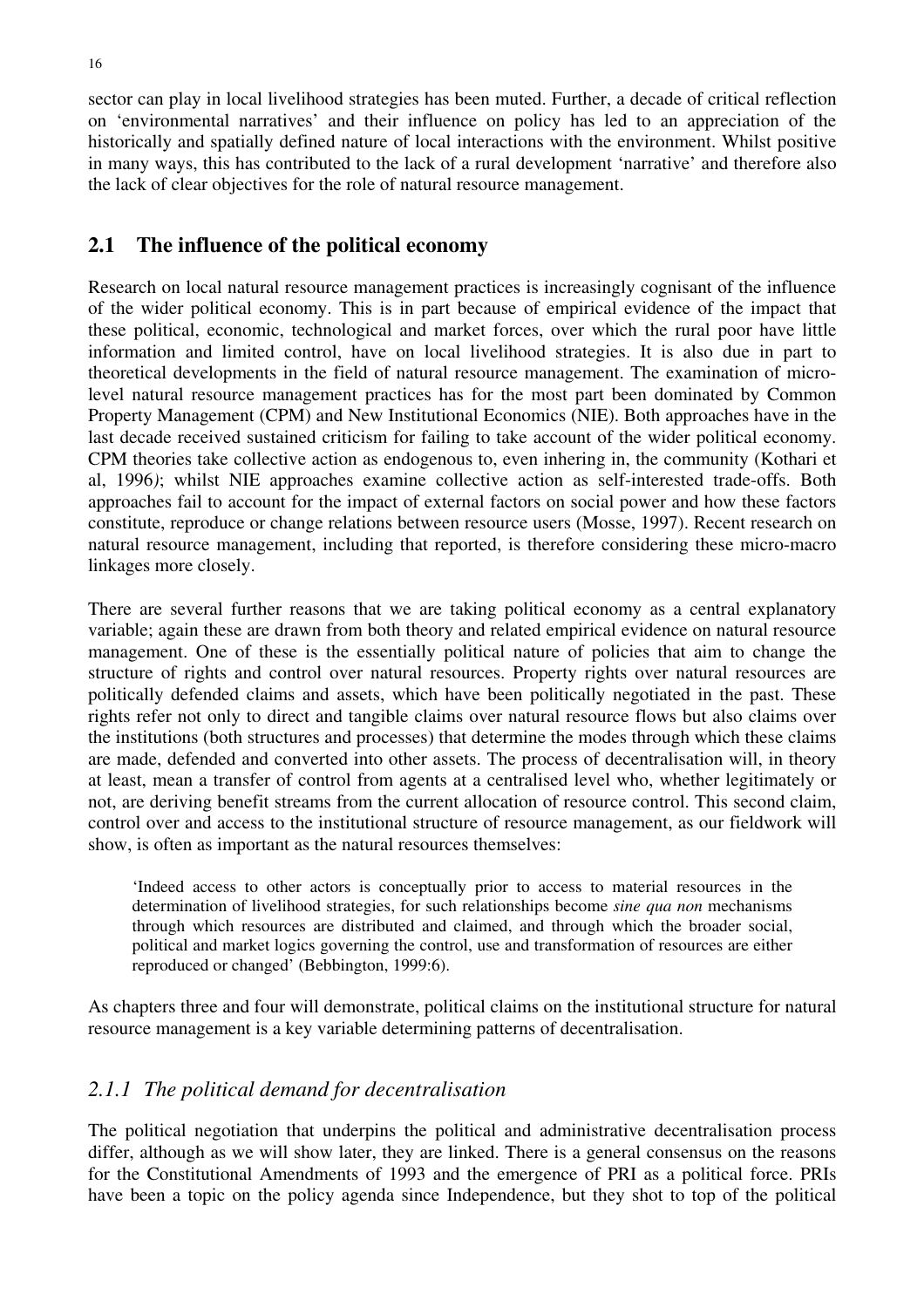agenda in the 1980s due to a power shift. In short they provided an instrument for a new ascendant agrarian class from intermediate castes to secure from the state benefits from which they had been excluded. This period also saw the emergence of many non-Congress governments at the state level that looked at the establishment of *Panchayati Raj* as part of a general move towards a more federal polity. Things began to move rapidly on the *Panchayati Raj* front from the late 1980s on account of two opposing tendencies. On the one hand there was an attempt to bypass the states and route funds directly to *Panchayat*s. On the other hand, there was a demand for greater federal polity in which almost all the states had a stake. In neither instance were the ruling groups really interested in passing power to the local level, but the importance of *Panchayat*s derived nevertheless as a byproduct of their aspirations, and led to the Amendment in 1993.

The factors that explain the emergence of policies for decentralised natural resource management are more complex. Partly it can be related to the experience-induced outcome of five decades of public administration of natural resources and evidence of worsening poverty-environment linkages. The support given by donors for participatory natural resource management projects, as well as donor pressure to reduce the role of the state, are also part of the explanation. Some observers point to the changing nature of state-society relations in the 1970s and 1980s and the emergence of non-party related social and ecological movements that advocated local rights to natural resources. However whilst these movements put decentralised natural resource management on the policy agenda, they did not represent a grassroots demand for decentralisation. Two further explanations can account for the emergence of the partnership models and their current organisational constitution. As we have already suggested, from the 1970s a new agrarian group of intermediate castes had begun to emerge and press for greater role in governance and were keen on sharing the benefits of 'development'. The state responded by increasing its patronage network, and redistributing state resources in exchange for vote banks. This pressure is reflected in watershed management with the strategy shifting from being primarily technical to a focus on employment generation and public works as part of poverty alleviation programs. Secondly, there was pressure from development intermediaries such as NGOs, who have been given a significant role in the facilitation and moderation of the partnership between the public administration and the community.

In operational terms, the new management structure can be read two ways. On the one hand, it could be argued that the state, under pressure from ascendant social groups, development intermediaries and donors to demonstrate an adoption of participatory principles, has constructed organisations that demonstrate conformity to this approach without changing the underlying institutional relations on which these are based. Because the state has not changed any of the working briefs or accountability structures, it could be argued that by creating dependent institutions right at the village level, the state is in fact increasing the effectiveness of its centralisation. On the other hand, once such structures are in place, the people who operate the local institutions have a relative autonomy to develop these to express their choices and tailor them to suit their interests. The extent to which they are successful in doing so, depends on a host of factors such as level of mobilisation, possibilities of collective action, extent of poverty and attitude of ruling groups. But most certainly, to deny any autonomy to local actors would be as serious a misreading as to assume that once the Guidelines are in place, they are also being operationalised.

This political background to decentralisation suggests that in both instances the demands for decentralisation are related more to control over the institutional infrastructure then the natural resources themselves. There remain strong centralising tendencies with local committees formed through user groups still operating in a hierarchy that creates a chain of dependency from the village right up to the central funding level. Further, the political pressure for decentralisation has come not from the rural poor themselves but from a mixture of ascendant agrarian groups, development intermediaries, donors and from within the public administration. There are some exceptions; for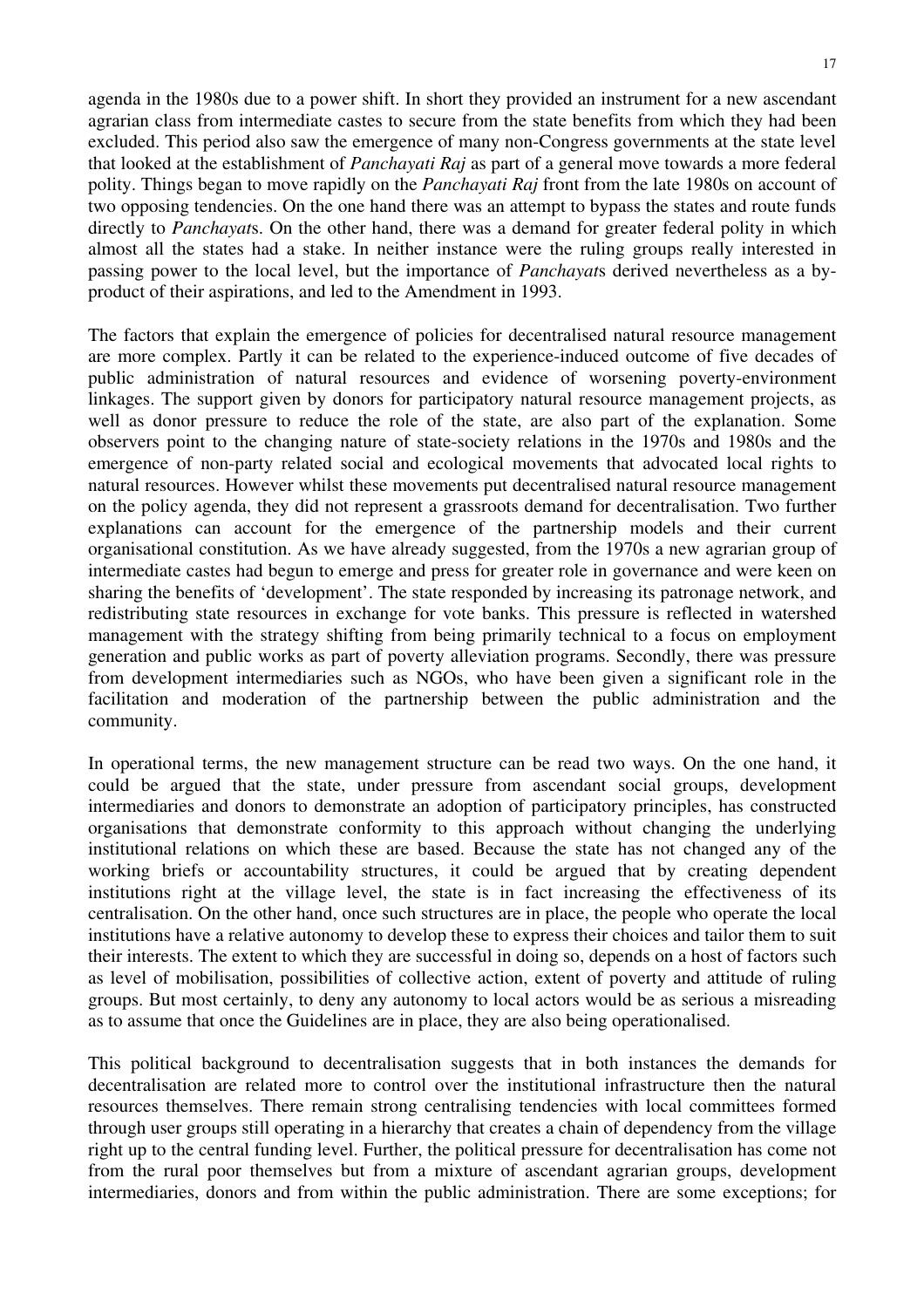instance the Arabari experiments in joint forest management. These started due to conflicts between local populations and the Forest Department and the implicit local demand for decentralisation. The subsequent success of the joint management arrangements must however be attributed partly to high-level political support and the fact that the mass base of the ruling communist party coincided with the intended beneficiaries of these schemes. The ability of the rural poor to claim their rights therefore depends significantly on their relative power and ability to deploy it for the pursuit of sustainable livelihoods, a question that has to be approached from a political economy perspective.

### *2.1.2 The role of politics in development*

Initiatives for decentralised natural resource management (as outlined in the literature review) have drawn on the notion of social capital developed by Putnam (1993), namely that it is a pre-condition for development and democratic outcomes. It is assumed that social capital can be created through horizontal associations that lead to patterns of trust and facilitate social cooperation for mutual benefit. The notion that the rural poor can be empowered through associating in user groups and self-help groups, and that social capital is the 'missing link' of development, implicitly and explicitly underpins the decentralisation agenda. Most projects now start with an explicit focus on building associational activities that will allow the poor to participate in the development process. Notably absent from the debate over how to construct social capital has been the role of the political system. In a hurry to involve local communities in participatory projects there has been a widespread neglect of the role of formal institutions. This has been a general trend in development policy; as Manor points out, there is 'a preoccupation with the involvement of local people in development project cycles, rather than with the promotion of well-established, elected institutions' (Manor 1999:9).

The role of politics in development is again becoming a development concern and raises both an analytical and an ideological question. Analytically, the concept of social capital is flawed because of its inability to account for how structural location affects access to networks, or for political structures that prevent or promote the use of social capital. Critical commentators on Putnam's notion of social capital argue that social capital has negative externalities and therefore needs to be examined in political contexts. Groups at both village and intermediary levels can take advantage of new opportunities, and thereby create forms of exclusion that had not previously existed. Empirical evidence of the operation of this 'dark' side of social capital is more abundant than that of positive social capital. In fact the robustness of the notion of social capital is surprising given the predominance, despite extensive capacity building efforts, of the interests of the relatively powerful in user groups.

Equally important for decentralised natural resource management, is an understanding of political capital; the opportunity and ability to use power in ways that maintain or enhance political and economic positions and so increase livelihood options. While forms of associational life may have been created, it is this institutional context that poses the most crucial set of constraints to local livelihoods, as the next section will explore further. In fact, there is enough empirical evidence of the importance of political capital for the argument to be reversed: local people need political capital in order to claim and defend rights as well as to create forms of associational life. Observers point to Kerala, Tamil Nadu and West Bengal as examples of how the political context can have positive consequences for the subsequent fostering of forms of associational life. Local governments can thus potentially create the framework for the creation of social capital, in the sense of a collective resource for the poor in pursuit of livelihoods. The relative importance and the actual interaction of social and political capital are issues to be examined empirically.

The second issue concerning the role of politics and the state in development is ideological and concerns the view on the democratic and developmental functions of PRIs. Many argue that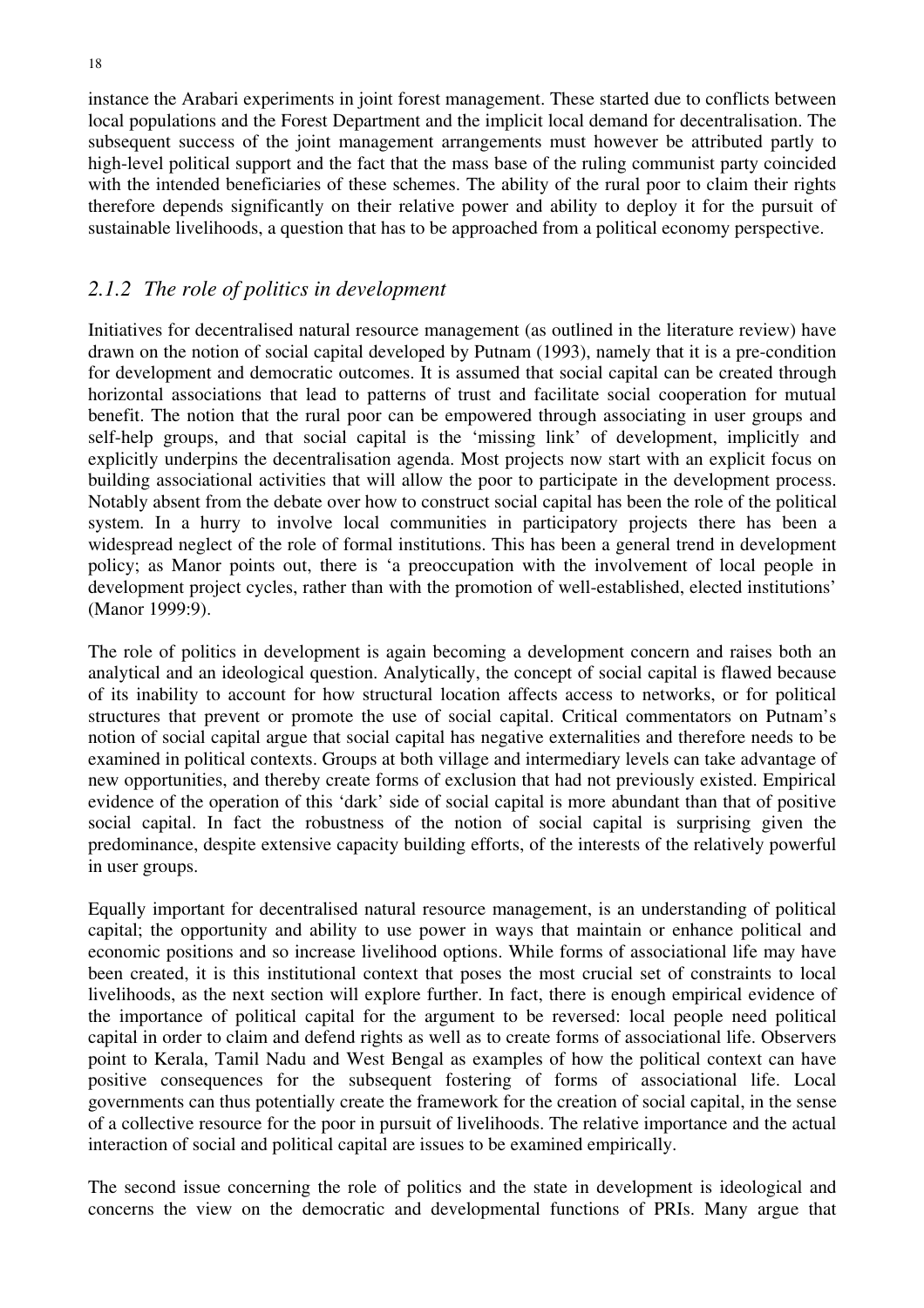*Panchayat*s should not be used as delivery agents for development projects, but instead should act as institutions of self-government and decentralised political power. Whilst this is not an issue researched in any depth here, it is important to mention because the debate over the relative importance of these two functions has formed the backdrop to PRI policy since Independence. The political functions of PRIs have been given more importance following the recommendations of several Committees; however, many claim that this is nominal and that PRIs remain 'developmental' in orientation. As noted by the communist leader EMS Namboodiripad, 'I am afraid that the ghost of the earlier idea that *Panchayati Raj* Institutions should be completely divorced from all regulatory functions and made to confine themselves to developmental functions is haunting my colleagues' (cited in Mukarji, 1995). The balance of these various functions, though not explored further here, is a constant theme in decentralised natural resource management.

# **2.2 Political and administrative linkages in decentralisation**

The definition of institutions used in recent thinking on natural resource management has moved progressively away from mainstream institutional theory that tends to view institutions as rules, regulations and conventions imposing constraints on human behaviour (Ostrom, 1996). Much of the social research on natural resource management now starts with an appreciation of the critical importance of factors such as norms, customs, beliefs, age and gender in determining livelihood outcomes. Institutions governing access to natural resources are sites of social interaction, negotiation and contestation that have a critical impact on the capacity of local people to build sustainable livelihoods. These informal institutional aspects, as we found during the course of the study, are in fact critical in explaining natural resource use dynamics.

The role of the state is critical in influencing the operation of both formal and informal institutions for natural resource management. This is particularly true in India where decades of centrally planned development have contributed towards an organisational infrastructure that has a significant presence at the grassroots. There is a consensus that the failure to alleviate poverty and continuing environmental degradation are due to state failure. A mid-term review of the ninth Five-Year plan in India provides the following analysis:

'despite good performance on the growth front, progress in reducing poverty in the 1990s has left much to be desired. Concerted policy action is needed to lift the 350 million poor, who are increasingly concentrated in the poorer states, out of poverty. This requires not so much additional resources – which would result in further leakages and swelling from the already bloated bureaucracy – as better policies and sound delivery mechanisms' (Saxena, 2001:1).

The prognosis goes on to locate the problems in the inability to handle funds, corruption and patronage networks, and inefficient public distribution systems.

These are complex institutional problems and understanding them requires a detailed understanding of the organisational mechanics of development programmes as well as their political context. As a recent comparative analysis of centrally planned poverty alleviation schemes (Nayak et al, 2002) reveals, the administrative details and design of the programmes make a big difference to the effectiveness of delivery. The comparative approach adopted in this study, both between institutional systems and their operation in different states, is intended to explore the relative influence of programme design, objective, administration and political context in determining development outcomes. There are two aspects of the decentralisation agenda that are of particular interest in this study; the operation of institutional linkages and the process of institutional transition.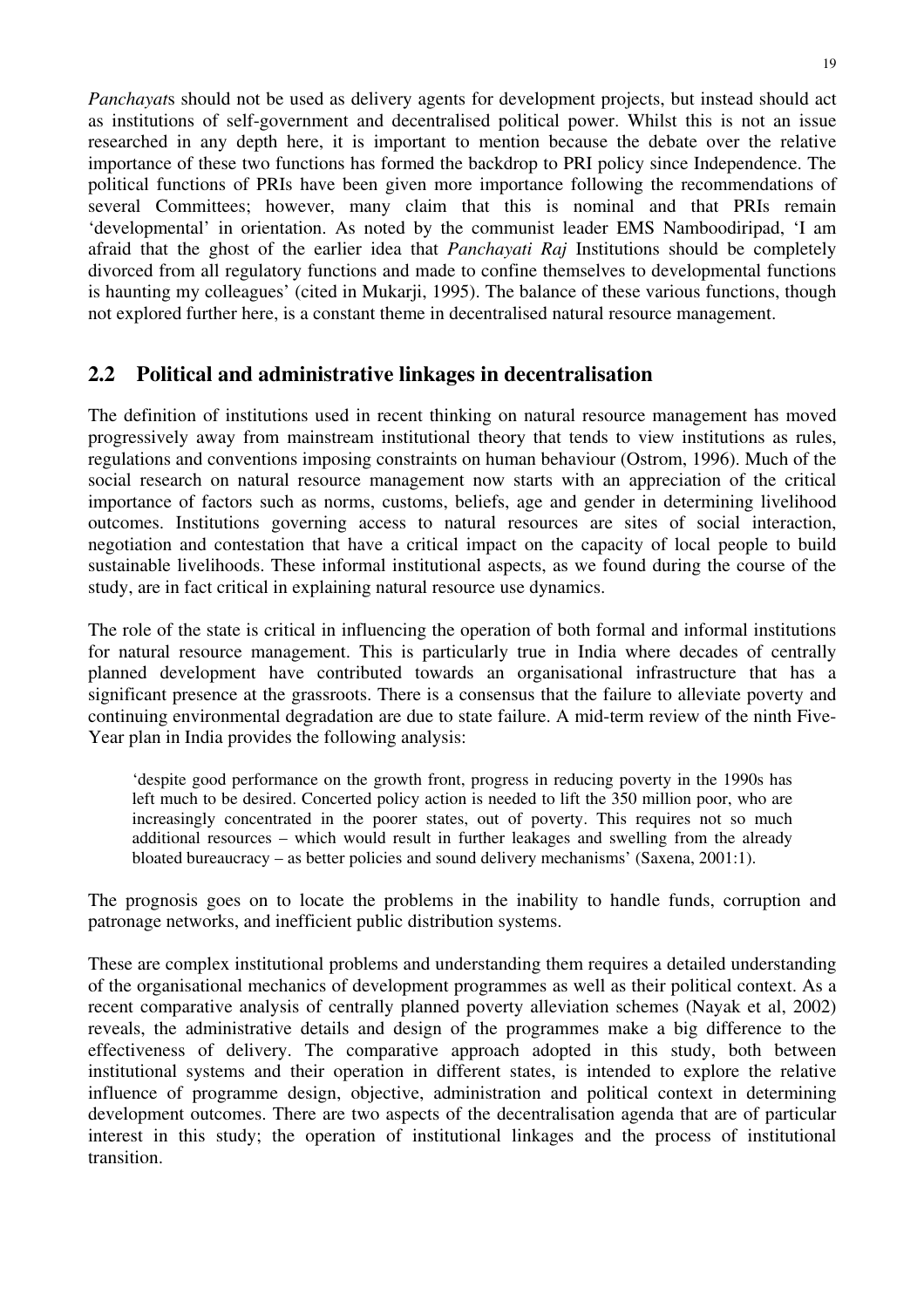# *2.2.1 Potential synergy between institutional systems*

The question of linkages between different institutional systems is central to the current debate over decentralised natural resource management. Earlier enthusiasm for the capacity of informal and traditional local institutions has been muted by the reality of inequitable local social structures, by the limited evidence of successful resource management and by uncertainty about whether indigenous knowledge can keep pace with rapid environmental change. The public administration is generally accepted to have failed to live up to its mandate of sustaining and managing natural resources, hence in part, the agenda for decentralisation. Several have argued that local government is severely restricted in its ability to act independently (Mathew (ed), 2000; Jafri, 2002; Suri, 2002; Behar, 2002). Hence, whilst the preferred and optimal institutional combination for natural resource management is a subject of debate, much of it determined by political persuasion, the necessity of institutional linkages is usually taken as given. The ultimate property right of the government is not generally drawn into dispute in this debate; the policy focus has been on what rights and responsibilities should be devolved to the local level for resource extraction and management.

The main focus of project and programme analysis of DNRM in the last decade has been on examining mutually supportive relations between public and private sectors; in particular on establishing the comparative advantages of the public administration and NGOs. The objective has been to overcome the public-private divide and to build on ties that can link citizens and public officials so as to provide the scope and opportunity for greater local participation and the mutual enhancement of development inputs (Ostrom, 1996: 1073). Both the Guidelines for Watershed Management and Joint Forest Management derive their structure in part from the influence of these concepts and extensive efforts to realise these objectives through training and capacity building.

The role of PRIs, on the other hand, has not been as thoroughly subjected to investigations through this conceptual framework. This is partly due to the fact that it is only after the Constitutional Amendments of 1993 that they have become a viable part of the institutional infrastructure for development. It is also due to the association of PRIs with politics, corruption and élite capture and therefore as presenting an obstacle to associational life and the formation of social capital. The Constitutional Amendment has however changed the profile of PRIs and provided them with a renewed legitimacy. The question of their role in development, how they compare to and can complement the public sector, and their interaction with traditional institutions, is now at the forefront of decentralisation policies.

# *2.2.2 Crossed institutional mandates*

The analysis of development complementarities between the administrative and political systems and the pursuit of positive linkages and synergies is based on an artificial separation of their operation. In theory, their roles are linked and complementary: administrative support is necessary for effective democratic decentralisation and the public sector needs to be politically accountable. With respect to the partnership models and *Panchayati Raj*; the administrative system delivers state expertise for watershed and forest management and provides user groups with direct contact to these services. *Panchayati Raj* provides the democratic decision-making context about local level priorities and the integrated access into the political system to express these demands. In practice, the operation of the political and administrative systems is far more complicated because they have crossed institutional mandates and both need to be considered in the context of wider balance of power questions as outlined in the last section. For instance, the ability of *Panchayat*s to support local development is complicated by the fact that at the macro-level, *Panchayati Raj* has two not necessarily compatible goals. For planners, these are instruments of development, but for politicians they are instruments to be used in bolstering party political positions. Likewise, user groups as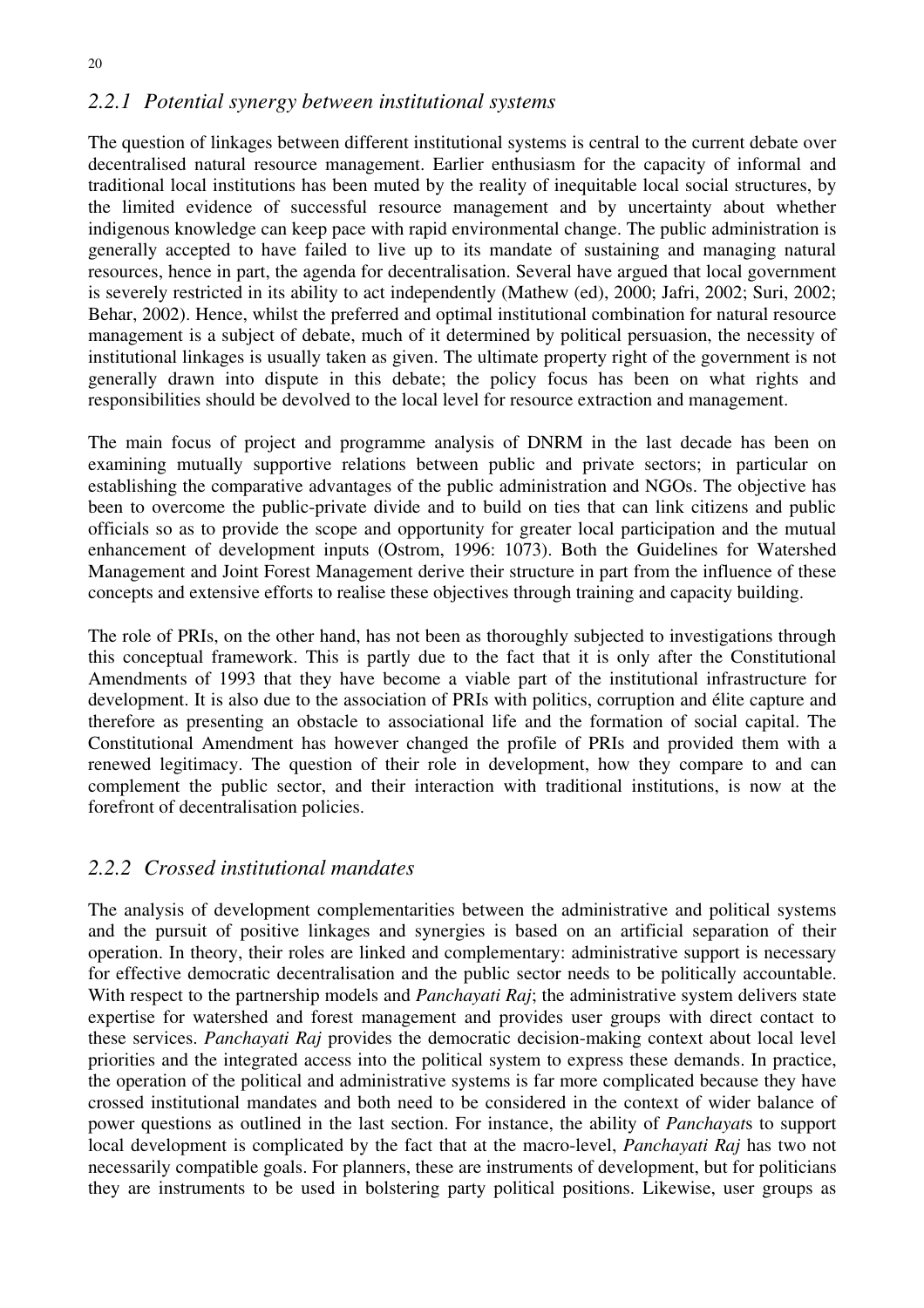instruments of development are intended to create sustainable livelihoods, but they are also a means by which to achieve a political mobilisation of scarce resources.

An analysis of institutional linkages therefore has to take into account: a) institutional sources of power and the forms of agency they make possible or constrain; b) the conflicting interests they serve; and c) the limitations they thus pose on the local livelihood strategies. For instance, administrative procedures such as the selection of contractors for watershed projects are often inoperable because access to such work has been captured through political donations. Such political capital may, even with the best of intentions, be difficult to dismantle due to the reliance of local administrators and elected representatives on the funds. To take another example, bureaucrats may raise funds for the political negotiation of transfers to favourable posts by extracting these locally in the form of extortionate payments for water, trees and seeds. Further, local people may have to pay commissions to gain access to grants that are rightfully theirs. The rural poor may thus well be producing more surplus than is assumed, but their lack of power in such micro-interactions restricts the extent to which they can invest it to enhance other assets or to secure livelihoods.

The fact of institutional inefficiency and corruption is nothing new; both have been blamed for the failure of development projects for a long time. However the analysis of these problems has tended to separate corruption in the administrative system from corruption in the political system. A further distinction is often made between corruption at the local level and high-level corruption. This is particularly true of the debate over appropriate institutional mechanisms for decentralised natural resource management. Despite abundant evidence of the linkages between them the institutional failures of *Gram Panchayat*s and Watershed Committees tend to be regarded as separate phenomenon. This research on the linkages between them concurs with Wade (1986) that these ostensibly different corruptions are in fact part of the same system and integrally linked in the everyday practice of development. Further, the assumption that political and administrative corruption are different has prevented a focus on what happens to the income generated by corruption, or when there are discussions about politics influencing the bureaucracy, an analysis of why bureaucrats respond to that influence.

# *2.2.3 Institutional transition and transformation*

Decentralised natural resource management, even from a conservative viewpoint, involves significant change and institutional transformation. At the very least, after decades of centrally planned development, decentralisation involves new partnerships and changing attitudes. However more significantly, it also involves a changing rights structure; not so much over the natural resources themselves, over which the state retains the ultimate property right, but over the institutional structure through which natural resources are managed and funds for natural resource management are allocated. The consequences of a transition to a decentralised system of natural resource management differ for established groups. A change in the structure of rights over natural resources is likely to be resisted by those who will lose access to a benefit stream either directly (loss of material benefits from forests, etc.) or indirectly (fewer contracts for training, fewer opportunities for rent seeking, etc). These have been termed 'transition costs' by Khan (1996), who notes that the intensity and extent of resistance is the real cost of change faced by the initiators of a policy.

Much of the conceptualisation of institutional transformation in the context of DNRM has been on slow incremental change based on the accumulation of social capital and attitudinal shifts. The extent to which this approach can counter the intense opposition to the decentralisation of rights and resources is highly debatable. This resistance explains partly why so many of the measures for decentralisation have been accompanied by administrative technicalities that prevent their actual realisation. To the extent that incremental and attitudinal change is possible it has to be considered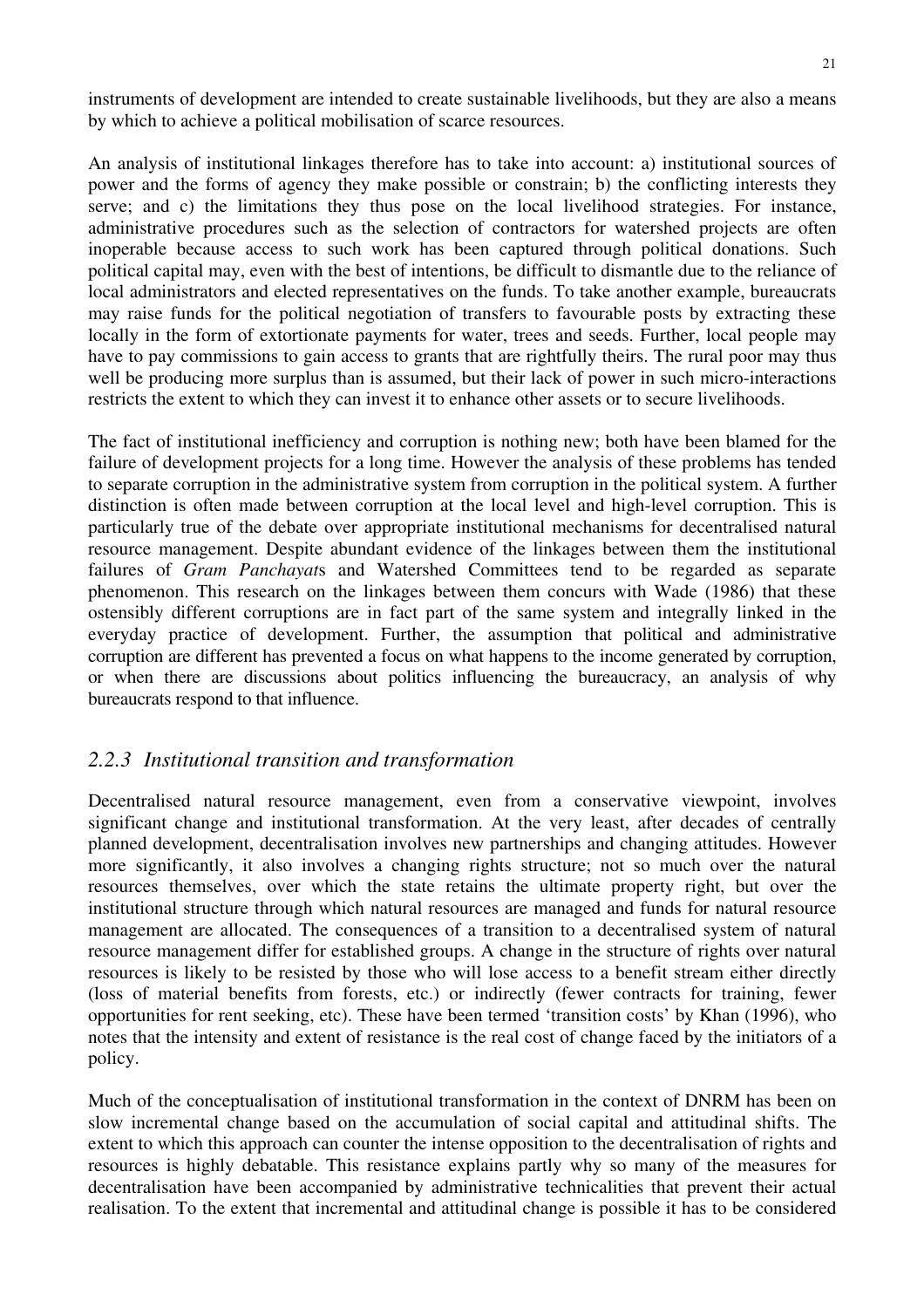in the context of power structures that shape preferences and the bargaining structures over change. The capacity to transform existing relations can be difficult even when political will exists across some parts of government. For instance, the ability of politicians to influence the administrative response to a project agenda by choosing where to channel the project, and transferring individuals who do not fall in line, is generally appreciated. In some instances, however, the opposition is reversed; politicians are unable to affect any change because the public administration does not respond.

Finally, the enormous transaction costs of the agenda for decentralised resource management are a major explanatory factor for slow progress. There is very little capacity at the local level for formal planning and natural resource management can be a particularly technical subject with new challenges for which local knowledge may no longer be suitable. The rapid pace of change and the intricate layering of rules, regulations and sequencing make the 'rules of the game' difficult even when there is no political manipulation involved. The physical infrastructure for decentralised planning is also weak, with shortages of equipment, materials and poor communications. Finally, the rural poor do not have the time, human and financial resources to take part in a planning process whose future benefits, particularly in natural resource management, are uncertain.

# **2.3 Local institutional interactions and natural resources in local livelihoods**

The main focus of our research has been to understand the factors that affect resource use and management at the local level; the two research themes discussed above are also ultimately directed towards understanding these local dynamics. As noted, much of the research on local natural resource management so far has been done from either a New Institutional Economics or a Common Property Resource (CPR) perspective. Both perspectives have tried to understand the factors that explain collective action and the 'breakdown' of collective action in terms of three key factors: the characteristics of the resource itself; the nature of the property rights held over them; and the social and economic characteristics of the community. As already noted, the influence of wider political and economic factors on resource management at the local level has not featured significantly in these perspectives.

The starting assumptions of this study drew heavily on the CPR perspective and initial intentions were to compare and contrast social and natural resource variables to understand the key factors that enable collective action. This perspective was changed through our analysis of ground reality during the initial stages of the research. It became evident that the most significant variables in understanding local resource management are institutional structures external to the 'community'; the policies, programmes and projects of the state. Local social and economic structures clearly have an impact on natural resource management but there is less autonomy in their operation than we had anticipated. It also became clear that there was only limited collective action around the natural resources themselves (as opposed to schemes and projects) and limited evidence of traditional customs for this purpose.

These early experiences altered the perspective of our research and led to a greater focus on the role of natural resource in local livelihood rather than a focus on collective action determinants. This focus was reinforced by two themes emerging from the literature on natural resource management in the last decade: 1) a reappraisal of the role of the community in natural resource management, and; 2) uncertainties related to the role of natural resources in local livelihood strategies.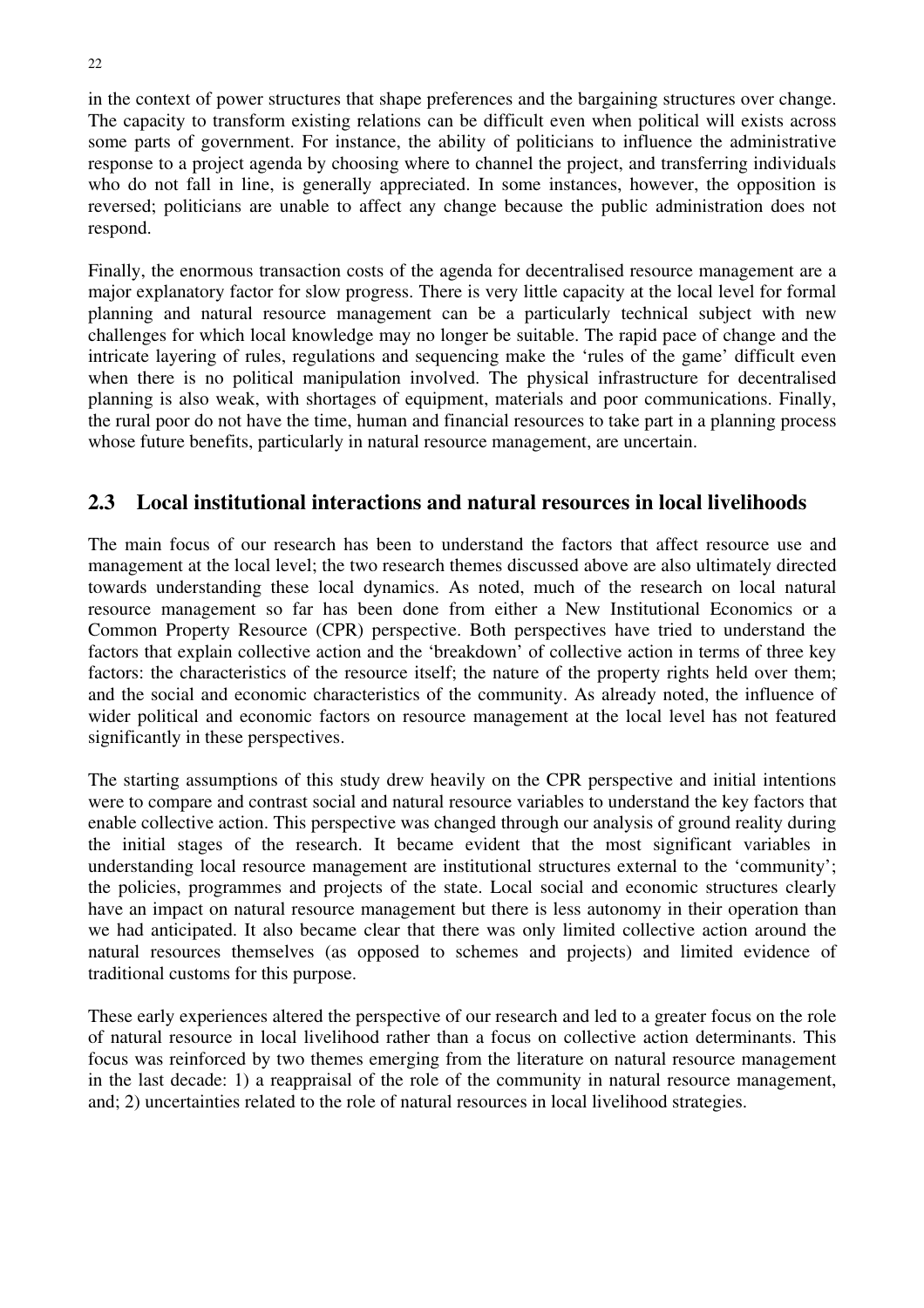#### *2.3.1 The community and natural resource management*

In the context of the debate over decentralised natural resource management the imagined community has been small with territorially-bound units and a distinct relation to a specific natural resource. Whilst it has for long been appreciated that communities are heterogenous and characterised by unequal power relations, it was considered that these did not compromise the essential unity of the community. It was assumed that given some adjustment and negotiation, communities were the ideal unit to which to devolve control over natural resources. This image of the community has been one of the motivating factors behind the expansion of programmes for decentralised natural resource management. However this expansion has been generated more by a faith in the community and its natural resource base than by hard evidence. The emphasis is now arguably the reverse; that the existence of a community in relation to a particular natural resource cannot be assumed but should first be established. The attempt to simplify the relation to natural resources by using the concept of a 'user group' has only served to deepen questions concerning the unit that should be at the center of policies for decentralised natural resource management.

The perspective taken in our research drew on the lessons from one research project in particular; an institutional analysis of community forestry (Jeffery and Sundar, 1999). One suggestion emerging from this study is a useful distinction between two different meanings attributed to the community in natural resource management (Agrawal, 1999). 'Community-as-shared-understanding' is an organic unit, in which members have common ties, interests and beliefs, and thereby a propensity to act collectively that dispels alienation. 'Community-as-social-organisation' refers to a different set of attributes; a common and stable territorial location, stable membership and regular interaction over a range of issues. Agrawal argues that these concepts have become linked because of the implicit belief that by participating in the community-as-social-organisation, members can gain a new understanding of their collective interests and so align divergent interests, beliefs and identities based on caste, class, gender and religion. This assumption is implicit in most policy statements about decentralisation, as well as in the way that projects are designed. As he points out, development interventions can only hope to influence the second concept of community; by setting up regular meetings, rules for interaction, etc. However, the link between community-as-socialorganisation and community-as-shared-understanding is far from clear.

One reason is that not only are communities far from homogenous and conflict-ridden but also that individuals are caught up in overlapping circles of relationships. These may be external linkages for work, electoral politics that provide regional alliances, the impact of targeted programmes, relations based on caste, marital and religious circles. Although these are often based on dividing lines – such as race, class, gender – they may also be forms of community. In fact, these links can serve to break oppressive place-based relationships and build new forms of social capital. Hirschman had argued that in fact this is often the case in his analysis of market transactions and their effect on what is now called social capital: '…to the extent that society is in need of moral values such as "truth, trust, etc" for its functioning, these values were confidently expected to be *generated,* rather than eroded, by the market, its practices and incentives' (Hirschman 1982:1467).

Arguably a principal defining feature of communities now is the nature of State intervention. Jeffery and Sundar point out that, in the case of forest management, 'what appear to be rules set in place by autonomous communities may in fact reflect a long history of state intervention and differentiation between different categories of people' (1999:39). Their observation in the case of JFM holds true for WDM, namely that resolutions draw lines and definitions around the community. For example the community is conceived of as settled (excluding migrants, pastoralists and shifting cultivators and any links that settled villagers have to these categories) and is expected to have an identifiable relationship to a particular resource, from which others are thereafter excluded.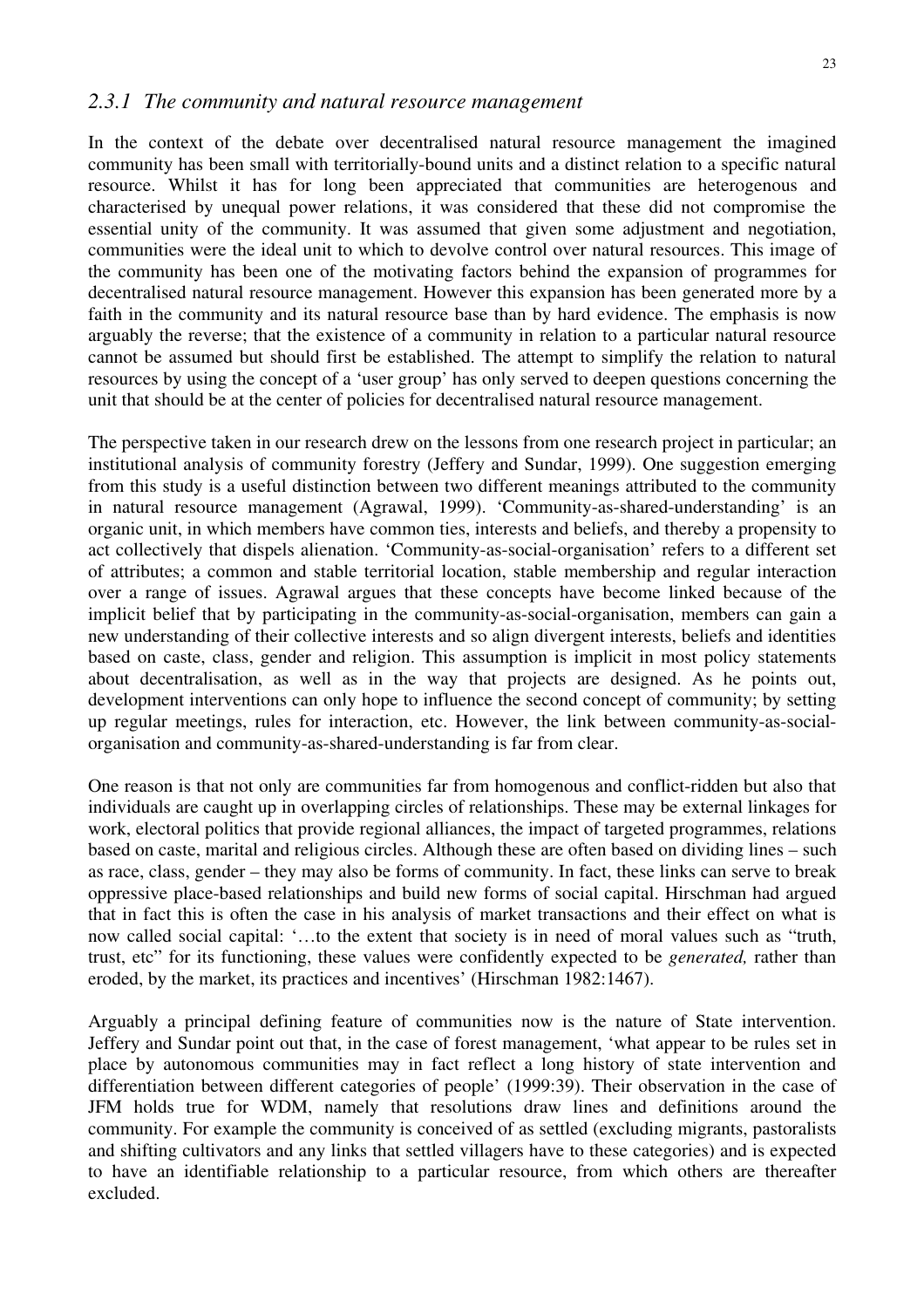The term 'user group' or stakeholders is often employed to ease the definition of these relations and enable programme implementation. In contrast to the assumptions made about the community, the term stakeholder implies a 'society made up of free-floating actors, each with different interests which they pursue by bargaining with each other in interactional space' (Nelson and Wright 1995:6). This neglects an appreciation that the various actors are already part of a system in which there are uneven bargaining powers. Allowing the community to define itself will probably mean that the definition of the most powerful will prevail. As argued by Agrawal above, defining user groups and laying out an institutional design for interaction does not address internal power relations and may therefore be an insufficient basis for collective action based around common interests. Indeed, the evidence on devolution of control over natural resources – although not conclusive – indicates that such programmes in fact often increase local insecurity as newly devolved structures and power relations are added to existing local arrangements.

As noted already, associational activity, such as the identification of user groups for resource management, can have negative externalities. In fact, one conclusion from fieldwork on government-created committees concludes the following:

'We have concluded that the argument made by government officials, that the multiplicity of the committees gives scope for broadening the leadership base with the focus on equity, rings hollow. On the contrary, it has led to a concentration of power in the hands of a few people' (Vasavada et al, 1999:178).

Government committees are by their nature exclusive, and the construction of user groups not based on a definition of rights of inclusion or exclusion:

'In understanding community, then, in every particular situation we need to specify how different state forms have historically interacted with community control; how 'communities' have been refashioned through government programs with their differential benefits to different sections, and conversely, how power structures within communities have informally redefined the outcomes of state programs' (Jeffrery and Sundar, 1999:43).

# *2.3.2 Local livelihood strategies and natural resource management*

A second theme emerging from the empirical literature is the enormous diversity of livelihood strategies. Amidst high levels of material uncertainty and risk, rural populations have become more occupationally flexible, spatially mobile and increasingly dependent on non-agricultural income generating activities. Although farming is still an important activity, it is increasingly unable to provide a sufficient means of survival in rural areas. Diversification is, by definition, a complex process and there is still much research to be done to understand why it is happening and what effect it is having on rural poverty and natural resource management (Ellis, 2000:2). However, it is evident that diversification has moved from being a footnote in rural development – a process that happened at the boundaries – to being acknowledged as a mainstream process.

The evidence suggests that the declining productivity of natural resources is one of a number of factors that are pushing people out of agriculture and into non-farm based activities. The future of agriculture as the central driving force of rural development is being called into question with the realisation that agriculture may not be able to support the rural population and that diversification is inevitable. The role of natural resources in these diversified rural livelihoods depends on a number of variables; in some instances, access to natural resources remains critical, sometimes even more so as a result; in other cases diversification leads to a lesser dependency on natural resources. In either case the linkages between access to natural resources and livelihoods are more complex than had previously been taken into account. What is evident is that current policies for decentralised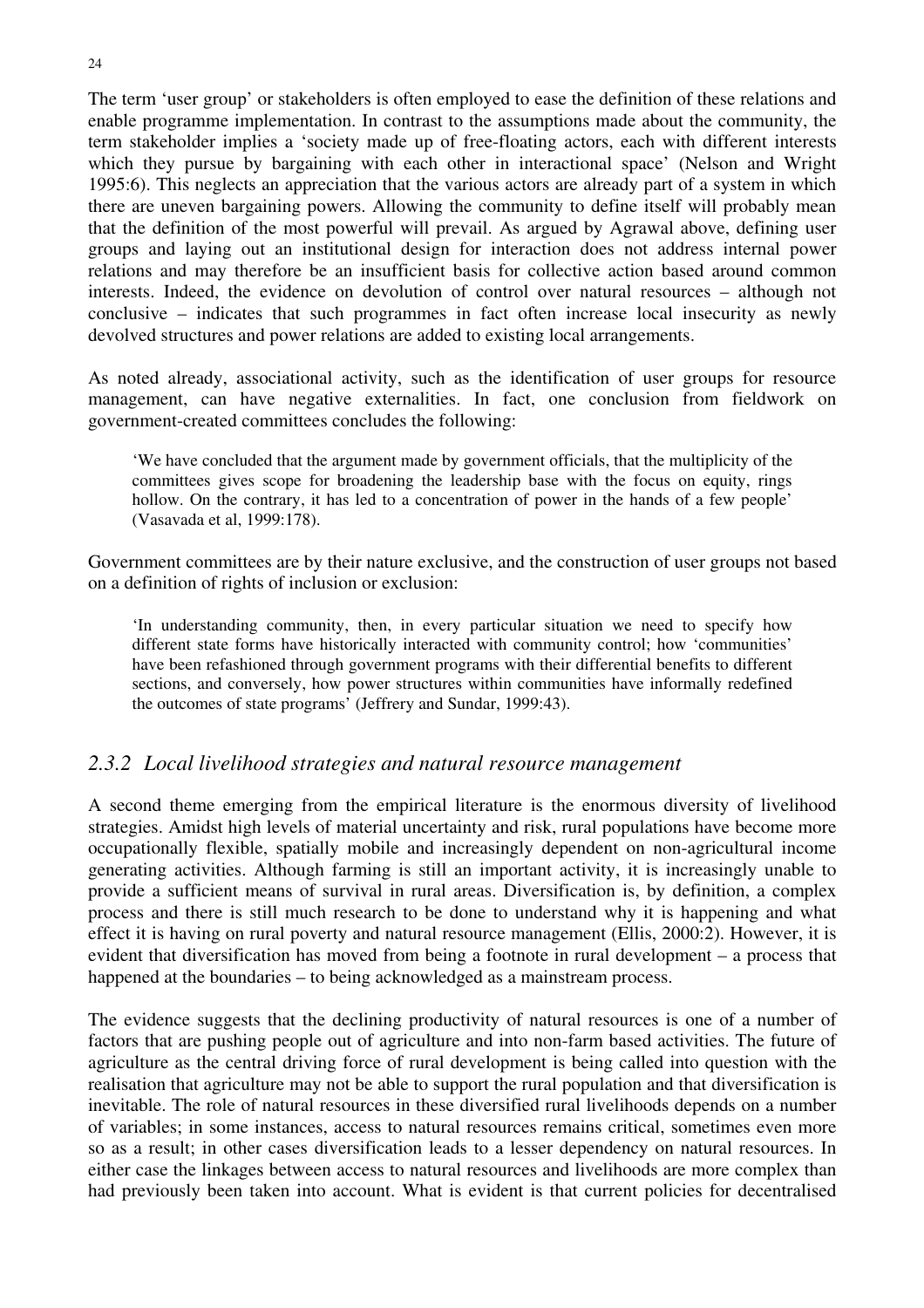natural resource management have not fully taken into account this diversified reality. As Bebbington (1999) has argued, the problem of rural development strategies is that they are always behind the times and 'continue to crunch rural livelihoods into the category of agricultural and natural resource based strategies'.

#### **The local demand for decentralisation**

It seems clear that the rural poor were not drivers of the current initiative for decentralised natural resource management. Certainly, natural resource related conflicts have on several occasions been the motivation for social mobilisation and natural resources do play a critical role in the livelihoods of the rural poor. Decades of extensive research have tried to establish the factors that account for local collective action and to define a narrative for historical natural resource use patterns. Whether or not people did have systems for managing natural resources in the past and the prevalence and social characteristics of these systems is still an open debate. The questions asked during the research were therefore pragmatic: what potential does the initiative for decentralised natural resource management have for improving local livelihoods?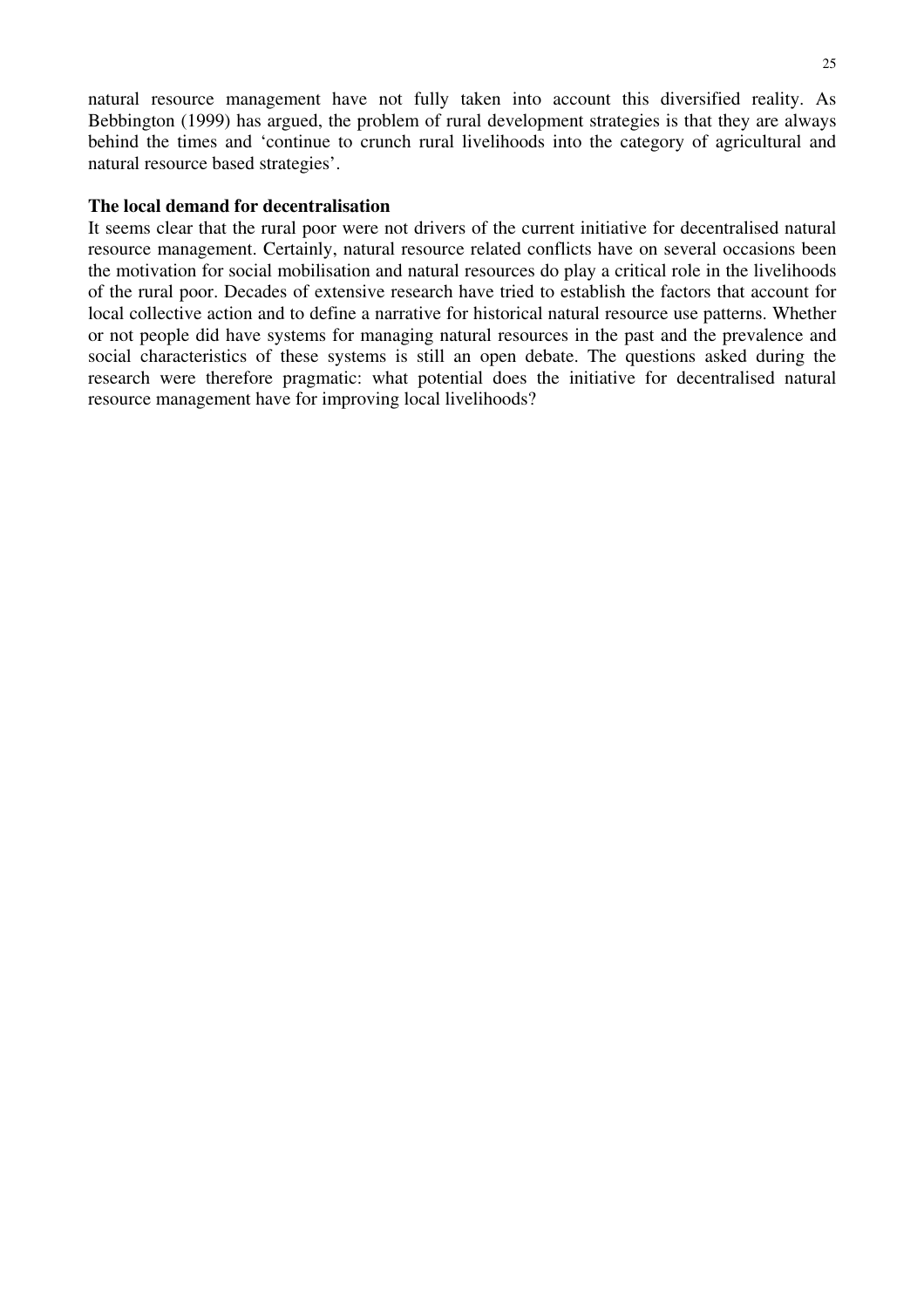# **3 The Potential of Decentralised Natural Resource Management**

The study reported here focused on the relational dynamics of the three broad decentralised natural resource management systems in practice in India: partnership models; *Panchayati Raj* and informal systems of natural resource management. The central research idea was that the following main factors influenced the outcome of decentralised natural resource management:

- a) the natural resource resource base
- b) the political economy context
- c) synergy and conflict between different institutional systems
- d) the role of natural resources in local livelihoods

This chapter presents a schematic outline of the study conclusions.The full findings of the study and detailed reports of the three studies at state, district and village levels can be found on www.panchayats.org (see Annex 3).

# **3.1 The natural resources and their potential**

Whilst this study focuses on institutional interrelationships, the natural resources themselves clearly play an important role in shaping social and economic structures and institutional interactions. Whilst examining institutional arrangements it was therefore also critical to understand the constraints imposed by the natural resources themselves. As discussed in chapter two, whilst there is an overwhelming policy consensus that DNRM is critical for the livelihoods of the rural poor, the actual role of decentralisation in a broader agenda for rural development remains vague. The stated objective is broadly to achieve 'sustainable livelihoods through productive and equitable resource management'. But what does this mean in practice?

The uncertain grasp of objectives is related in part to emerging empirical evidence on current rural trends. Livelihoods are increasingly insecure and diversified with a dynamic and varied link to natural resources. Environmental narratives that explained the interaction between communities and natural resources have largely been abandoned as inaccurate. The studies conducted by Jodha (1986) that have for long formed the basis for all-India commentary on common property are now accepted as outdated. The current status, availability and role of common property – the main focus of DNRM – is unknown but widely believed to be shrinking as a result of resource degradation and privatisation.

Our study did not intend to fill these knowledge gaps on the potential role of natural resources in DNRM. The primary research did however arrive at some conclusions about the influence that the state of the natural resources themselves have on local development. There were three broad types of villages with respect to natural resource endowments in our study villages. The first type were villages located in proximity to moderate or dense forests. The second type were villages where surface water resources are available and used fully or partially but with few forest resources nearby. The third type were villages with very few endowments of either forests or surface and groundwater. There are several trends that emerge from a consideration of DNRM in these varied natural resource contexts.

First, the study confirms the long appreciated findings about the importance of access and the primacy of tenure and ownership rights in explaining natural resource management interactions. Limited access to natural resources was indeed a defining characteristic of the poor in the study villages. The distribution of rights over natural resources has not changed as a result of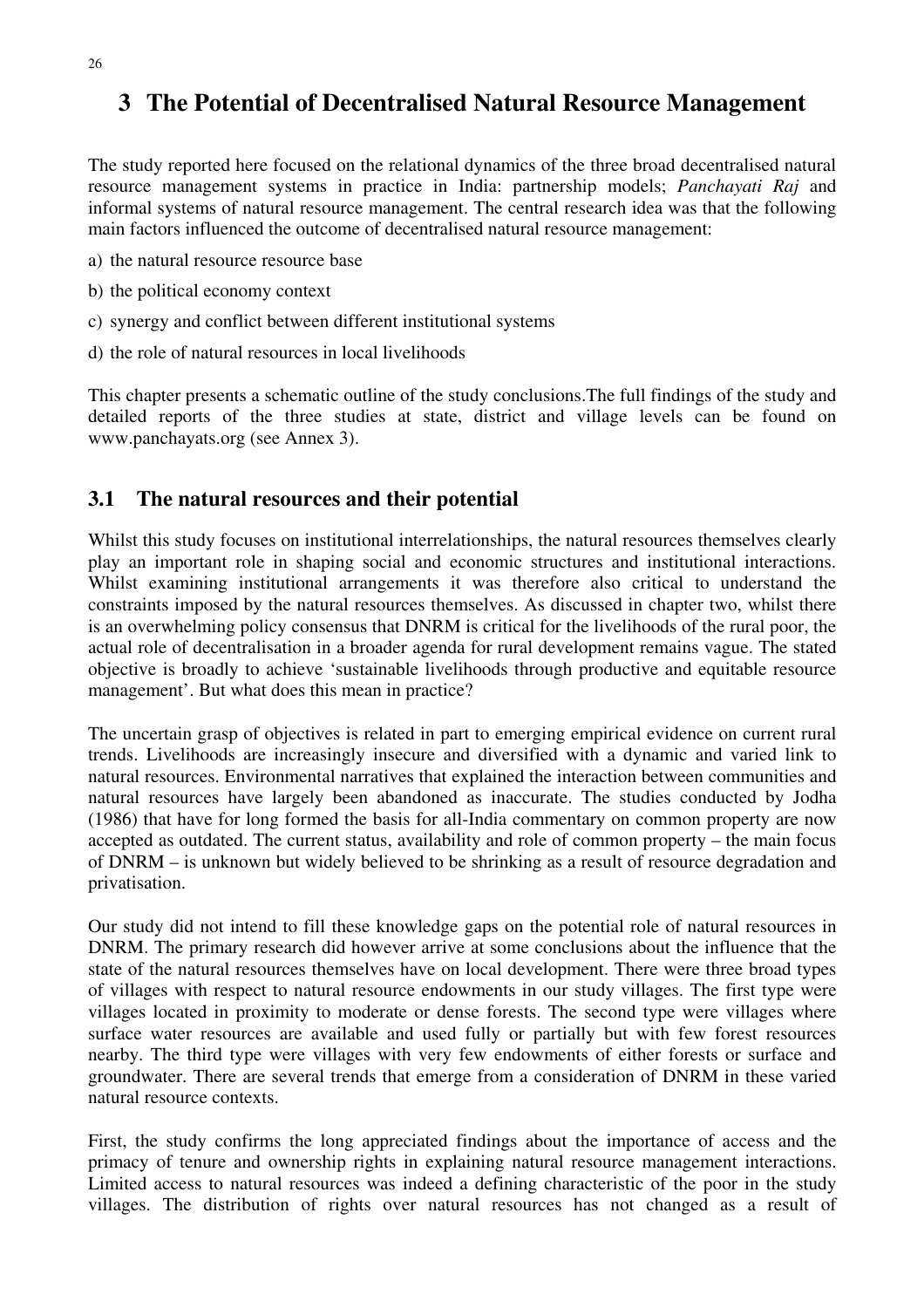decentralisation. In particular, ownership of land and water resources remain concentrated in few private hands and valuable natural resources remain vested in line departments. Insecure rights of access and low stakeholdings in natural resources create a disincentive for local involvement in natural resource management, despite the enabling context created by partnership models and PRIs. The village case studies demonstrated that ownership and access to private land and irrigation were the key variables in determining interest in watershed projects. This was particularly the case when there were few common lands available for works and most watershed investments were applied to individual private lands.

Second, natural resource endowments as a whole (i.e. their availability and quality, in particular of common land and water) did not significantly determine the outcomes of watershed interventions in the study villages across MP and AP. They provided at best an enabling condition for certain types of interventions; but beyond certain levels of endowment this did not make a great difference. For instance, local rainfall, edaphic and geological conditions impose constraints on the recharge of groundwater in some watersheds. But beyond a minimum level permitting investment, tenure over the regenerated groundwater is more of a deciding factor than the ecological conditions in DNRM outcomes.

Third, due to this distribution of resources there were very few instances in which there was a decided link between an improved natural resource base and an improvement in local livelihoods. The technologies promoted by watershed projects resulted in temporary improvements in the resource situation (land treated, more water stored) but there was little evidence that these were bringing sustained benefits to individuals or groups. The villages selected for the study of JFM demonstrated a high variation in the availability and quality of the forest resources, both in AP and MP. However, the structure and rules of JFM provided limited incentive for the conservation and sustainable use of resources. The availability and quality of forest resources did perhaps provide the boundaries of what could be attempted in micro-plans but was not an explanation of natural resource outcomes. The restricted access to JFM areas that those dependent on forests for their survival have to endure and delays in sharing proceeds from harvests and intermediate pruning, also reduces the incentive gap between areas of good and bad forest cover.

The actual condition of the natural resources and their potential contribution to local development was in general not an issue that was central in local development strategies. The limited availability of common resources and the unequal distribution of land and water resources reduced the utility of partnership schemes for natural resource management in local perceptions. To local people, the partnership models are still valued for their short-term scheme benefits rather than for the intrinsic and potential worth of the natural resources themselves. These findings do not provide an answer to the issues raised above about the current impasse over directions in rural development policies. They do, however, suggest that one of the pressing questions in future work on this subject should not only be how to design institutions for DNRM but also, given the current distribution of rights over natural resources, what purpose they should fulfill.

# **3.2 The political economy**

Our second hypothesis was that factors in the political economy would have an overwhelming importance in deciding decentralised natural resource management outcomes. Political economy issues were explored in terms of the changing coalitions of interest groups at the local, state and central levels; the political settlement that underscores the current distribution of rights over natural resources; and the local manifestations of these dynamics in social relations of class and caste.

Research at the national, state and district level revealed that factors rooted in the political economy were indeed the single largest determinant of DNRM outcomes. The experience from all three states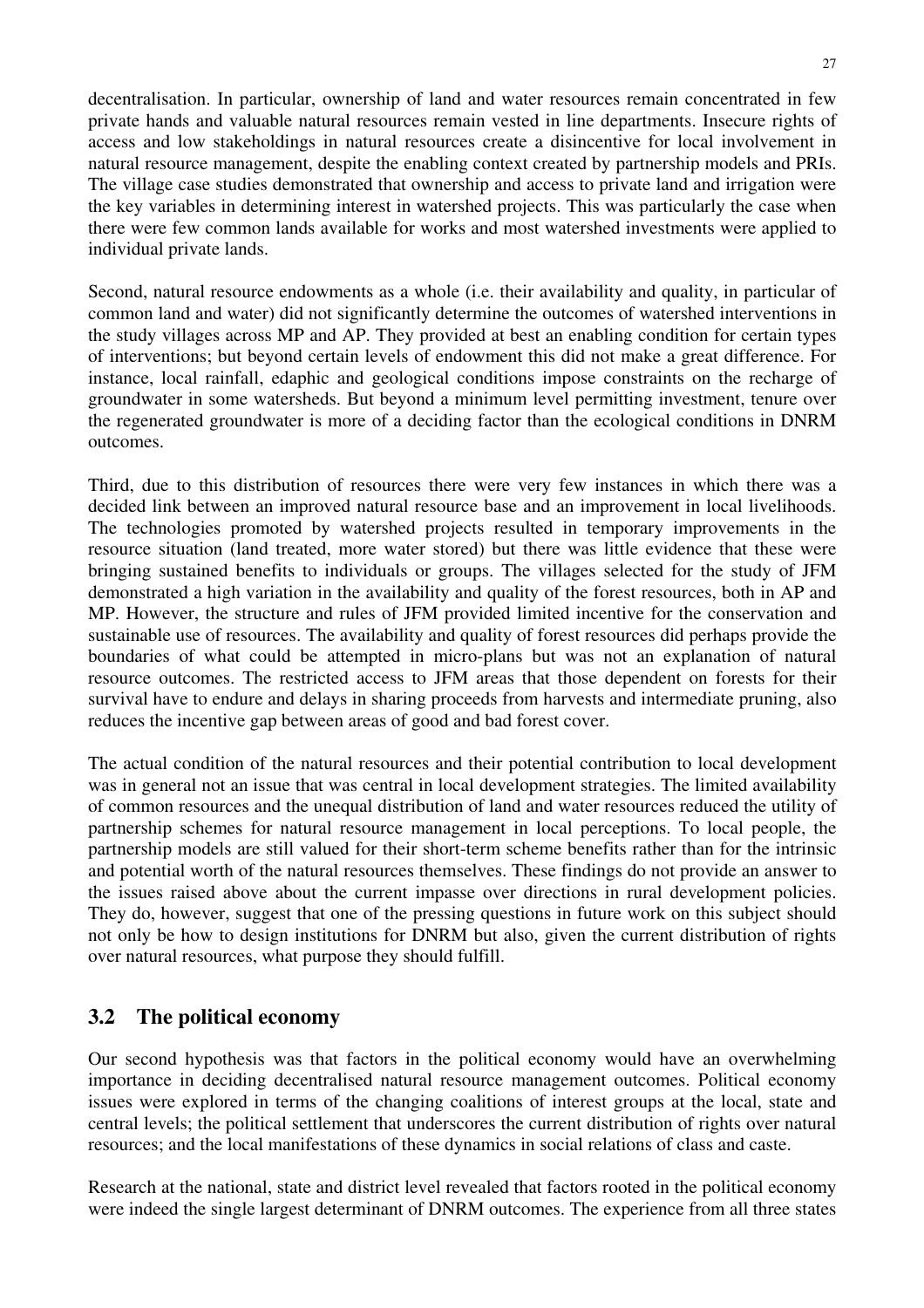indicates that centralised development planning as a system of resource allocation has yet to change substantively, despite the apparent momentum of the decentralisation agenda. Decentralisation programmes have resulted in an enormous flow of centrally allocated funds for natural resource management to the local level in the form of funds for employment generation and public works. These funds are usually routed first to the district level and then passed on to local user groups under Guidelines that specify the terms of disbursement. These terms usually include physical and ecological criteria of eligibility as well as evidence of institutional capacity and local willingness to participate and contribute towards the proposed project. In all of the states we studied, control over the final destination of the projects was heavily influenced by political negotiation at the district level. Public officials and politicians at the district level continue to exert strong centralising forces and are reluctant to decentralise autonomy and control; however they have had to concede some power due to the political capital that is represented by ascendant local groups. The various Guidelines intended to steer the decentralisation process have less to do with the final programme outcome than this district level political negotiation.

Village-level progress towards decentralisation has been comparably slow in all of the study states despite the arguments made in favour of their different approaches. The real challenge to the political settlement has come from ascendant agrarian classes. There is now a further tier of mobilised groups making claims, but in the case of NR these claims are to gain access to the redistributive structure of state resources, not for changes in ownership or access to the resource base itself. The political settlement that defined the distribution of rights over natural resources, both private ones of land and water, remains unchallenged. Therefore the main target of political contestation is over state resources for development; whether these are for natural resource development or some other developmental aspect appears to make remarkably little local difference. Although this political negotiation has brought new actors into the institutional arrangements for natural resource management, this does not generally include the rural poor, whose direct participation remains limited.

There was evidence in all of the study villages that people vote increasingly strategically and have a clear understanding that their vote is a way of exercising choice over different options. However in most cases, the strategic choice was to vote for a candidate able to bring development projects that provided tangible benefits in local investment and wage employment. Whether or not these projects are for natural resource development or not seemed to make remarkably little difference to local people. Further, the leadership characteristics that are locally rewarded are the capacity for strategic political negotiation to bring schemes to the village and a perceived justice in the distribution of its benefits. In short, despite the enormous investment in decentralised natural resource management, institutions remain dominated by the élite and the focus of mobilisation and collective action is mainly directed upwards towards centrally allocated resources, rather than downwards to the development and management of the natural resource base.

The main reason for this pattern of mobilisation is that decentralisation programmes have not substantially increased the natural resources available to the rural poor. The fact that the basic structure of rights and access over natural resources is not open for political renegotiation has important practical implications. The actual benefits of DNRM, in terms of increasing resource flows, have been too limited and/or individualised to be of collective interest. Most direct investment has been around private arable land and related water management. The productivity and scope for sustainable management of common resources has not increased significantly. The local benefits of programmes for decentralised natural resource management also depend heavily on the existing resource endowments of different households. The élites valued watershed programmes as a private property investment but felt that work on common land (whether through watershed management, joint forest management or the local *Panchayat*) was not worth their effort. These aspects of DNRM were basically considered to be an employment programme for the rural poor;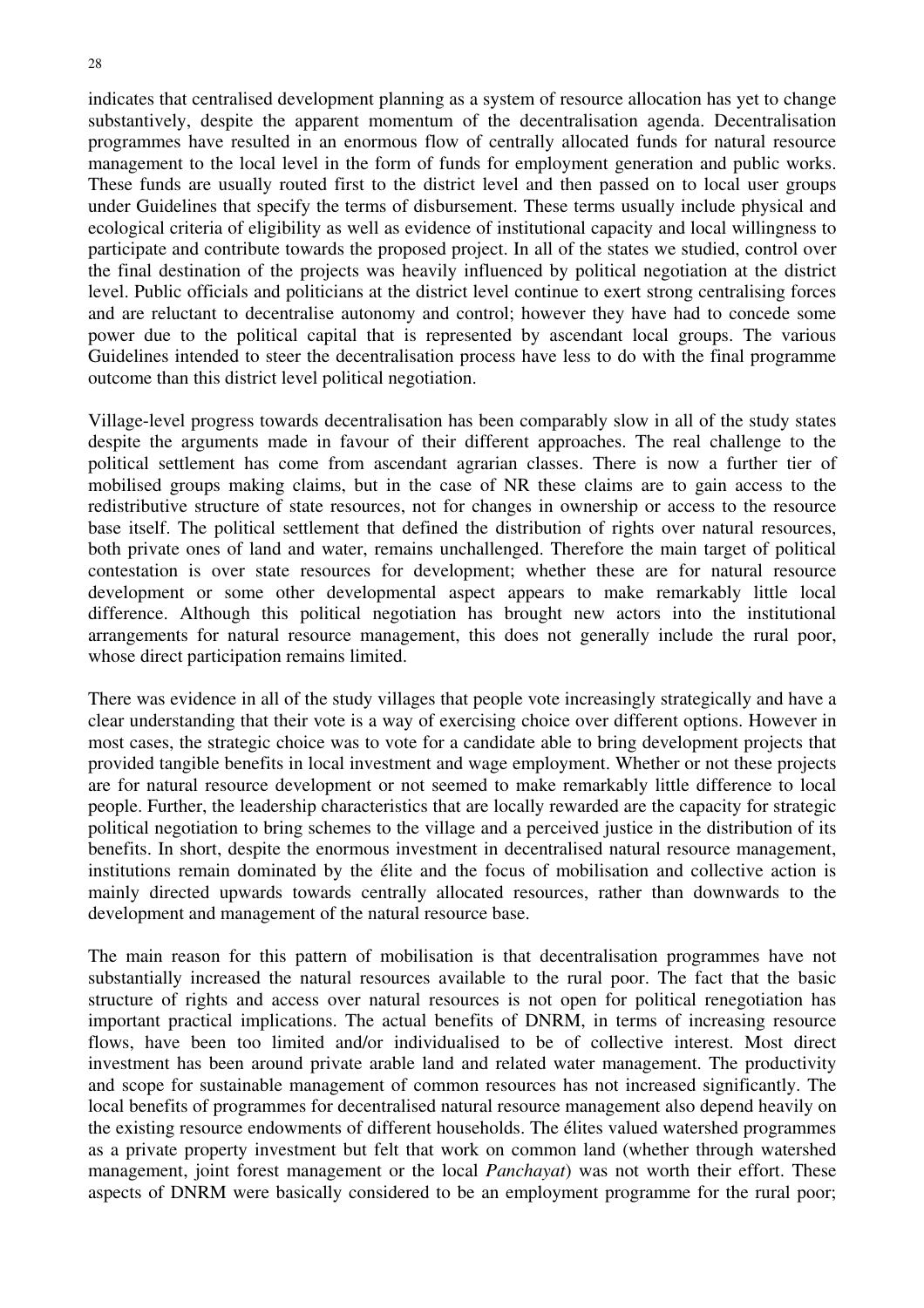# **3.3 The process of institutional decentralisation**

The potential of partnerships between the state and local communities, and of a complementary decentralisation process through the administrative and democratic systems, has not been realised in the study states. One part of the explanation for the slow progress is practical, logistical and narrowly institutional. After decades of centralised planning, there is little capacity for administration or management below the district level. There is also no infrastructure in terms of communications, materials, roads, etc. that can provide support to decentralised institutions. Further, the rules and regulations for the respective roles and functions of *Gram Panchayat*s and Partnership Models at the local level are not yet clear; which adds to the difficulties faced by decentralised institutions. The other part of the explanation for the poor progress in decentralisation relates to the political manipulation of these rules and regulations and the crossed institutional mandates of the administrative and political systems. There are several ways in which these crossed institutional mandates manifest themselves with generally negative consequences for local development outcomes.

First, the use of administrative programmes for natural resource management to politically allocate state resources has clearly led to the mutation of the Guidelines. It has meant, amongst other things, that criteria for village selection are subverted, that the process of PIA selection has not been transparent and that the actual work undertaken favours the preferences of the politically powerful. Second, the roles that PRIs and natural resource committees occupy have developed more in response to political negotiation and local preferences as opposed to any consideration for the complementary roles. The governments of AP and MP each have definite positions on the local developmental roles that *Panchayati Raj* Institutions should play. However it was too early, especially in MP, to see the local outcomes of these positions. The third observation regarding these crossed mandates and linkages between the political and administrative systems is that they are a routine part of development planning. The organisational mechanics of development planning are such that, whether or not Guidelines exist, they are vulnerable to political pressure at various points during their execution.

The following is a summary of the different institutional roles at village level:

- a) **PRIs:** The process of deconcentration after the 73<sup>rd</sup> Constitutional Amendment and its ratification by the respective State Governments, has been such that empowerment of PRIs is far from affording them powers, capacity and systems to carry out even their minimal tasks of local governance (all states seem to confirm their being extensions of another department rather than being local governance institutions). Their mandate and capacity in respect of management of natural resources appears even more wanting. Government programmes and other nongovernmental or donor-supported programmes in Watershed and JFM, have contributed to this shortcoming by placing all their investment in local resource user groups.
- b) **Departments:** For the departments implementing the Watershed and JFM programmes, the over-riding considerations have been to deliver them based on the guidelines and targets in the limited time-frame that has been set out. For the Forest Departments, forest resources have been, from pre-independence periods, a domain where the state has sought to promote planned management and the policy implication has been one of exclusion of local communities from forest areas, specifically in reserve forest areas. In forests where the rights of communities were protected, the relationship has been one of considerable unease at the policy level, and marked by exploitative relations – between the functionaries of the forest department and communities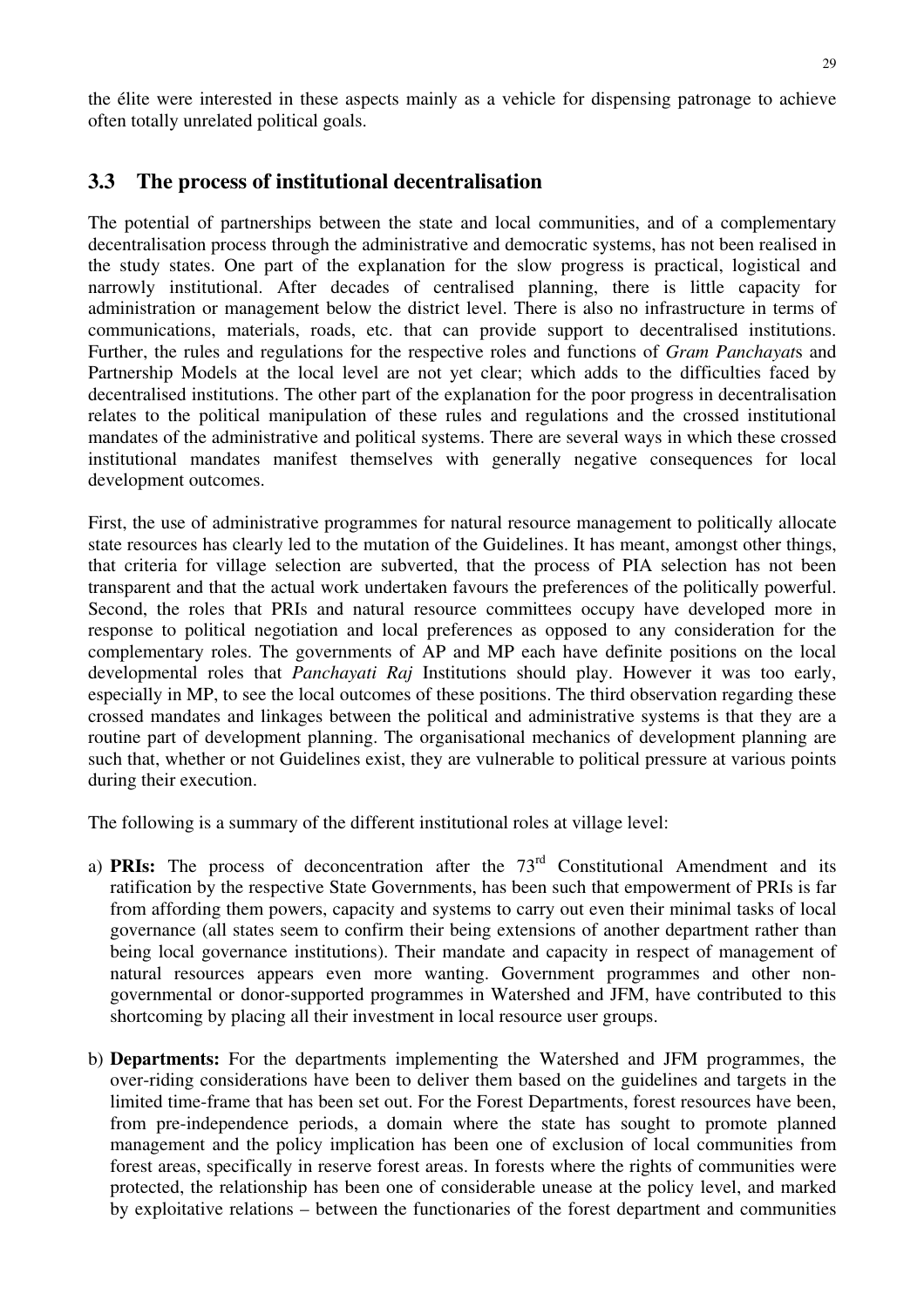on the one hand, between the users of forest resources and the resources on the other. Against this background, the ascendancy of JFM was a pragmatic measure only insofar as the goals of the Forest Department converged with the needs and demands of local communities. Thus, the emergence of JFM has been in the background of a near-competitive relation between local user communities and the Forest Department. At the very best, the emergence of JFM can therefore be a negotiated construct that balances (by due and limited legitimisation) the local communities' demands with the Forest Department's objectives.

The watershed interventions derive their technical rationale from the erstwhile river valley projects and the watershed treatment projects implemented by soil and water conservation departments, and their marriage with area-based rural development programmes. In this case too, the instruments of the programme heavily depend upon extension of scheme benefits departmentally in such a manner that the framework remains potentially responsive to local conditions (practice often indicated otherwise) and the costs of delivery were minimised. In this context, the conception of PIAs successfully de-linked the scheme from any specific implementing department. On the other side though, delivery was constrained by ambiguities and decision-making that was amenable to hijack by state and district level political and bureaucratic interests.

- c) **The informal systems** have borne the brunt of increased formalisation of natural resources management by reducing domains where informal systems could continue to operate. It may be noted here that the informal systems have been focused more towards individual households' *access* to natural resources rather than their *management*.
- d) **Policies** toward DNRM have shown signs of being progressive, more so in the arena of watershed development than JFM, but the implementation of policy at the state, district and village levels remains a continuing challenge. In the case of joint forest management, the state has been apprehensive of losing control over the strategic (e.g. MP is an upper watershed for a large number of rivers) and revenue (timber, nationalised and other valuable NTFPs) resources that forests signify. Therefore the policy has tended to be departmentally-controlled and to strike a delicate balance at the fringes. The watershed policies have been a significant departure: they have brought together a large pool of public resources for employment generation and asset creation, but have also become available and amenable to potential privatisation, as evident from a number of cases during this study.

On balance, the inertia of departmental policy, the scramble to establish *raison d'être* and transaction benefits in delivery for the bureaucracy, and political contest for discretionary resources at the state and district levels, have found a suitable foil in the quest for patronage resources, rents and the search for wage employment amongst village stakeholders, in sustaining interest in DNRM programmes. Having developed on the basis of political economy factors, this seems to be a significant determinant outcome of DNRM programmes, although operating in a manner far from pervasive than can be captured by articulation of interest groups in DNRM.

### **3.4 Local natural resource use patterns and collective action**

By far the most important and recurrent finding of the primary studies (and this is adequately supported by the state and district studies) has been that the appropriation of the scheme is the paramount incentive for village level stakeholders in the DNRM programmes as they currently exist. This is found to appeal to both the élite and the poor and vulnerable for the differentiated benefits they bring to them.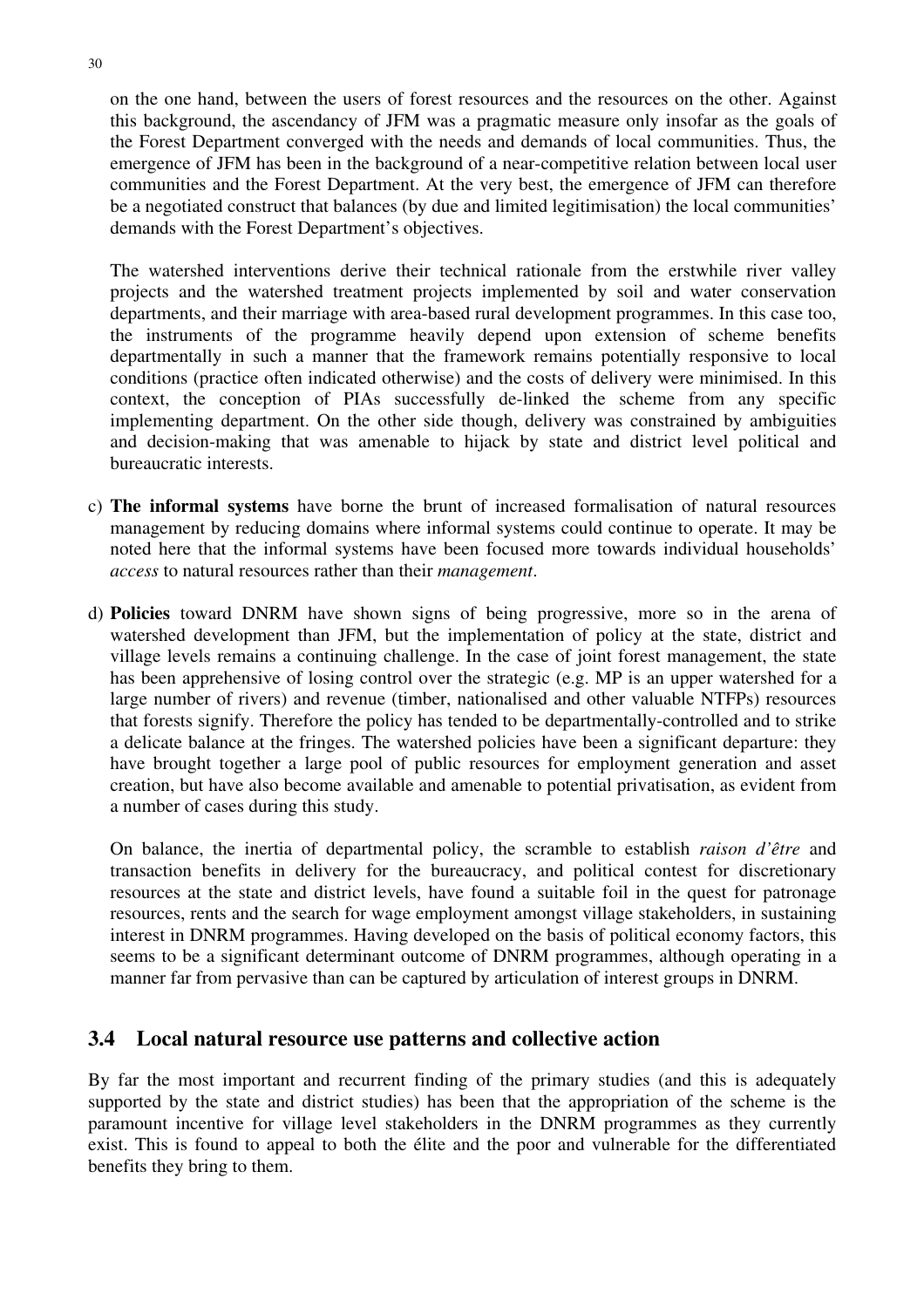First and foremost, watershed and JFM schemes are available to selected villages only (in contrast to other funds that are available to all villages either on a per capita basis or as a blanket scheme applicable to households below poverty line wherever they may be). Therefore, there are considerable incentives in 'bringing the scheme' to the village. The primary benefit to the large number of poorer households (this was the case although with stated intent, with the earlier generation of food-for–work programmes) is the wage employment opportunity that it creates. The current studies show that wage employment benefits have indeed accrued in most cases although that may not have been enough to stem the tide of seasonal migration.

The second category of benefits have been the 'intrinsic' benefits of increased resources harnessed, e.g. more water stored and recharged, land treated, forest patches planted upon or regenerated. There are a number of issues that have been reported with respect to the varied performance of these measures as compared with the objectives. The common finding though seems to be that these 'intrinsic' benefits have been far too limited or individualised, and the objectives of creating and maintaining sustainable NRM mechanisms and assets, is far from realised. In the most successful cases, there are reports of benefits accruing and sustaining because they were related to individual households' interests.

The third common and strong incentive has been the control over financial resources that JFM and Watershed programmes have placed with officers and politicians at the district, sub-district and the village levels. This control has enhanced the ability to extend patronage at all these levels and endowed the decision-makers and implementers with considerable scope for extracting rents. In a few locations, there is also evidence of development of markets for positions (e.g. in MP for VWC posts).

This study finds very little evidence of collective action *around management of natural resources*. Land and irrigation have been the most important possessions around which individual households and the extended family and caste groups have mobilised. The studies report a number of groups who are or were dependent on specific natural resources but in most cases as individuals deriving either survival (e.g. fuelwood collection for domestic use) or livelihood needs (e.g. NTFP for sale). At the village level, or even at the level of groups of people dependent on the same resource (e.g. fisherfolk dependent on tanks for fishing) however, there have been very few cases where *organised* mobilisation or activity was reported. This may be because of the selection of villages that did not have such cases. The more frequent reportage has been that of traditional dependence being affected by organised action of the state (e.g. settling of common lands in AP in favour of the landless) or that of the project (e.g. JFM in AP closing access to forests nearby forcing people to go to greater distances to fetch fuelwood).

State-community partnership initiatives have sharpened perceptions of rights over resources in a very limited sense in the case of JFM. Again, the perception is strongly coloured by scheme benefits rather than the worth of the resource in economic and ecological terms due to highly inadequate tenure created by the programme. In the case of watershed development, such an awareness of rights has not been created because non-private resources fall squarely within the boundaries of villages and have long been treated as open-access. In both programmes, there has been state failure in catalysing collective action, e.g. by not following the watershed guidelines to form user groups first. Potential scheme benefits have occasionally catalysed collective action to evacuate encroachments on common lands or on forests. But there are no significant incidents of the resource-dependent poor having utilised the space given by the programme to make new claims on resources. The 'scheme' mindset has resulted in a separation of domains of the *Panchayat* and JFM/watershed programmes. The occasional tussle between *Panchayat*s and VWCs/JFM Committees is more a reflection of factional politics in the village than due to any differences over the use and management of resources. The perceived separation of domains has also resulted in the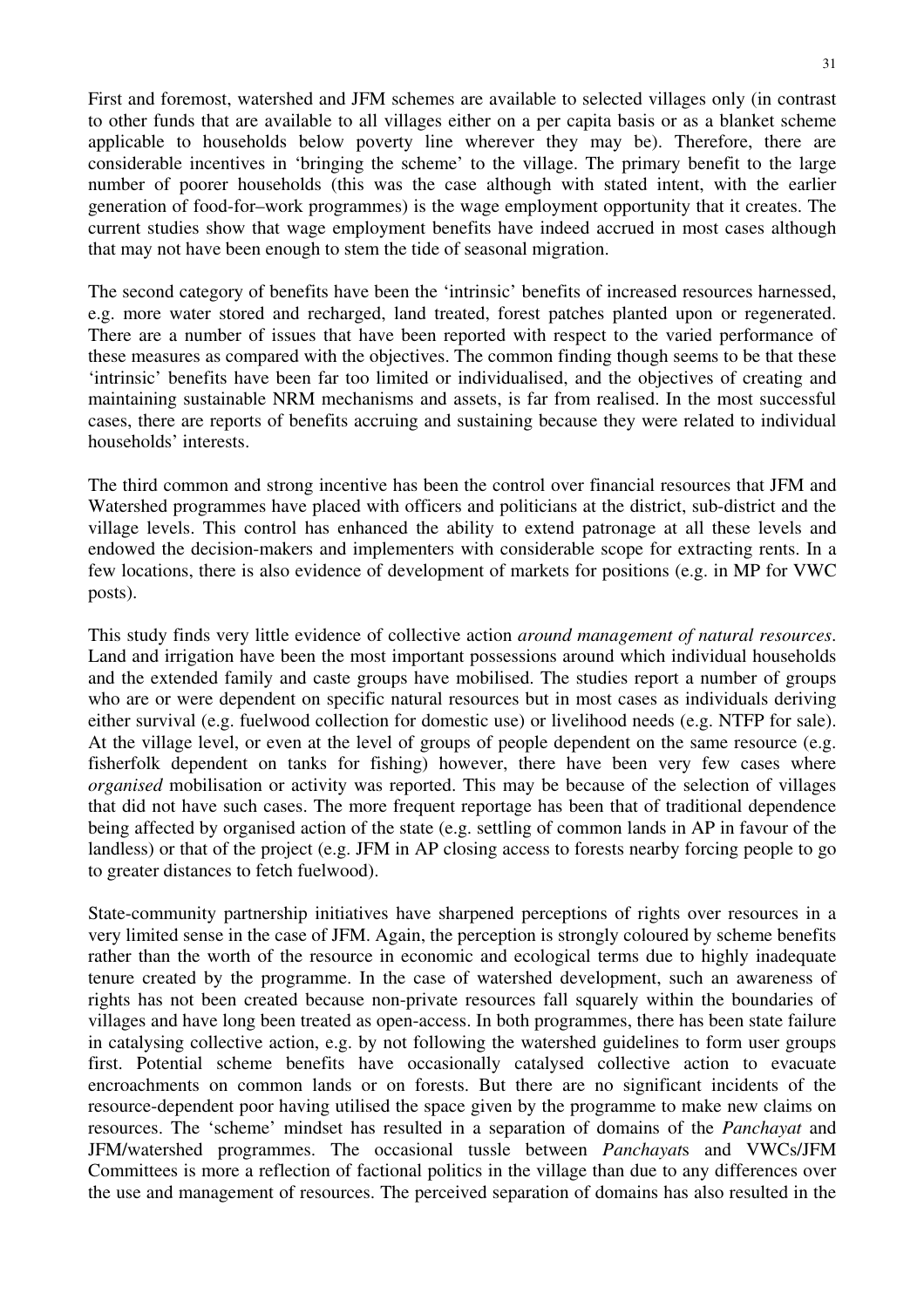poor articulation of natural resource management issues in *Panchayat*s as election issues (with the noteworthy exception of drinking water).

#### **3.5 Summary: strategic decentralisation**

What are the implications of this mixed review of decentralised natural resource management for ways forward? On the one hand, partnership programmes operate at the ecological margins and according to widespread local opinion have little intrinsic natural resource related value. However, despite the diversification of livelihoods, the rural poor remain dependent on natural resources and frequently oppose the existing political settlement. Decentralised institutions have provided a means for ascendant agrarian classes to access centrally allocated resources and contributed towards more strategic voting patterns; however this mobilisation has little connection to natural resource-related demands. The way forward, given these divergent trends, is a more strategic consideration of the political and ecological constraints of decentralisation, as well as a rethinking of the objectives of the agenda itself.

Rethinking the specific objectives of programmes such as watershed management and joint forest management, as well as the overall rural development context of which they are part, is perhaps the most important step to creating a more locally relevant policy. Both programmes have objectives related to natural resource surplus enhancement, building local institutional capacity, poverty alleviation (in the case of watershed management) and generally 'sustainable livelihoods through equitable and productive natural resource management'. These objectives have however been formulated without a vision of development, for there are no answers to simple questions such as: has decentralisation succeeded if it has contributed towards local empowerment but at the same time also to local out-migration? Should local people derive all or only part of their subsistence needs from natural resources in or near the village? What proportion of subsistence needs should be met locally by what proportion of people to satisfy the criteria of sustainable local livelihoods?

These questions are critical because, as argued above, decentralisation operates at the ecological margins and has not significantly increased the resources available to the poor.

The role that natural resources play in local livelihoods is complex but in few of the villages studied could the resources decentralised have provided the basis for 'sustainable livelihoods'. In many contexts, and for many of the rural poor, wage labour in natural resource management programmes will be part of a stepping-stone to other perhaps non-local activities. In some contexts there may be some scope for natural resource surplus enhancement that could contribute towards local livelihoods. In either case the programmes need to develop a more explicit focus on how to fit into the diversified rural development strategies of the poor. This would represent the beginnings of an agenda for DNRM based on local natural resource based demands.

A second area of strategic importance for DNRM is to exploit the political space that is opening up in district level politics and the nascent grassroots political mobilisation. Clearly there is a grassroots demand for centrally allocated resources, which even if it is not related to natural resource management can be used to improve the effectiveness of service delivery to decentralised units. This objective has two related aspects which are nevertheless important to distinguish; one is more narrowly institutional and the other more political. Institutionally, the enormous transaction costs of the decentralisation agenda remain a major explanatory factor for slow progress; much work remains to be done in building human resource capacity for decentralised management as well as the physical infrastructure of equipment, material and communication. The creation of such local institutional capacity is constrained by the rapid pace of change and the complexity of the rules and regulations for decentralisation, even when these are not being politically manipulated. Often these rules and regulations are however being politically manipulated, which leads to the second aspect of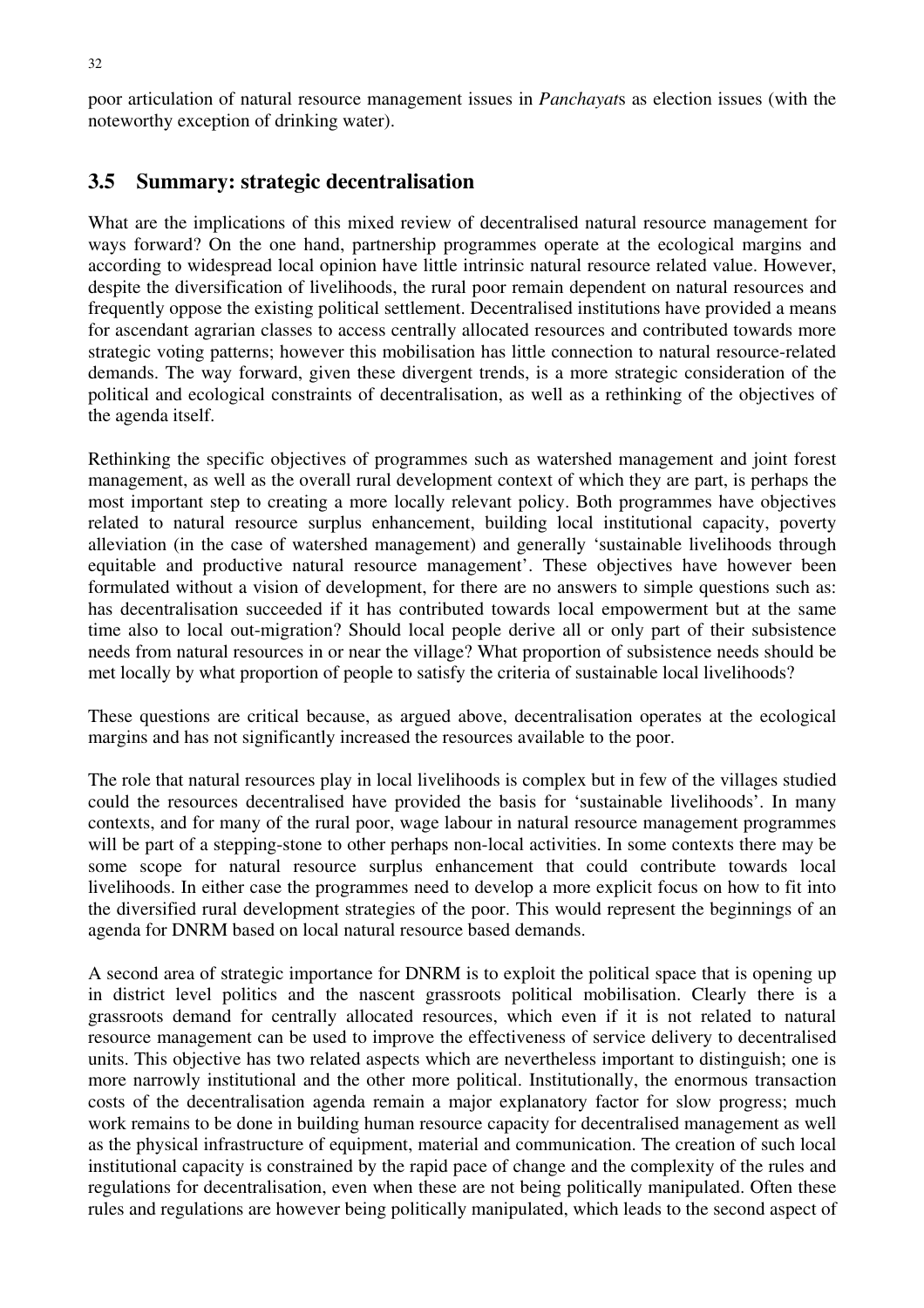a strategic approach; identifying these political bottle-necks for what they are and taking informed decisions on whether or not they can be resolved. One of the observations of the study was that these bottle-necks are fairly easy to identify and an understanding of how they are politically constituted is key in their resolution. Civil society DNRM lobby groups, many of whom are key in following forma and informal district level rules, can provide critical support for both the institutional and political aspects of improved service delivery.

So far, the approaches discussed to improve the programmes and policies for DNRM work within the political settlement. A fundamental change in the distribution of rights and access to the natural resources themselves is probably not a politically feasible objective. However, a strategic decentralisation agenda would not only recognise the constraints on decentralisation imposed by the existing political settlement (as discussed above) but also when and how this settlement could be challenged at the margins. The movements described above that challenge the terms of state control over forests are one instance of such a challenge, but equally important is resource endowments within the village. In all of the villages studied, arable land and irrigation were the main natural resources valued and the only ones around which there was any spontaneous collective action. Further, despite the diversification in livelihoods of both the poor and the rich, power relations at the village level are still based on economic dominance rooted in control over land and water and reinforced by caste-based social traditions. Challenging this political settlement where possible is therefore key to creating a locally relevant natural resource policy.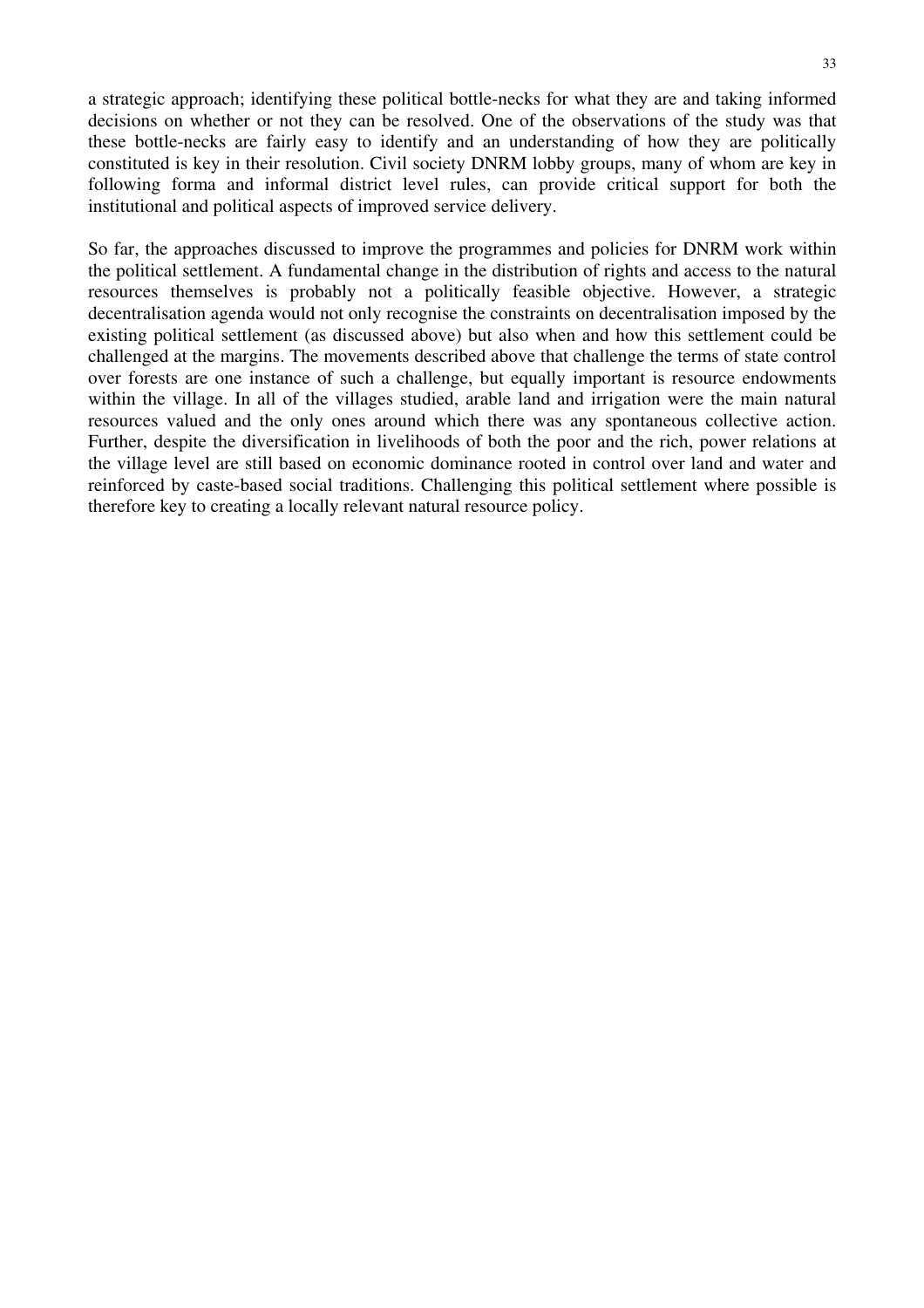# **Annex 1 Research Methodology and Limitations**

The study was conducted in May 2000–June 2002 at the national level (secondary review only) and in the three study states of Karnataka (secondary review only), Andhra Pradesh and Madhya Pradesh (secondary and primary studies in both states). The study was undertaken by a consortium of institutions including ODI and SERA (UK), TARU Leading Edge (New Delhi and Hyderabad) and State partners: the Centre for Budget and Policy Studies (Bangalore, Karnataka), Centre for World Solidarity (Hyderabad, Andhra Pradesh) and SANKET (Bhopal, Madhya Pradesh). As we will elaborate, methodologies for undertaking research on PRIs and DNRM are currently evolving and an attempt to address a complex research frame needs to draw upon and innovate with a number of methodological traditions. The main blocks of research and consultation undertaken in the study were:

- Situation Analysis and Secondary Literature Review (SALR) was carried out at the national level at the beginning of the project and thereafter at the beginning of studies in each state (Karnataka, MP and AP). This activity analysed available secondary material on natural resources and their management; decentralisation and PRIs, social and demographic indicators, economic indicators, and Watershed and JFM programmes. This activity led to the identification of the key issues and debates, gaps in existing data, and highlighted areas of enquiry for primary research.
- Primary studies were conducted in selected villages (12 case studies in AP and 14 in MP) and comprised baseline research on natural resources (mainly soil, water, crops, livestock) and their management (focused on Watershed and Joint Forest Management), and a study of the interinstitutional dynamics at the village level, i.e. between DNRM institutions and PRIs, as well as with traditional institutions where they existed.
- District study: one district in each of the two states was studied to understand the political economy variables and inter-institutional dynamics at the district level. District studies were carried out in Mahbubnagar (AP) and Shivpuri (MP) districts.
- Website and email listserv: an email discussion forum developed and managed under the project provided a wide variety of stakeholders working in the areas of PRIs and DNRM, to access emerging project outputs and related material, interact with each other and provide comments and criticisms on matters having a bearing on the research issues.

### **Themes, levels and sequence of the research process**

This study is essentially one that explores institutional interactions in decentralised natural resource management. The study postulates that three types of factors influence the decentralised natural resource management process: interactions in the political economy; interactions between the public administration and the local government; and interactions in the local community. Whilst these are distinct factors, our particular interest is in their interaction and the effects that these have on local processes. For instance, pressures in the political economy may lead to policies for decentralisation but resistance from the administrative structure may render these difficult to implement. Therefore, whilst these research areas are distinct, the interaction between these four types of institutional interrelations is a central direction of enquiry.

Whilst this research is essentially about institutional interactions, a fourth factor, the type and condition of the natural resources themselves, is recognised as having an important influence. Several contextual points need to be emphasised in this respect:

• First, baseline conditions will vary widely from one context to another; the potential for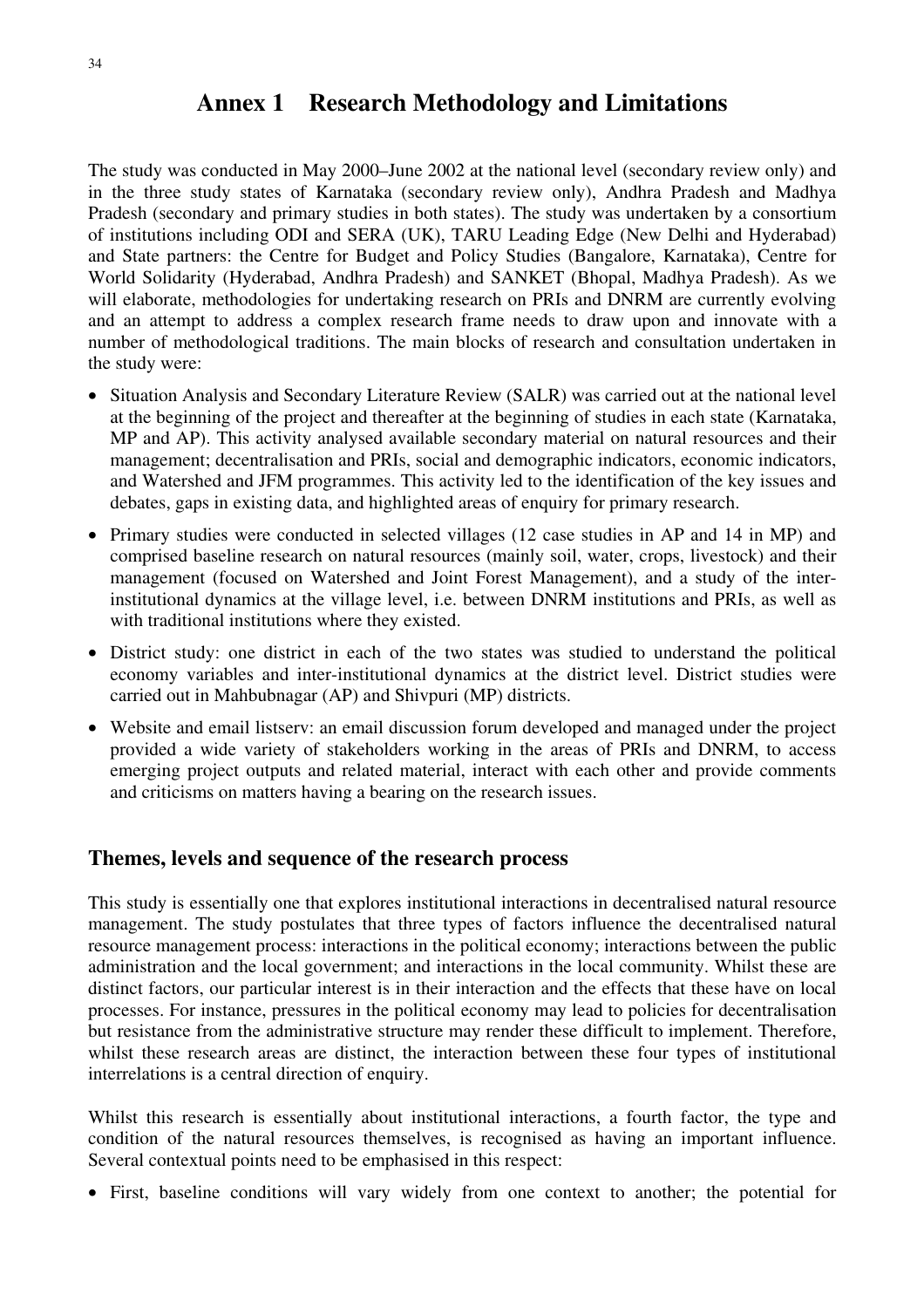enhancing the productivity of NR will be influenced to some degree by biophysical conditions. Not all change (or lack of change) in NR productivity or sustainability can therefore be explained by changes in institutional relations.

• Second, a quantitative assessment of changes in the productivity and sustainability of NR against some benchmark is outside the scope of this study.

The research compares the decentralisation process in three states: Karnataka; Andhra Pradesh and Madhya Pradesh. This comparative approach enabled a perspective on the operation and relative importance of the four types of institutional interaction identified. In particular, the research sought to understand the impact of different political economic histories and traditions of public administration on decentralisation. The three states were chosen because each has an engaged history with decentralisation policies and because these experiences differ significantly in their political, institutional and ideological dimensions.

The research was conducted at four distinct levels: national, state, district and village. There was an iterative process between these levels; for instance relevant issues from the field were discussed at higher levels and assertions about the villages made at higher levels were verified at the local level. However, the overall sequence of the research was top-down from the national level. The focus at the village level was in understanding the diversity in different sites rather than on trying to extrapolate the findings from one area to another through the use of fixed indicators. The criteria that determine the context and concentration of the research at different study levels are described in the full text of the proposal and in Annex 1 (note on methodology).

Primary studies were conducted in selected villages (12 case studies in AP and 14 in MP) and comprised baseline research on natural resources (mainly soil, water, crops, livestock) and their management (focused on watershed and Joint Forest Management), and a study of the interinstitutional dynamics at the village level, i.e. between DNRM institutions and PRIs, as well as with traditional institutions where they existed. Consultative methods, group discussions and interviews were conducted using instruments like semi-structured schedules and checklists. The measurement of natural resources stocks and flows was undertaken by a combination of methods, including mapping, observations and discussion with village stakeholders. Information was also collected in respect of privately controlled water resources and agriculture to understand the impact of preferences and practices on common resources. Fieldwork in villages typically comprised about a week for the team for baseline data collection, followed later by one or two rounds of tracking visits by a part of the team.

The research was also staggered in time between the three states; with the state, district and village level process starting in Karnataka first; then continuing in Andhra Pradesh while the Karnataka process was ongoing, and finally moving to Madhya Pradesh towards the end of the work in AP. The work was staggered to enable learning experiences to be discussed between the state research teams and incorporated into the research design. This staggered approach proved to be very useful; in particular between the AP and MP round where the selection criteria for villages was modified, as well as the emphasis put on district level work.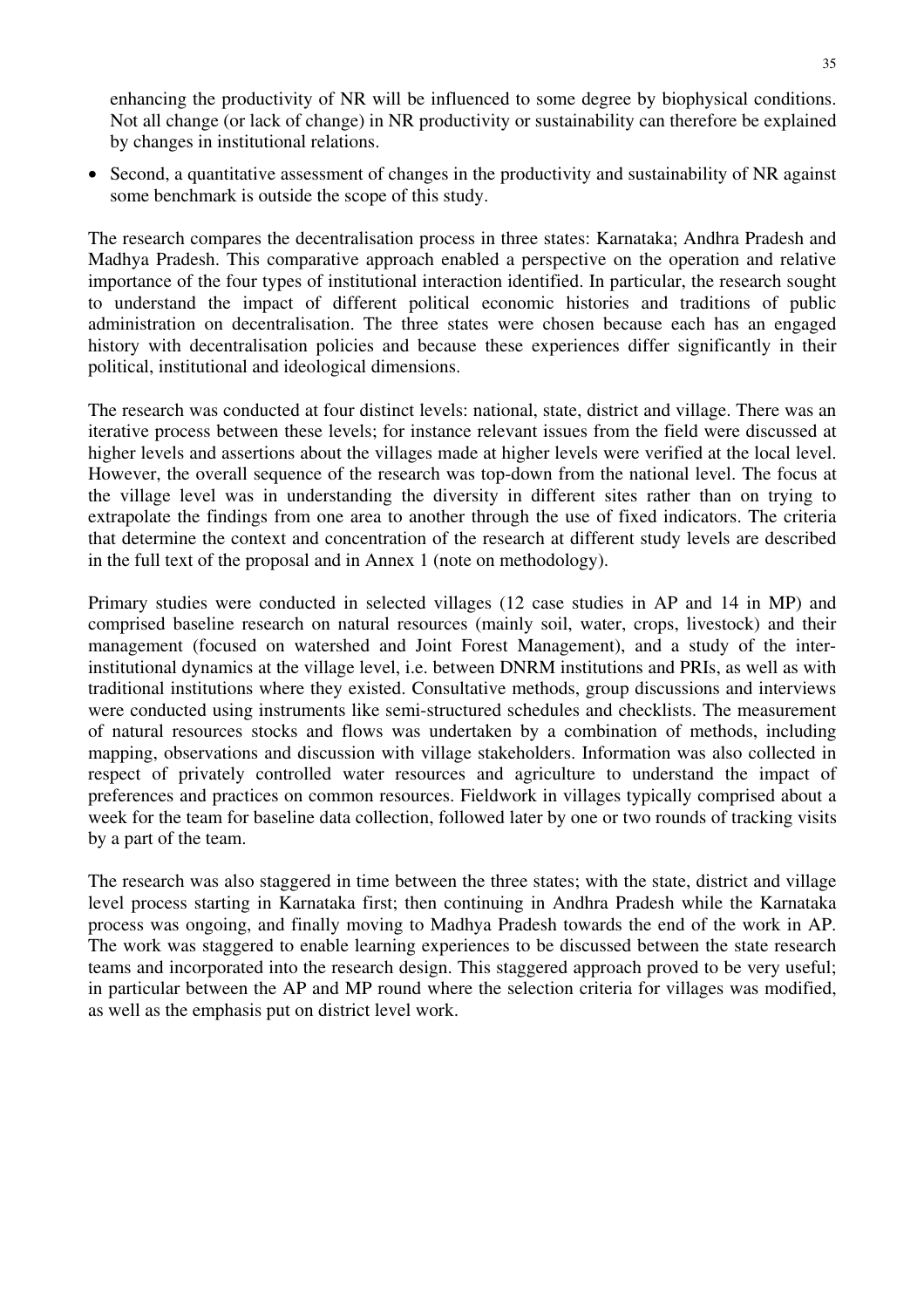# **Limitations of the research**

### *(i) Coverage and representation*

During the inception phase, it was decided that about 10 villages in each state would be studied. Since quantitative rigour or representation of agro-climatic zones in the state were not the guiding principles of sampling, the districts were selected on the basis of a broad range of general development characteristics, geographical dispersion across regions of the state and experience of watershed or JFM programmes. Choice of villages was based on remoteness, population size class and other parameters available from the census records. The objective was to compensate for a more rigorous sample by the depth of focused research on the institutional arrangements and political economy. The villages studied showed differing natural resources endowments and socioeconomic types, but these were not in large enough numbers to allow projections of these types. Therefore, the inferences and conclusions drawn in this study need to be used with caution.

# *(ii) Measurement of NRM variables*

Measuring the impact of decentralisation on natural resource management at the local level was a key research challenge, requiring data on the before and after situation with respect to stocks of resources (e.g. increased amount of water collected or recharged) and their flows (e.g. productivity, biomass grown). Areas where the base level of resource endowment was so poor that DNRM investments would not be likely to yield results in a limited time frame were excluded. However, a lack of historical data about these resources was a significant barrier to undertaking an assessment of their condition and changes as a result of investments. The collection of baseline data helped to prepare an inventory that has had to be supplemented by local perspectives. Based on these, assessments have been made on the differing levels of prevalence, salience and significance of changes in resources. Methodological innovations in this area remain to be achieved to make the measurement task more reliable. One possible method is to track villages not just for a limited period (some of the AP study villages could be tracked across a year in this study) but over a number of seasons and years.

### *(iii) Watershed and JFM*

Information about the JFM programme was particularly difficult to obtain and investigations in this were constrained by departmental reticence at some levels (apprehending the evaluative import that this research may have). Information about watershed projects was more in the public domain and enjoyed far greater familiarity at the village level. This has meant that the analysis of the JFM project has had to rely on available secondary literature and discussions with departmental and community respondents.

### *(iv) Coverage of research issues*

The sheer breadth and depth of research issues demanded significant training of personnel, in particular when the teams were a mix of researchers and development practitioners (this was especially true in AP). In this instance, the need to establish an in-depth analytical understanding of the issues meant a trade-off in the extent to which the sub-themes could be explored. For instance, the depth of understanding of the gendered impact of DNRM compares unfavourably to that of class and caste issues.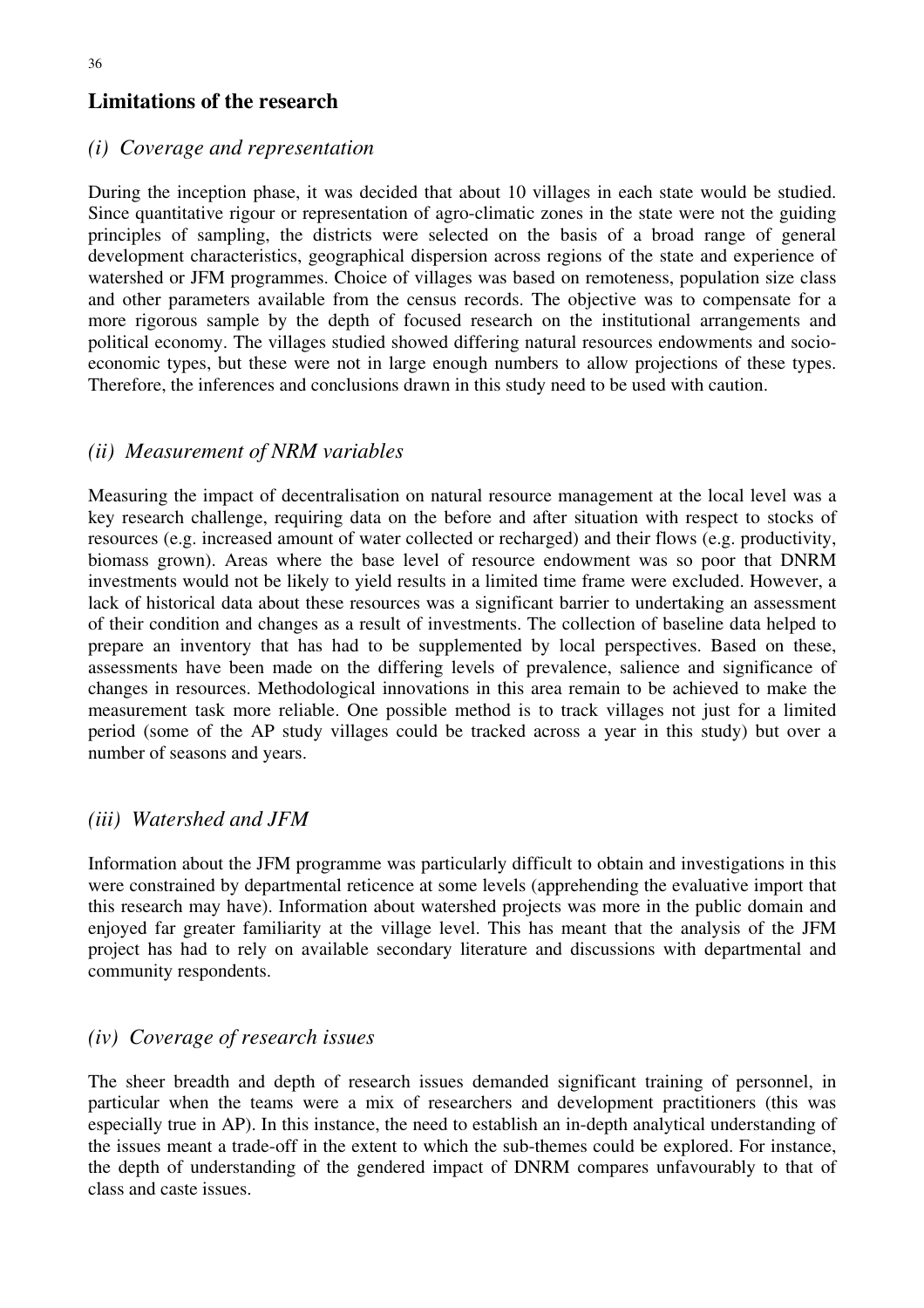#### *(v) Continued enquiry*

It was expected that the tracking visits after the initial baseline and research rounds would provide an understanding of changes over time (or across seasons) with regard to select parameters identified. Some issues, although important, were not amenable to change in the short period of the interval between the main and the tracking rounds (about six to eight months in AP, about three months in MP) and would take years to change. However, tracking activities provided opportunity for further discussions and consultations on key issues identified.

#### *(vi) Karnataka studies*

The primary village and district studies were conducted in Karnataka, the first study state, but these suffered from a number of problems, including those related to the availability of competent personnel and situations of non-cooperation encountered in the field (reportedly arising from government investigations being conducted about irregularities in past watershed programmes implemented). Attempts to repeat the study were not successful. Further, the analysis of findings from the studies (both watershed and JFM villages) did not yield results of acceptable quality and hence, these were not considered for cross-state analyses or the national synthesis report. This was a major shortcoming of the project, since Karnataka was among the pioneers in empowering PRIs that showed signs of regression in the past decade. Attempts have been made to reflect on the state's experience but this has been limited to the SALR exercise.

#### **Research outputs**

Research outputs include a National Level Situation Analysis and Literature Review, a State Level Situation Analysis and Literature Review (SALR) for Karnataka (primary studies in Karnataka could not be conducted satisfactorily); and SALR, District Study Report, Village Studies Report and Main State Reports for AP and MP; a Note on Methodology that aims to contribute to future studies in this field; an article in ODI's *Natural Resource Perspective* series; an article in *Outlook* and finally a National Synthesis Report. All of these reports are available on the project website, www.panchayats.org (see Annex 3). A further output is the email discussion forum on decentralised natural resource management that has been hosted by the project.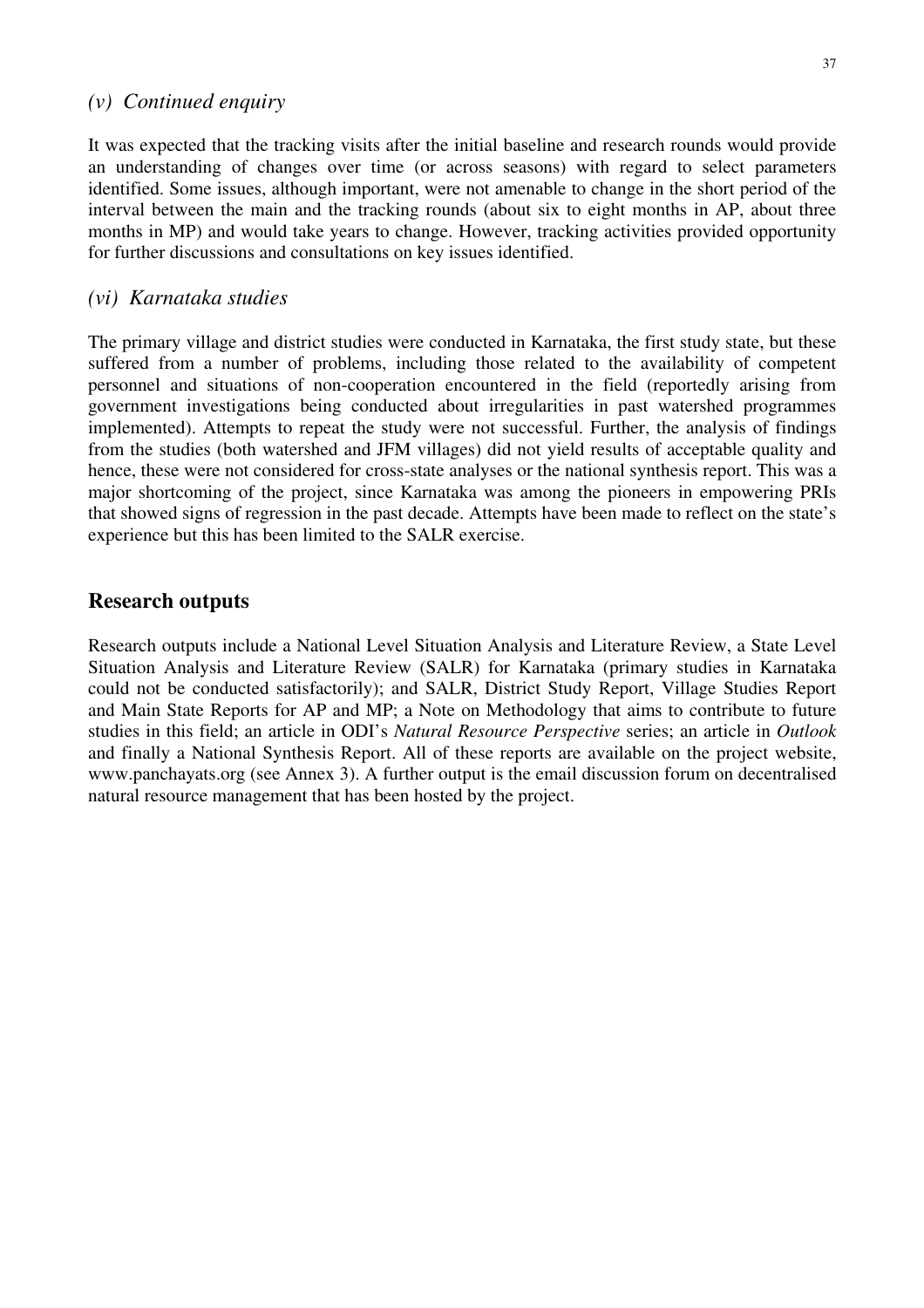The study findings provide insights into the current situation of DNRM and PRIs but do not present an encouraging picture about the processes of decentralisation and local management of natural resources. On the other hand, a number of micro-level experiments demonstrate the possibilities and potential of DNRM with an increasing role for democratically elected institutions. A promising number of notable developments have also taken place at the policy level. This section reviews some of these significant developments and lays out some of the fundamental issues that will determine the future course of DNRM and PRIs in the country.

The developments that have the potential for substantive changes include:

- the new watershed guidelines, 2001;
- the *Gram Swaraj* Amendment in Madhya Pradesh;
- increased attention for capacity building and training of PRIs;
- increased public awareness and debate on PR and NRM;
- heightened awareness and competitive markets or watershed institutions;
- donor undertakings to involve PRIs.

These developments are reviewed below.

# **1. The new watershed guidelines, 2001**

The MoRD (GoI) has issued new Guidelines for Watershed Development Programmes in the country. A step forward from the 1995 Guidelines, the new Guidelines seek to sharpen the role of PRIs in Watershed Development programmes, and address certain other shortcomings in the old Guidelines. However, these raise further questions that will need to be addressed at all levels. Some of these are:

# *More direct role for PRIs especially to Gram Panchayats*

While the old guidelines had suggested *Gram Panchayat*s (GPs) also could be made PIAs, in practice mostly government departments and few NGOs were given the role of PIAs. New guidelines suggest that PRIs (all tiers) should be preferably selected as PIAs, failing which other institutions and government departments can be selected. However, the government departments can use this loophole, cite non-availability of able and willing PRIs, and still continue to be PIAs. It has to be remembered that the PIA activity is mostly administrative and the lower rung of PRIs may not be able to handle administrative and training tasks and capacity building is urgently required in this area. It would have been advisable to initially link Watershed Committees to *Panchayat*s more directly, and to make user groups demand for funds thereby ensuring more accountability.

### *Increase in treatment costs*

The project costs have been augmented from Rs. 4,000 per ha to Rs. 7,000 per ha. While this is considered a important development, it has to be noted that many WSD projects could not spend the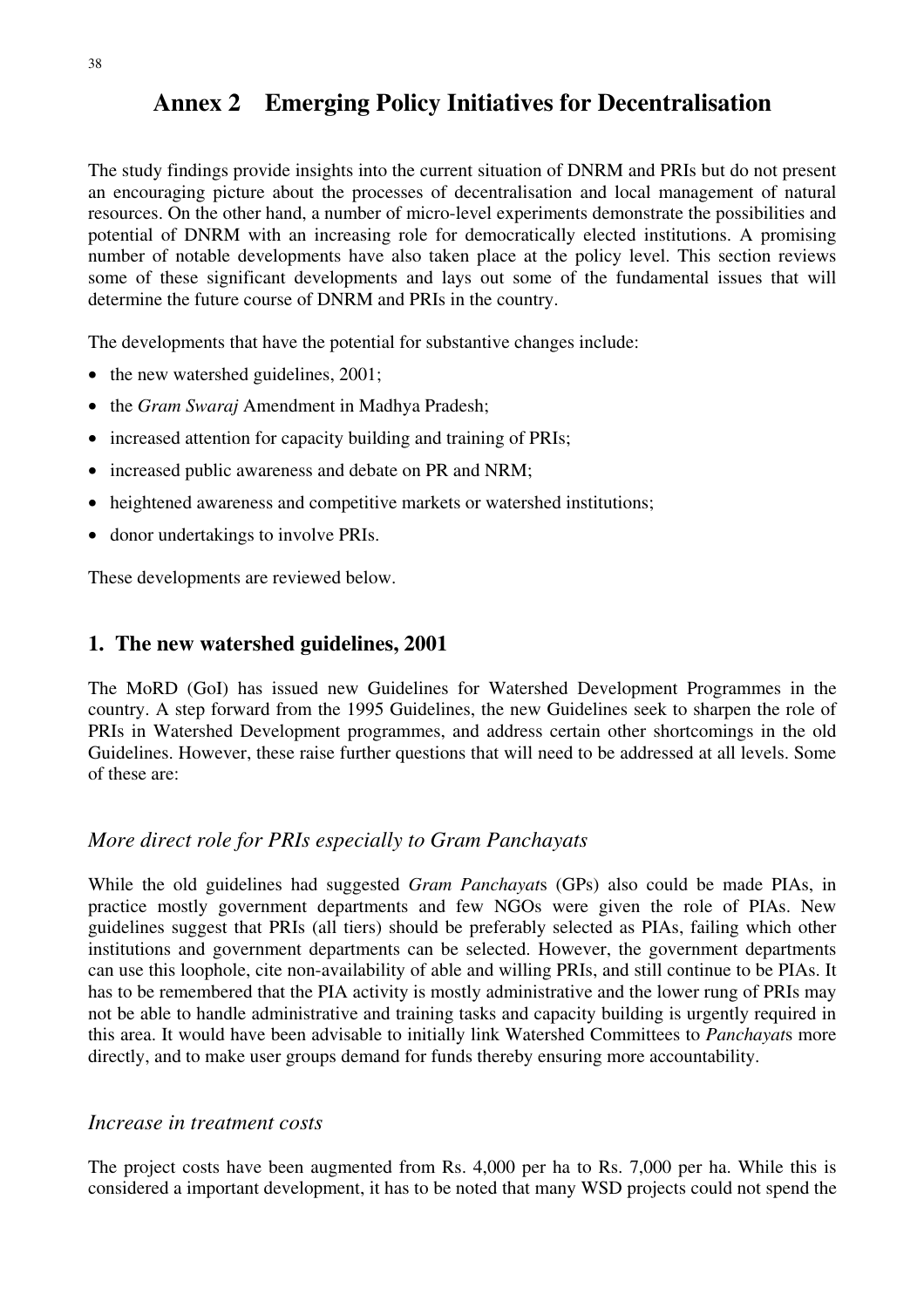earlier allocated amount due to a lack of options, especially in areas where land and water resources had already been developed. The quality of work in most cases was poor, largely due to an irregular flow of funds rather than the per ha allocation being low. It would have been better to use other criteria like the extent of land and water resource development to fix rates in different regions. However, it has to be noted that these decisions may require objective criteria and chances of political negotiations are high.

### *Convergence with other rural development programmes*

Great stress is laid on the convergence of other development and social sector programmes with WSD. This is a welcome step, but considerable planning and strategic decision-making at the district and block levels will be necessary to implement these goals. Since the other programmes are routed through many departments and various levels of PRIs, coordination is required to really converge these programmes. This will be a big challenge, given the fragmented nature of the bureaucracy and resistance to devolution of functions and funds. The new guidelines also stress preset deliverable outputs, elaborate road maps and milestones, definite activity-wise timeframe, specific success criteria and clear exit protocol. This is a clear improvement over the old guidelines.

# *Effective use of remote sensing data*

The programme plans to integrate the outputs from the remote sensing data. This is rather difficult, since many ZPs/DRDAs still do not have capacity to handle these data even at district level. The Integrated Mission for Sustainable Development (IMSD) and hydro-geomorphic maps prepared for use at district level are generally not available and with limited capacities, it is not clear how remote sensing data will be used in the future.

# *Twin track approach to ensure short-term and long-term returns*

The twin track approach is supposed to benefit all beneficiaries and attract the attention of communities. This would mean more integrated planning with a view on actual short-term achievement of direct benefits. The previous income generating activities taken up show that a lack of upward (raw materials) and downward linkages (markets) and local innovation were the major problems. It is not clear how sustainable outcomes can be expected without establishing these linkages. Cases of failed income generating activities are plenty and successes last only for a short time. Similarly, long gestation activities like plantations failed to attract communities and survival was a major problem. Active involvement of communities, assessment of demand and developing skills in marketing of products would be necessary. The technical/managerial capability of NGOs/WDTs is often a constraint and their capacities to facilitate marketing are also often limited.

# *Establishing credit linkages with financial institutions*

The two decades of subsidy-driven programmes and periodic loan waivers have created a feeling of free money availability among communities and hesitation to extend loans among the financial institutions. There are many cases where majority of the villagers have unpaid loans from these institutions. Undoing the impacts of the past is critical, making communities feel accountable for loans they have taken is going to be an especially uphill task.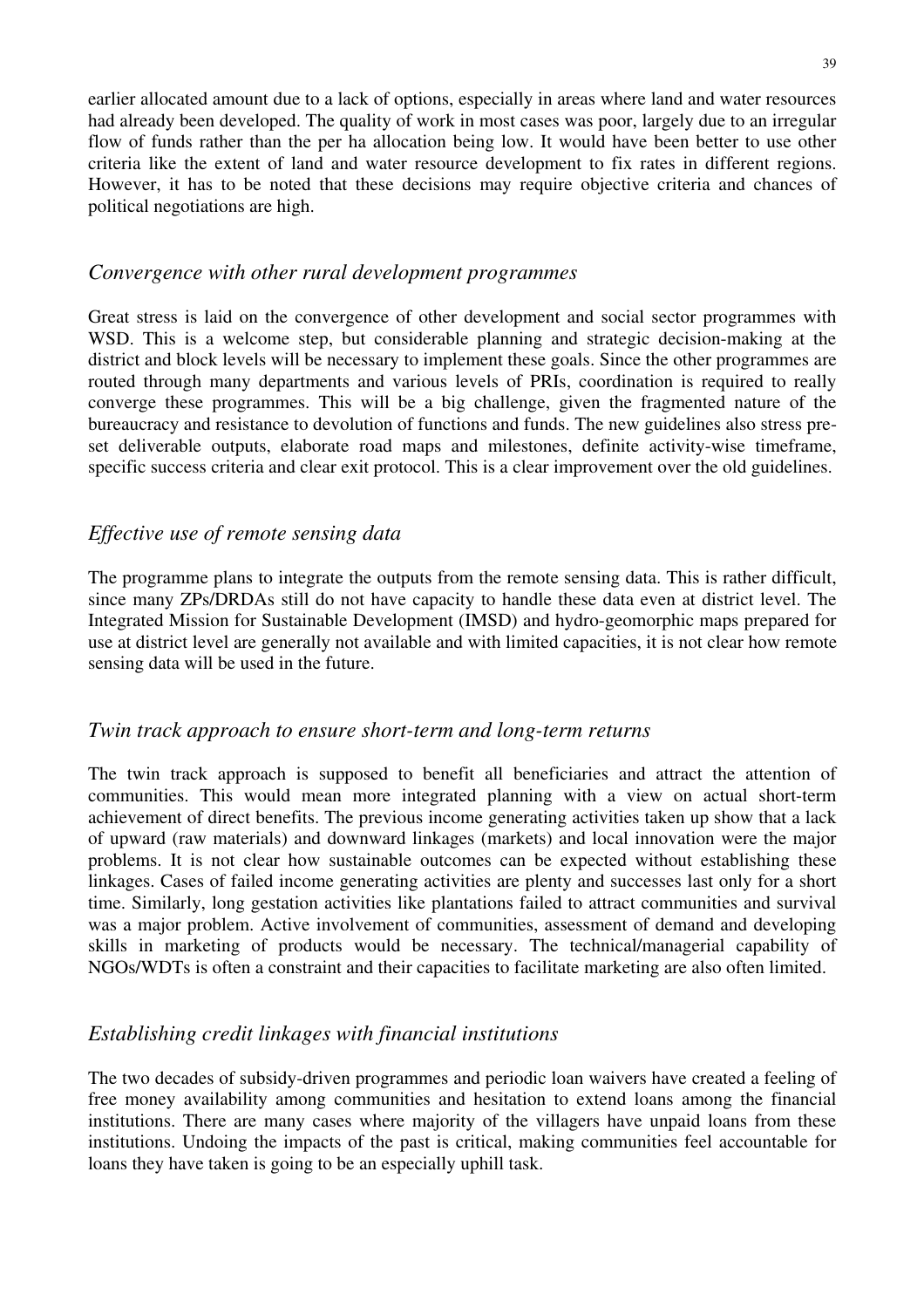# *Exit protocol*

This is a major change in guidelines but efforts have to be made to ensure that the DWDC is able to assess projects based on their possibility of achieving desired goals as well as to create an effective mechanism to manage and maintain assets. The sustainable returns from 10*%* contributions alone (less than 10 % interest for fixed deposits) are only about 1*%* of the cost of the structures. Unless the planning takes enough care in designing and commissioning low maintenance assets or WC is able to collect user charges, the WDF is insufficient to maintain the assets. The guideline is silent on mechanisms for ensuring the collection of user charges.

# *Probation period*

This is a welcome step compared to the older guidelines. Earlier WSD guidelines did not take care of possible conflicts that could delay the implementation and failure. The new guidelines allow a probation period of one year to mobilise the communities and create and build the capacities of community-level institutions to implement the tasks. The guidelines also provide conditions necessary to continue the project or withdraw in case of conflicts.

# **2. From representative to participative democracy:** *Gram Swaraj* **in Madhya Pradesh**

The MP *Gram Swaraj* Amendment of January 2001 is based on the premise that in a village, people can assemble and sit collectively, and therefore representatives to represent the views, aspirations, needs and interests of the people are not required. *Gram Sabha*s are to function as decision-making bodies and to discharge their duties and implement decisions they will constitute eight standing committees and additional ad-hoc committees comprising stakeholders of the work assigned to the committees. These implementation committees shall be accountable and responsible to the *Gram Sabha*s. Article 7-A of the *Panchayat Raj Avam Gram Swaraj* Act reads:, 'The *Gram Sabha* shall for discharging its functions and duties, constitute the following standing committees, namely: 1) *Gram Vikas Samiti,* 2) *Sarvjanik Sampada Samiti,* 3) *Krishi Samiti,* 4) *Swasthya Samiti,* 5) *Gram Raksha Samiti,* 6) *Adhosanrachna Samiti,* 7) *Shiksha Samiti,* 8) *Samajik Nyay Samiti*.' Article 7-D of the *Panchayat Raj Avam Gram Swaraj* Act clearly states 'the powers*, functions and duties of the committee shall be such as may be entrusted to it by the Gram Sabha* from time to time. Every committee shall be responsible and accountable to the *Gram Sabha* and shall work under its control and supervision.'

Another innovation of the new *Gram Swaraj* system is to organise separate *Gram Sabha*s for each village. In the new system, the funds will be given to *Gram Panchayat* and then the funds will automatically flow to *Gram Sabha*s. The allocation of funds to different villages within a *Gram Panchayat* will be decided by the same prescribed norm, which is applied to distribute the funds amongst *Gram Panchayat*s by the higher tiers. The *Panchayat Kosh* will continue to exist and a new *Gram Kosh* will be established, which would 'consist of four parts, (i) *Anna Kosh,* (ii) *Shram Kosh,* (iii) *Vastu Kosh,* (iv) *Nagad Kosh*'[Article 7 (J) (1) of *Panchayat* and *Gram Swaraj* Act]. These heads are self-explanatory and would collect food, voluntary labour, and donations in kind, like wood, fodder, etc, and cash collected through taxes imposed by the *Gram Sabha* and funds flowing from the *Gram Panchayat*. The *Gram Kosh* will be operated by *Gram Vikas Samiti*. [Article 7 (J) (4) of *Panchayat* and *Gram Swaraj* Act.

A feature of the *Gram Sabha* Act that is pertinent to decentralised NRM is that it prevents various beneficiary committees in a village, such as the watershed committee or the JFM committee, from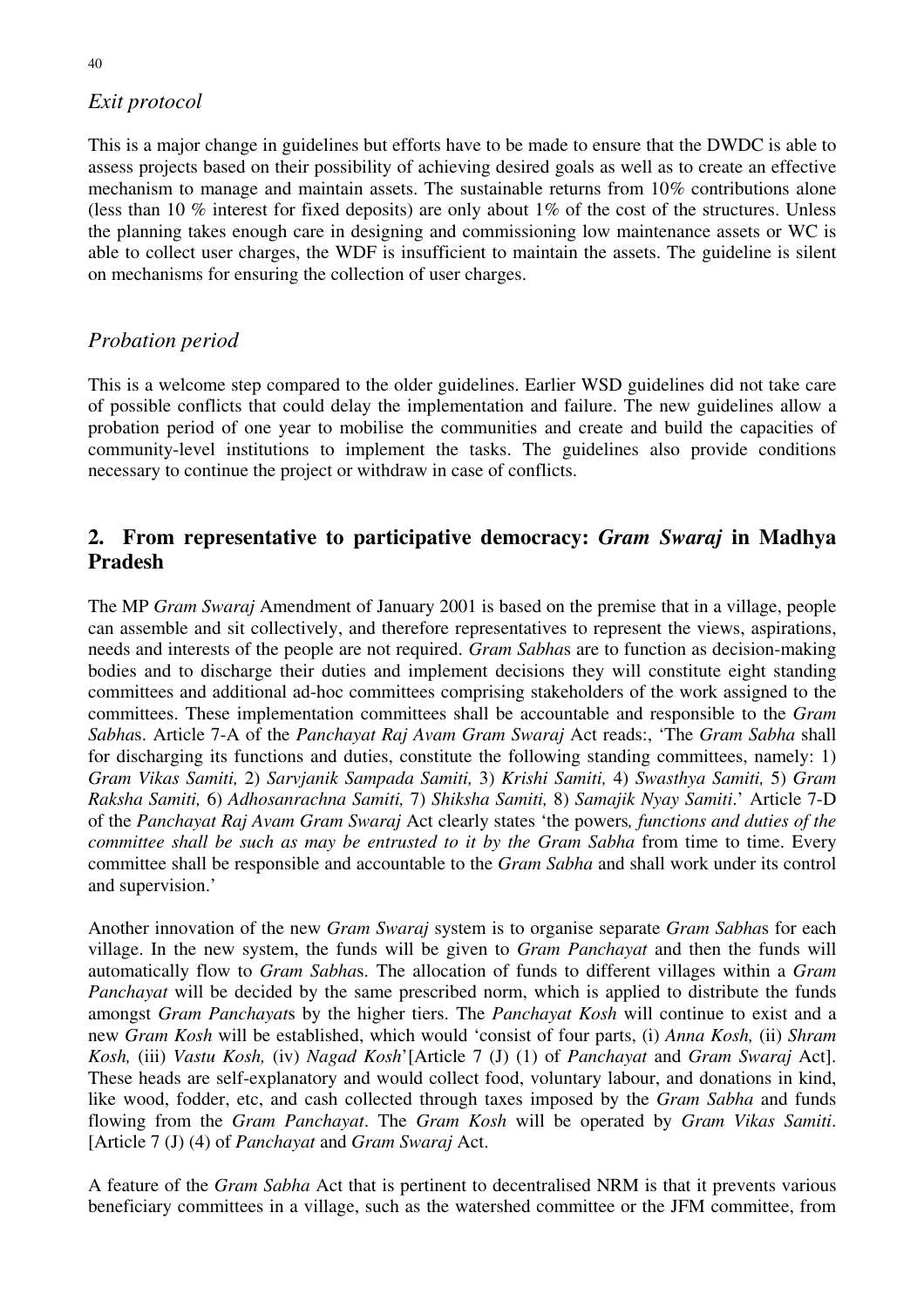bypassing the *Panchayat*. All such committees, henceforth, have to be selected by the *Gram Sabha*, and cannot be nominated directly. In case the State Government decides to make rural development funds more decentralised, and substantially increases the allocation to *Panchayat*s, and if local beneficiary groups are allowed greater say in local planning, there is certainly a hope that *Gram Sabha*s will become more lively forums.

# **3. Increased attention to capacity building and training of PRIs**

The need for training PRI representatives, especially women, SC and ST representatives is well acknowledged. Most PRI representatives remain unaware of the technicalities of development planning and implementation and their rights, duties and obligations. Understanding of these is important so that the real multipliers envisaged from the decentralisation process are realised. In the case of DNRM, PRIs have so far remained distant from the *substantive* aspects of guideline development, planning and implementation process, though they do exercise influence in selection of project-specific DNRM institutions and location of interventions.

There are several institutions involved in PRI training, including the National Institute of Rural Development (NIRD), various State Institutes of Rural Development (SIRDs) and NGOs. Studies show that these efforts have not yielded impressive results. Key lacunae identified include short training period without adequate training reinforcement, poor infrastructure and instructional aids and lack of motivated, qualified trainers. Moreover, coverage has been inadequate. Training three million PRI representatives over a five-year period presents major problems, particularly since satellite training has not proved effective and the focus on office bearers alone is at best a halfmeasure (Mathew, 2000). As far as DNRM initiatives are concerned, there has been attempt to train PRI representatives but the training effort has largely been a one-time event, focused more on administrative requirements of the programme. The DNRM ethos, the rights, duties and obligations of PRIs and project-specific institutions and guidelines remain less focused on. This rarely equips the PRIs and project-specific institutions for envisaged roles.

With the recent Guidelines for Watershed Development (GoI, 2001) providing opportunities for GPs to act as PIAs, experiments of MP-based NGOs such as DEBATE and SAMARTHAN, and some others based in AP deserve attention. For example, SAMARTHAN's block resource centers focus on PRI capacity building in areas of governance, management, and participatory planning, implementation and monitoring. DEBATE works on similar themes but with a distinct thrust towards preparing PRIs to assume responsibilities pertaining to DNRM. Another such experiment in AP is proposed in Mahbubnagar district. Further developments in such experiments will need to be closely tracked for learning.

# **4. Increased public awareness and debate on PRIs and NRM**

An explicit GoI commitment to the PRI decentralisation agenda and realisation of the opportunities it offers among donors and civil society, along with increased concern relating to NRM and instances of significant local successes, drew initial attention to PRI and NRM issues. The high profile DNRM interventions that have followed, particularly in the study states, have raised the pitch further.

At the village level, the mobilisation and training and capacity building activities, together with approaching local NRM related crises, have led to NRM issues occupying space in popular discourse. Project functionaries have also benefited from new work opportunities (in terms of nature of work) and exposure in DNRM interventions. In either case, this need not always translate into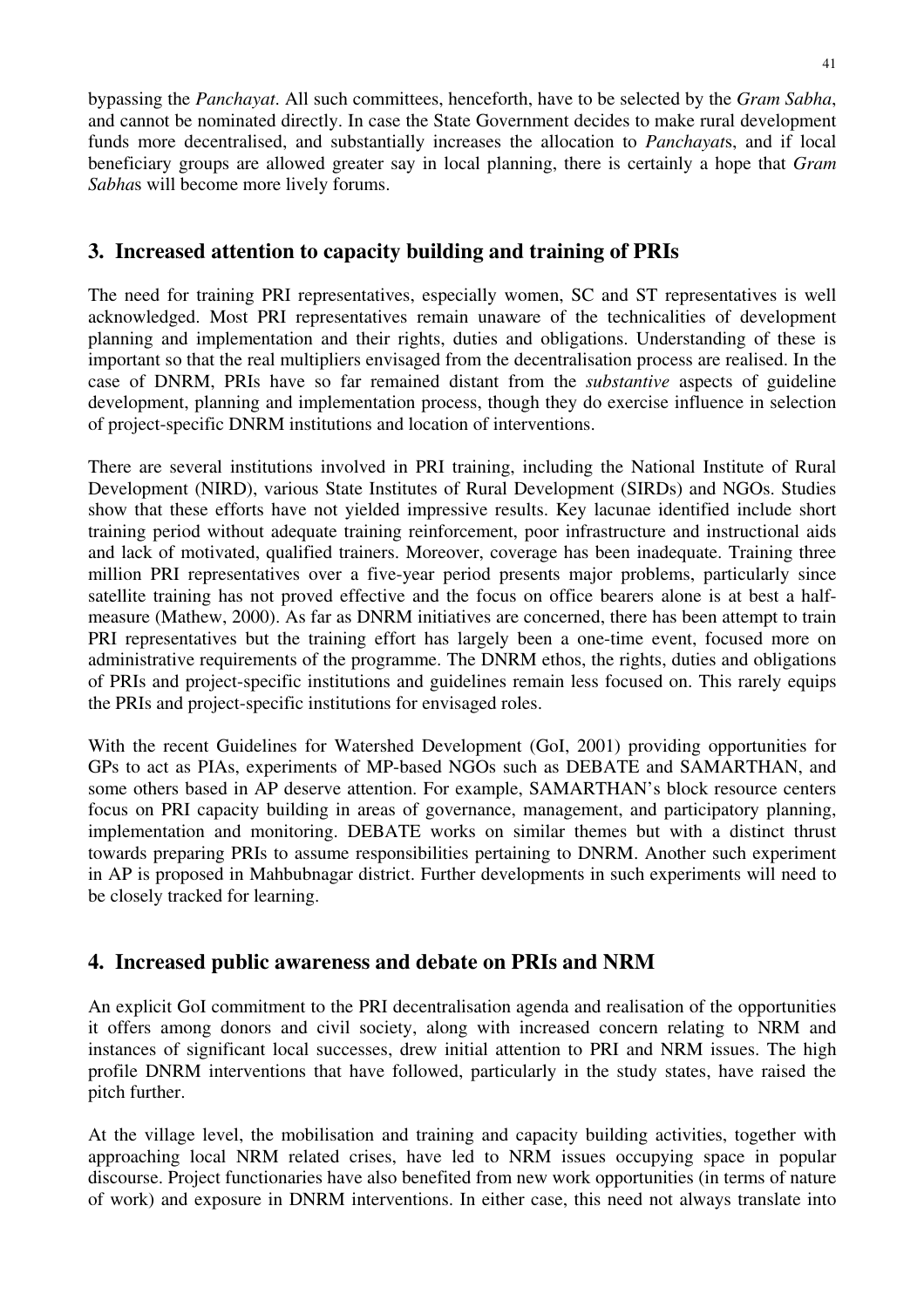operational 'success' for a variety of reasons, but the fact that some substantive discussion has been initiated (though still led by a few individuals) as a result of DNRM interventions cannot be denied.

At the higher levels of the political hierarchy, DNRM interventions have been recognised for their potential to address local concerns and extending patronage and constituency building. The momentum and profile of DNRM interventions has also provided an opportunity to the higher levels of the political hierarchy to project a reform-oriented image to the media, donors and a state/ national audience. A similar opportunity for image building and state-level recognition appears to have been spotted at the higher levels of the bureaucracy. The interest of those among the upper levels of the political hierarchy and bureaucracy, in turn, has further allowed the DNRM agenda to obtain attention.

# **5. Heightened awareness and competitive markets**

While a positive feature of DNRM interventions has been the resulting awareness building and discourse around DNRM-related issues, a less desirable form of 'awareness' seems to have emerged too. With increasing realisation of the resources available for DNRM interventions, there appears to have a developed a 'market' for PIA positions. Instances of informal payments for assuming PIA responsibilities (Rs. 50,000 upwards) have emerged, as also have instances of political favoritism in PIA selection. The 'market' is not confined at the PIA level alone. At the village level, individuals have been known to spend significant sums (Rs. 10,000 upwards) to ensure their selection as VWC Presidents and Secretaries. This did not operate in the first generation of watersheds, given the limited knowledge regarding the resources available and 'opportunities' for appropriation.

While the benefits of such 'investment' are limited to informal earnings among PIAs, an additional factor may be operating at the village level. Besides expectation of informal earnings, the office of VWC President and Secretary offers a platform for constituency building for the politically ambitious. With its vast resources, the VWC can offer considerably higher wage employment opportunities compared to the resource-starved GP.

On the more positive side, the opportunity to assume PIA responsibilities has led to a degree of departmental competition for the same. Resource starved departments see such opportunities as crucial to meeting administrative overheads and may pursue the opportunity aggressively. This marks one of the rare instances where line departments compete, albeit in a restricted environment, enabled by de-linking of schemes from departments.

# **6. Donor undertakings to involve PRIs**

In the past, donors have often been accused of preferring to work with project-specific DNRM institutions rather than the PRIs. This was seen to be undermining the decentralisation agenda. Now, donors appear to be coming strongly in support of the PRI decentralisation agenda. Explicit commitments have emerged towards working with PRIs and involving them closely in the planning and implementation process of various donor-supported interventions. Another emerging area of attention is PRI capacity building. It would appear that while the earlier interpretation of decentralisation was loose ('working with people's institutions'), it is more defined in upcoming donor-supported interventions (e.g. a new generation of World Projects for rural water supply in Karnataka and Maharashtra are predicated on the central role of PRIs, away from the earlier generation of VWSCs).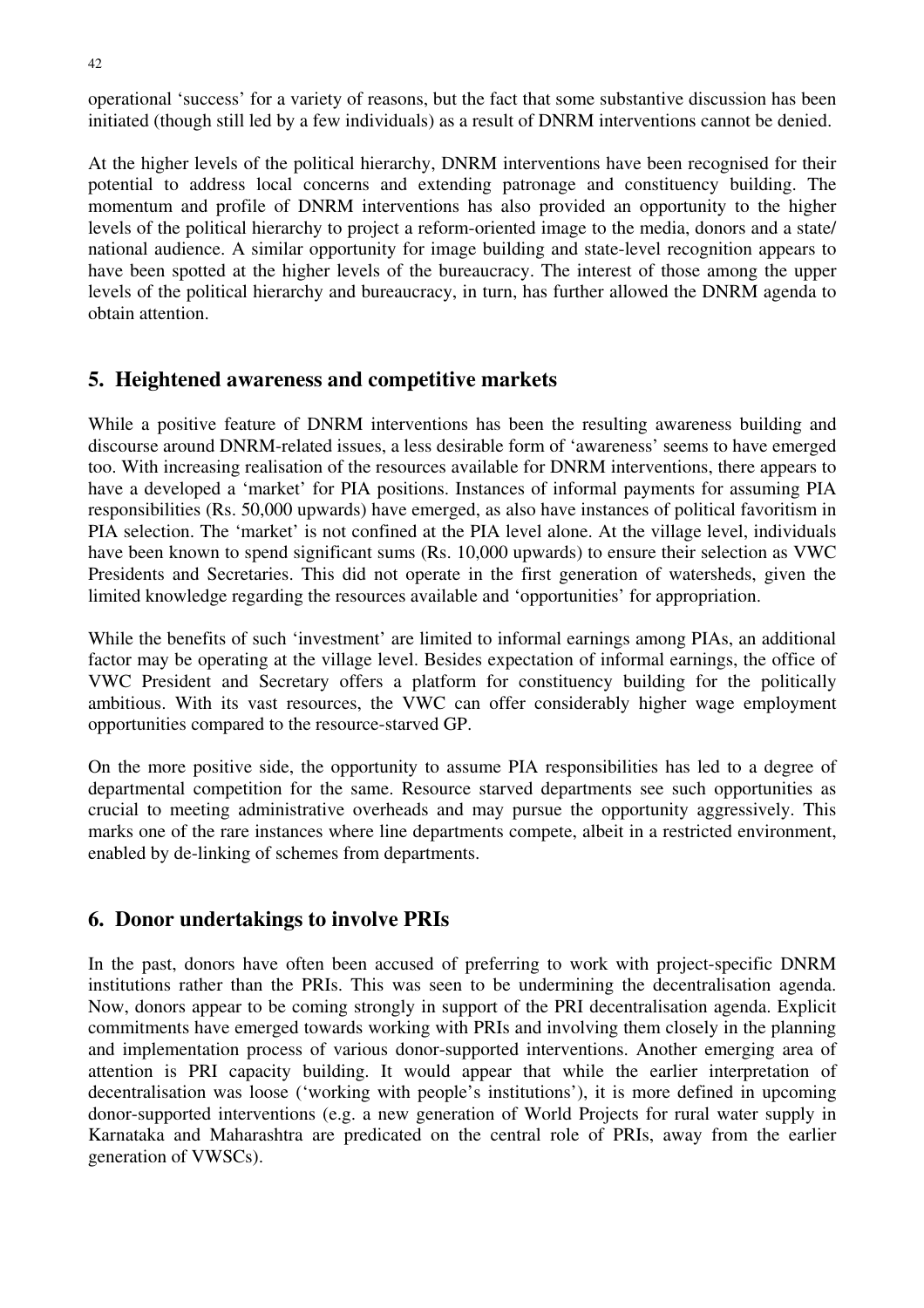# **Annex 3 Reports Produced for Project**

The following reports have been produced under the project and can be accessed at www.panchayats.org:

- 1. Andhra Pradesh
	- a. Situation Analysis and Literature Review Rajiv K. Raman, Rajesh Ramakrishnan, G.K. Bhat
	- b. State Report Rajesh Ramakrishnan, Rajiv K. Raman
	- c. Village Reports Philip N. Kumar, D. Suryakumari, A. Kalamani, Rajesh Ramakrishnan
	- d. District study Rajiv K. Raman, Philip N. Kumar
- 2. Madhya Pradesh
	- a. Situation Analysis and Literature Review Rajesh Ramakrishnan, Shipra Saxena
	- b. State Report Rajesh Ramakrishnan, Manish Dubey
	- c. Village Reports Rajesh Ramakrishnan, Naina Ghatak, Philip N. Kumar
	- d. District study Manish Dubey, Ranjan B. Verma
- 3. Karnataka
	- a. Situation Analysis and Literature Review S Manasi and M Prahladachar
- 4. National-level Situation Analysis and Literature Review Pari Baumann and Awadhendra Sharan
- 5. National-level Synthesis Report Rajesh Ramakrishnan, Manish Dubey, Rajiv K. Raman, Pari Baumann, John Farrington

Two outputs intended for wider publication are in preparation. These are currently in draft and will be published by June 2003. They include:

A paper for the ODI *Natural Resource Perspectives* series, namely:

'Decentralising Natural Resource Management in India: Lessons from Local Government Reform', *Natural Resource Perspective* 86 –Pari Baumann and John Farrington

One paper for the ODI *Working Paper* series, namely:

'Institutional Alternatives and Options for Decentralised Natural Resource Management in India' – Pari Baumann, Rajesh Ramakrishnan, Manish Dubey, Rajiv K. Raman and John Farrington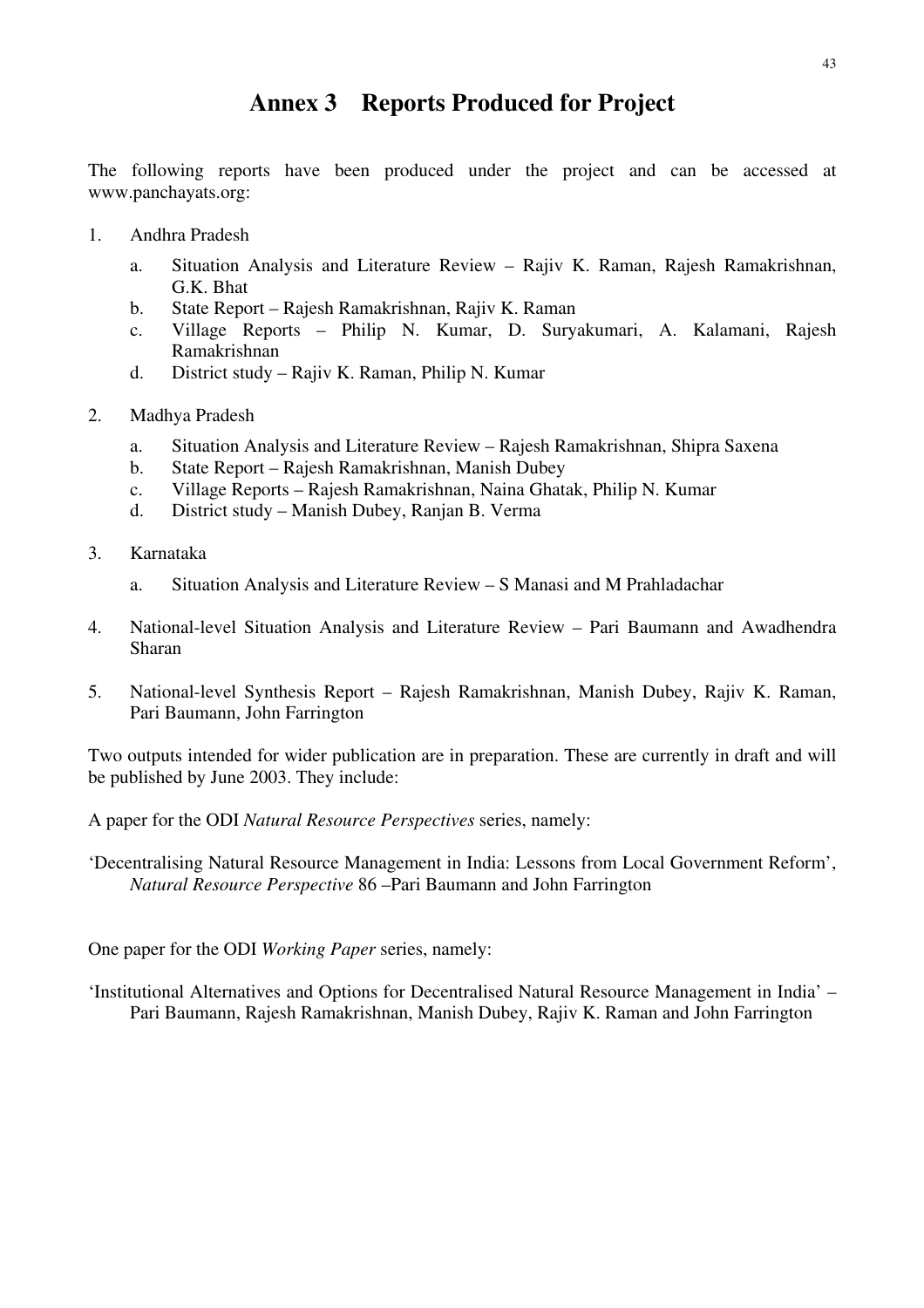# **References**

- Agrawal, A. (1999) 'Community-in-Conservation: Tracing the Outlines of an Enchanting Concept' in R. Jeffery and N. Sundar (eds) *A New Moral Economy for India's Forests?: Discourses of Community and Participation*, New Delhi: Sage Publications.
- Bebbington, A. (1999) *Capitals and Capabilities: A Framework for Analysing Peasant Viability, Rural Livelihoods and Poverty*, London: International Institute for Environment and Development.
- Behar, A. (2002) 'Peoples' Social Movements: An Alternative Perspective on Forest Management in India', *Working Paper* 177, London: Overseas Development Institute.
- Ellis, F. (2000) *Rural Livelihoods and Diversity in Developing Countries*, Oxford: Oxford University Press.
- Farrington, J., Turton, C. and James, A.J. (1999) *Participatory Microwatershed Development in India: Challenges for the 21<sup>st</sup> Century*, New Delhi and Oxford: Oxford University Press.
- Gadgil, M. and Guha, R. (1992) *This Fissured Land: An Ecological History of India*, Delhi: Oxford University Press.
- Government of India (2001) *Guidelines for Watershed Development (Revised, 2001)*, New Delhi: Ministry of Rural Development.
- Hirschman, A.O. (1982) 'Rival Interpretations of Market Society: Civilizing, Destructive or Feeble?' *Journal of Economic Literature* 20, pp 1463–84.
- Jafri, A. (2002) 'Gram Swaraj Act: Time to do a Reality Check?' *Hindustan Times*, 24 January.
- Jeffery, R. and Sundar, N. (1999) *A New Moral Economy for India's Forests? Discourses of Community and Participation* New Delhi: Sage Publications.
- Jodha, N. (1986) 'Common Property Resources and the Rural Poor in Dry Regions of India', *Economic and Political Weekly*, 5 July.
- Khan, M. (1996) 'State Failures in Weak States: A Critique of New Institutionalist Explanations' in Harriss, J., Hunter, J. and Lewis, C.M. *New Directions in Institutional Economic*s, London: Routledge.
- Kothari, A., Singh, N. and Suri, S. (eds) (1996) *People and Protected Areas: Towards Participatory Conservation in India*, New Delhi: Sage Publications.
- Leiten, G.K. and Srivastava, R. (1999) *Unequal Partners: Power Relations, Devolution and Development in Uttar Pradesh*, New Delhi: Sage Publications.
- Manor, J. (1999) *The Political Economy of Democratic Decentralisation*, Washington DC: World Bank.
- Mathew, G. (ed) (2000) *Status of Panchayati Raj in the States and Union Territories of India*, New Delhi: Institute of Social Science and New Concept Publishing Company.
- Mosse, D. (1997) 'The Symbolic Making of a Common Property Resource: History, Ecology and Locality in a Tank-irrigated Landscape in South India', *Development and Change* 28, pp 467– 504.
- Mukarji, N., Yugandhar, B.N., Mukherjee, S.P. and Meenakshisundaran, S.S. (1995) 'People's Representatives and Bureaucracy: The Interface in Panchayati Raj', *Occassional Paper Series* 17 New Delhi: Institute of Social Sciences.
- Nayak, R., Saxena, N.C. and Farrington, J. (2002) 'Reaching the Poor: The Influence of Policy and Administrative Processes on the Implementation of Government Poverty Schemes in India', *Working Paper* 175, London: Overseas Development Institute.
- Nelson, N. and Wright, S. (eds) (1995) 'Participation and Power', in N. Nelson and S. Wright (eds) *Power and Participatory Development,* London: Intermediate Technology Publications.
- Ostrom, E. (1996) 'Crossing the Great Divide: Coproduction, Synergy and Development', *World Development* 24(6): 1073–87.
- Putnam, D. (1993) *Making Democracy Work: Civic Traditions in Modern Italy*, Princeton: Princeton University Press.